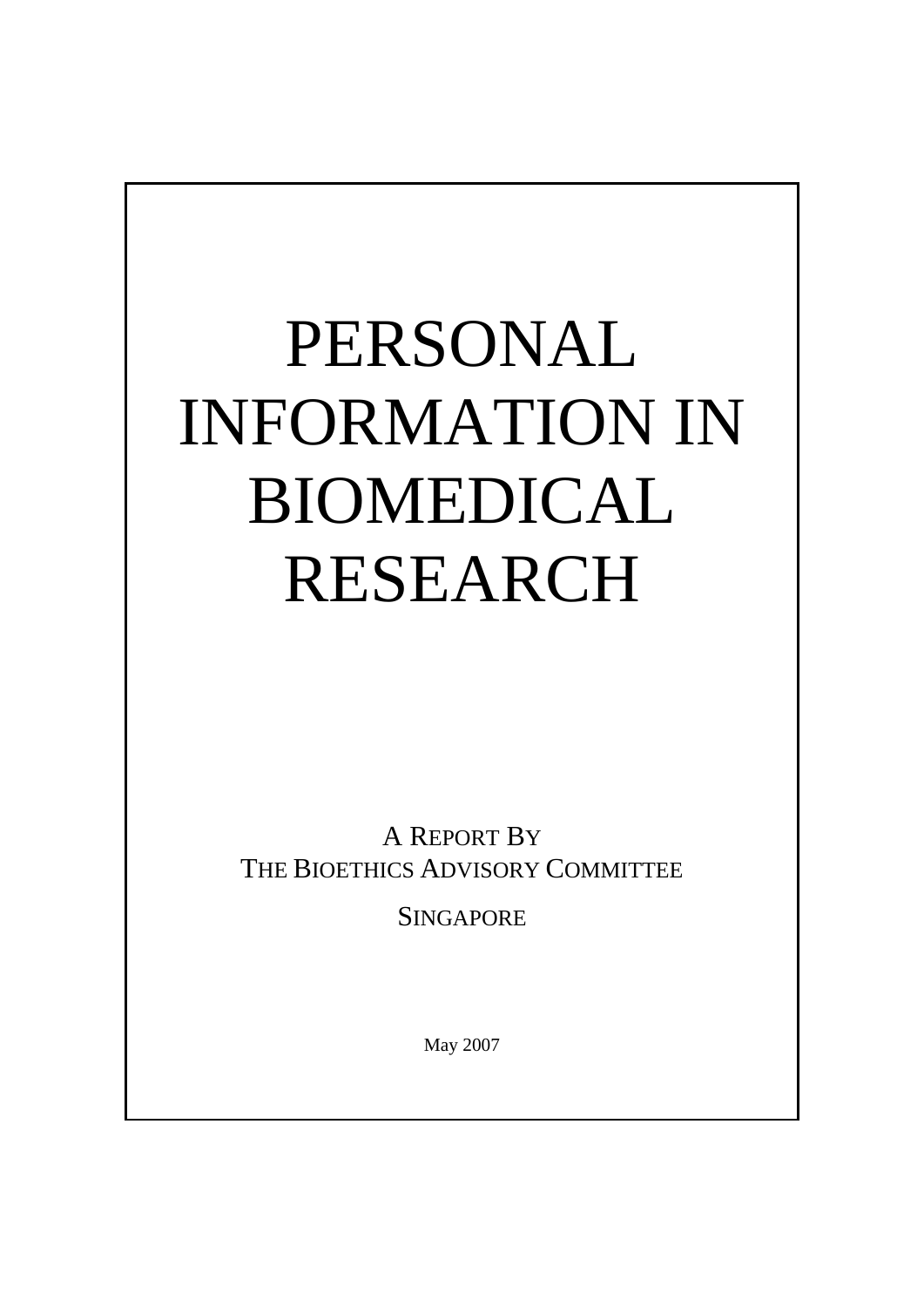#### **FOREWORD**

Singapore has made much progress in developing talent and infrastructure in biomedical sciences over the past five years. As the biomedical sciences initiative enters the next phase, new initiatives have been planned for strengthening capabilities in clinical and translational research. Such research critically depends on the use of personal information. If continuing success is to be maintained, public confidence in physicians and biomedical researchers is essential. Thus, a comprehensive statutory framework is necessary for the protection and use of personal information in research. This report considers the ethical principles for data protection and makes recommendations for the establishment of such a framework.

Much research into existing regulatory standards, policies and practice guidelines of international and national ethics and professional bodies was carried out in producing the recommendations in this report. The recommendations were finalised after careful consideration of the views and comments from international and local experts as well as those from healthcare, research and governmental institutions, and professional and religious organisations. The BAC is much indebted to the various parties and individuals for their contribution.

It is hoped that these recommendations, which balance the need to ensure privacy and confidentiality and the need to facilitate research with legitimate public interest, will help to align Singapore with international best practices.

I would like to thank my fellow committee members and members of the Human Genetics Subcommittee, which was chaired by Associate Professor Terry Kaan, for their commitment and dedication to the project. They have endeavored to ensure that the recommendations are a considered, balanced and fair response to difficult and sensitive issues pertaining to the use of personal information in biomedical research.

Professor Lim Pin Chairman Bioethics Advisory Committee May 2007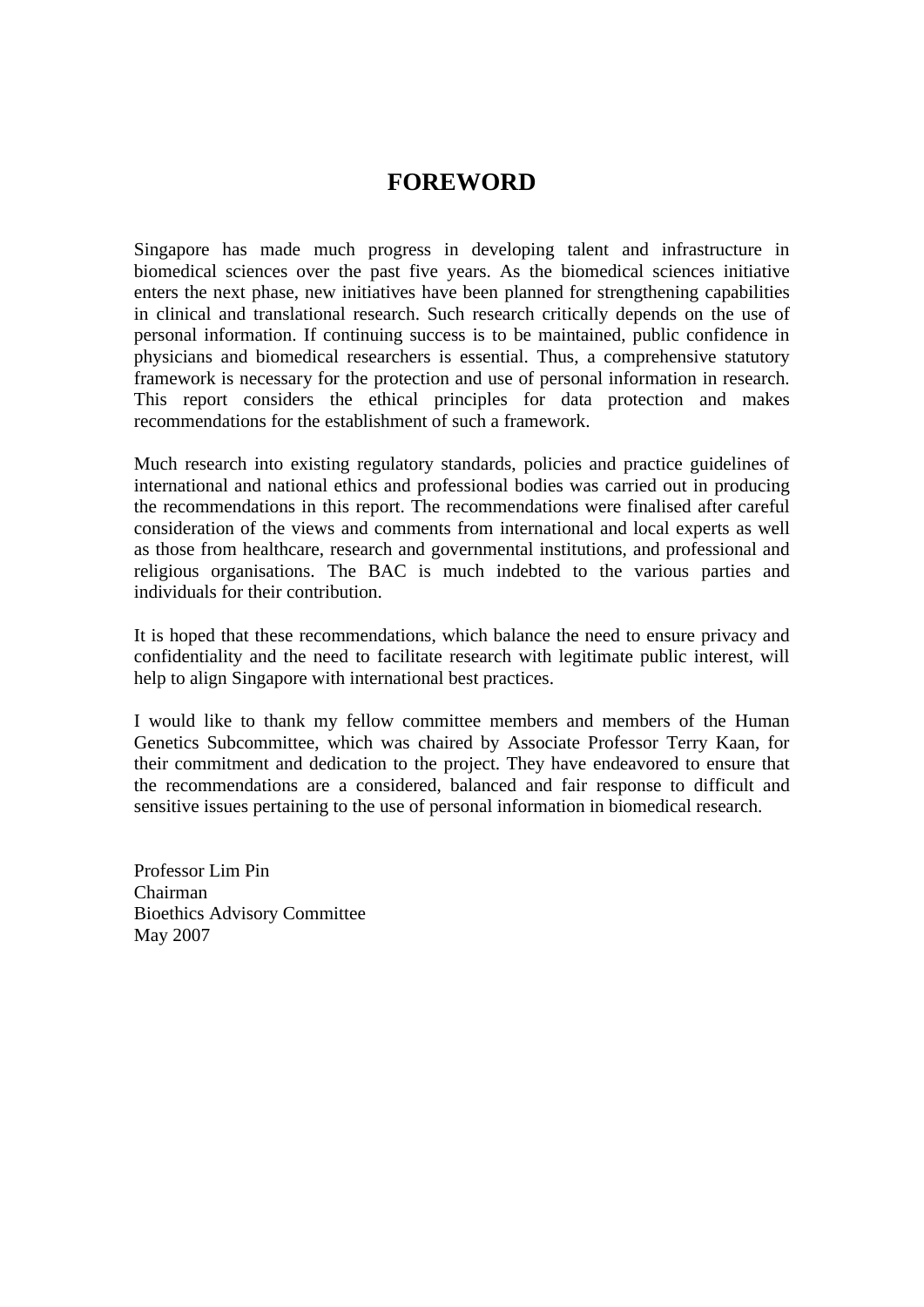#### **BIOETHICS ADVISORY COMMITTEE (2007 – 2008)**

#### *Chairman*

**Professor Lim Pin** *University Professor, National University of Singapore*

#### *Deputy Chairman*

**Professor Lee Hin Peng** *Department of Community, Occupational and Family Medicine, Yong Loo Lin School of Medicine, National University of Singapore*

#### *Members*

**Professor Alastair Campbell**  *Director, Centre for Biomedical Ethics, Yong Loo Lin School of Medicine, National University of Singapore*

**Mr Han Fook Kwang** *Editor, The Straits Times*

**Professor Kandiah Satkunanantham** *Director of Medical Services, Ministry of Health*

#### **Professor Eddie Kuo Chen-Yu**

*Professor of Sociology, Division of Sociology, School of Humanities and Social Sciences, Nanyang Technological University*

#### **Professor Lee Eng Hin**

*Director, Division of Graduate Medical Studies, Yong Loo Lin School of Medicine, National University of Singapore*

**Mr Charles Lim Aeng Cheng** *Principal Senior State Counsel (Law Reform & Revision), Attorney-General's Chambers*

**Mr Nazirudin bin Mohd Nasir** *Head, Office of the Mufti, Majlis Ugama Islam Singapura*

#### **Associate Professor Nuyen Anh Tuan**

*Department of Philosophy, Faculty of Arts and Social Sciences, National University of Singapore*

#### **Associate Professor Patrick Tan Boon Ooi**

*Duke-NUS Graduate Medical School and Group Leader, Genome Institute of Singapore*

#### **Professor Yap Hui Kim**

*Senior Consultant, Department of Paediatrics, Yong Loo Lin School of Medicine, National University of Singapore*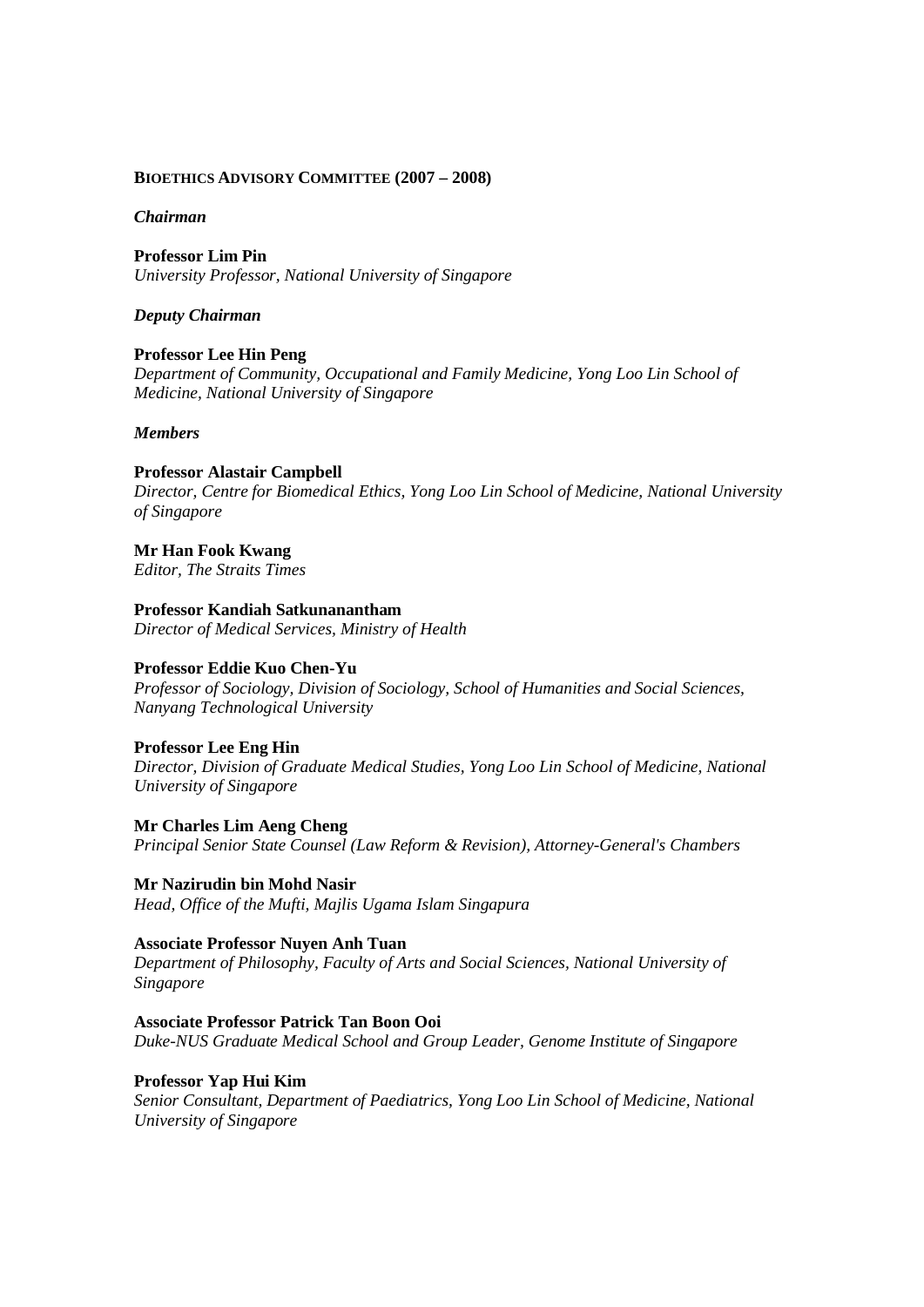#### **BIOETHICS ADVISORY COMMITTEE (2005 – 2006)**

#### *Chairman*

**Professor Lim Pin** *University Professor, National University of Singapore*

#### *Deputy Chairman*

**Judge Richard Magnus** *Senior District Judge, Subordinate Courts of Singapore*

#### *Members*

#### **Associate Professor John Elliott**

*Associate Professorial Fellow, Department of Psychology, Faculty of Arts and Social Sciences, National University of Singapore*

#### **Mr Han Fook Kwang**

*Editor, The Straits Times*

**Associate Professor Terry Kaan Sheung-Hung** *Faculty of Law, National University of Singapore*

#### **Professor Kandiah Satkunanantham**

*Director of Medical Services, Ministry of Health*

#### **Mr Ahmad Khalis bin Abdul Ghani**

*Former Member of Parliament, Hong Kah Group Representation Constituency*

#### **Professor Lee Eng Hin**

*Director, Division of Graduate Medical Studies, Yong Loo Lin School of Medicine, National University of Singapore*

**Mr Charles Lim Aeng Cheng** *Principal Senior State Counsel (Law Reform & Revision), Attorney-General's Chambers*

#### **Professor Edison Liu** *Executive Director, Genome Institute of Singapore*

**Mr Niam Chiang Meng** *Permanent Secretary, Ministry of Community Development, Youth and Sports*

#### **Associate Professor Nuyen Anh Tuan**

*Department of Philosophy, Faculty of Arts and Social Sciences, National University of Singapore*

**Professor Tan Chorh Chuan** *Provost, National University of Singapore*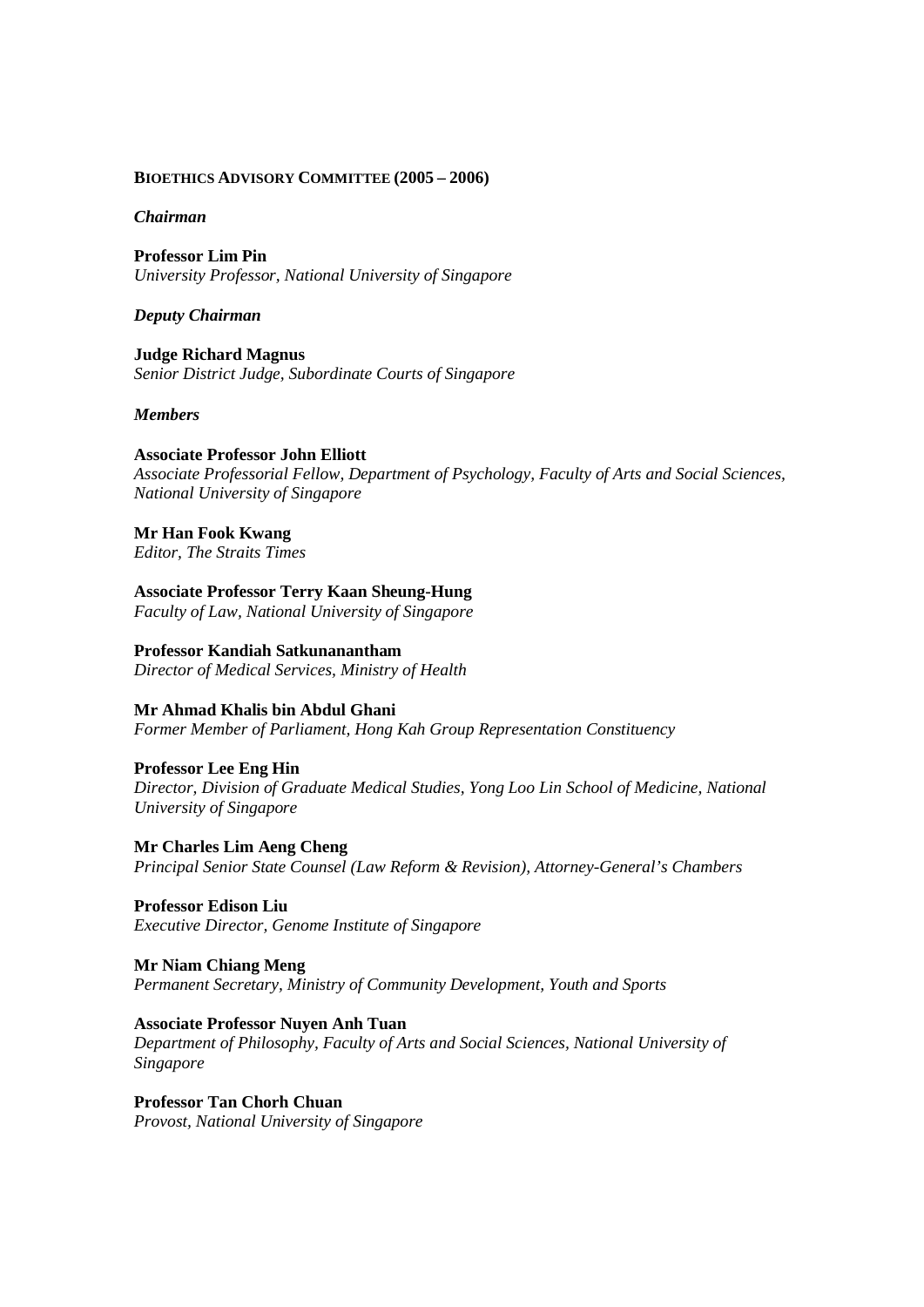#### **HUMAN GENETICS SUBCOMMITTEE (2005-2006)**

#### *Chairman*

**Associate Professor Terry Kaan Sheung-Hung** *Faculty of Law, National University of Singapore*

#### *Members*

**Professor Chia Kee Seng** *Department of Community, Occupational and Family Medicine, Yong Loo Lin School of Medicine, National University of Singapore*

#### **Associate Professor Samuel Chong Siong Chuan**

*Department of Paediatrics, Yong Loo Lin School of Medicine, National University of Singapore*

#### **Dr Denise Goh Li Meng**

*Consultant, Department of Paediatrics, Yong Loo Lin School of Medicine, National University of Singapore*

**Dr Lee Soo Chin** *Consultant, Department of Haematology-Oncology, National University Hospital*

**Mr Charles Lim Aeng Cheng**  *Principal Senior State Counsel (Law Reform & Revision), Attorney-General's Chambers*

#### **Professor Yap Hui Kim**

*Senior Consultant, Department of Paediatrics, Yong Loo Lin School of Medicine, National University of Singapore*

#### **INTERNATIONAL PANEL OF EXPERTS**

#### **Professor Martin Bobrow**

*Deputy Chairman, The Wellcome Trust, and Emeritus Professor of Medical Genetics, University of Cambridge, United Kingdom*

#### **Professor Bartha Maria Knoppers**

*Professor of Law, University of Montreal, Canada and Canada Research Chair in Law and Medicine*

#### **Professor Bernard Lo**

*Professor of Medicine and Director, Program in Medical Ethics, University of California, United States of America*

#### **Dr Thomas H Murray**

*President, The Hastings Center, United States of America*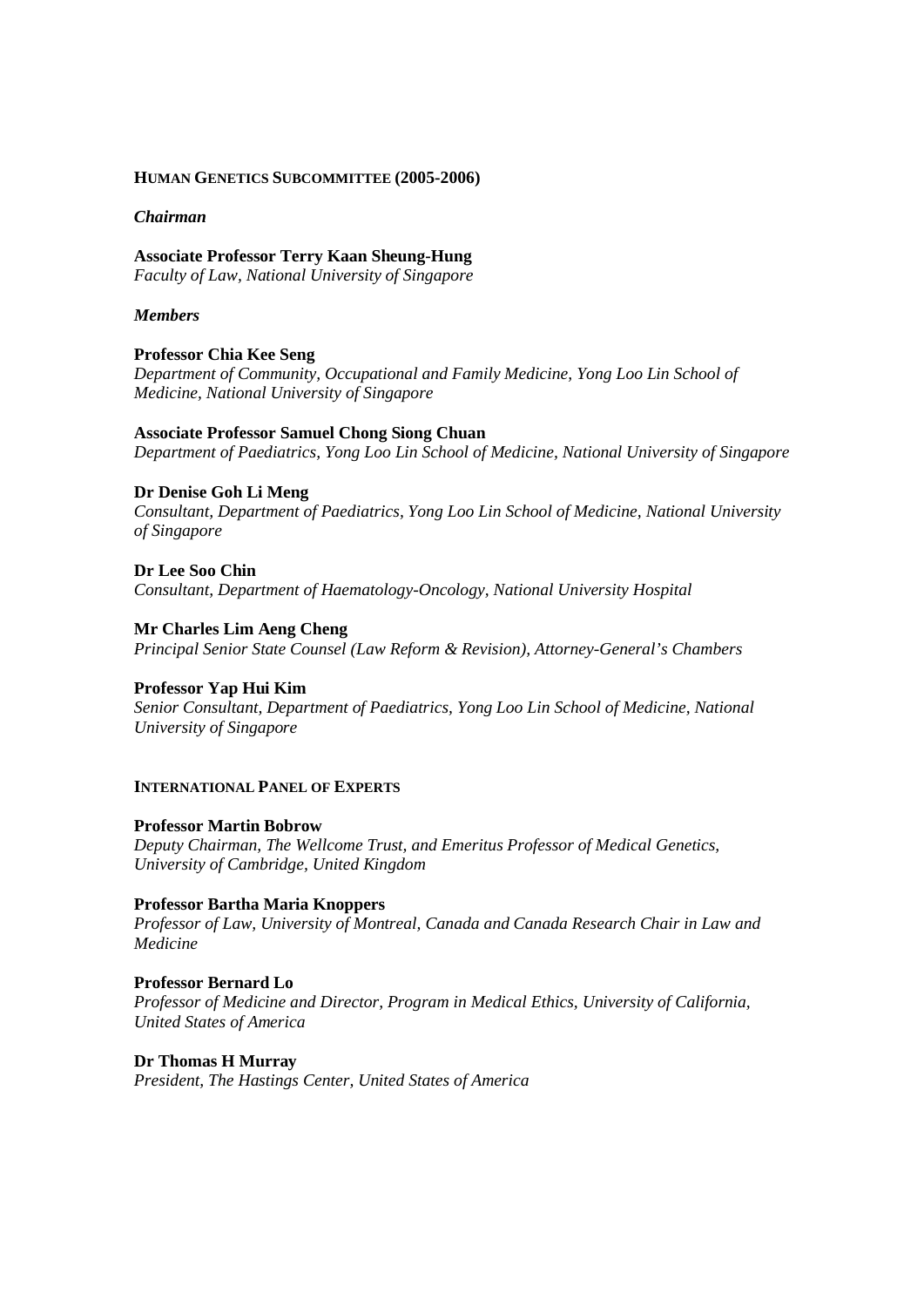#### **SECRETARIAT**

**Dr Sylvia Lim** *Head of Secretariat*

**Associate Professor John Elliott** *Research Fellow*

**Mr W Calvin Ho** *Senior Research Associate*

**Mr Alvin Chew** *Senior Officer (from May 2006)*

**Ms Vivien Goh** *Senior Executive Assistant (from October 2006)*

**Ms Linda Tan** *Senior Officer (till February 2006)*

**Ms Jessy Chen** *Senior Executive Assistant (till August 2006)*

#### **About the Bioethics Advisory Committee**

*The Bioethics Advisory Committee (BAC) was established by the Singapore Cabinet in December 2000 to examine the ethical, legal and social issues arising from research in the biomedical sciences and to develop and recommend policies on these issues. It aims to protect the rights and welfare of individuals, while allowing the biomedical sciences to develop and realise their full potential for the benefit of mankind.* 

*The BAC reports to the Steering Committee on Life Sciences (formerly the Life Sciences Ministerial Committee).*

> *11 Biopolis Way #10-12 Helios Singapore 138667 www.bioethics-singapore.org*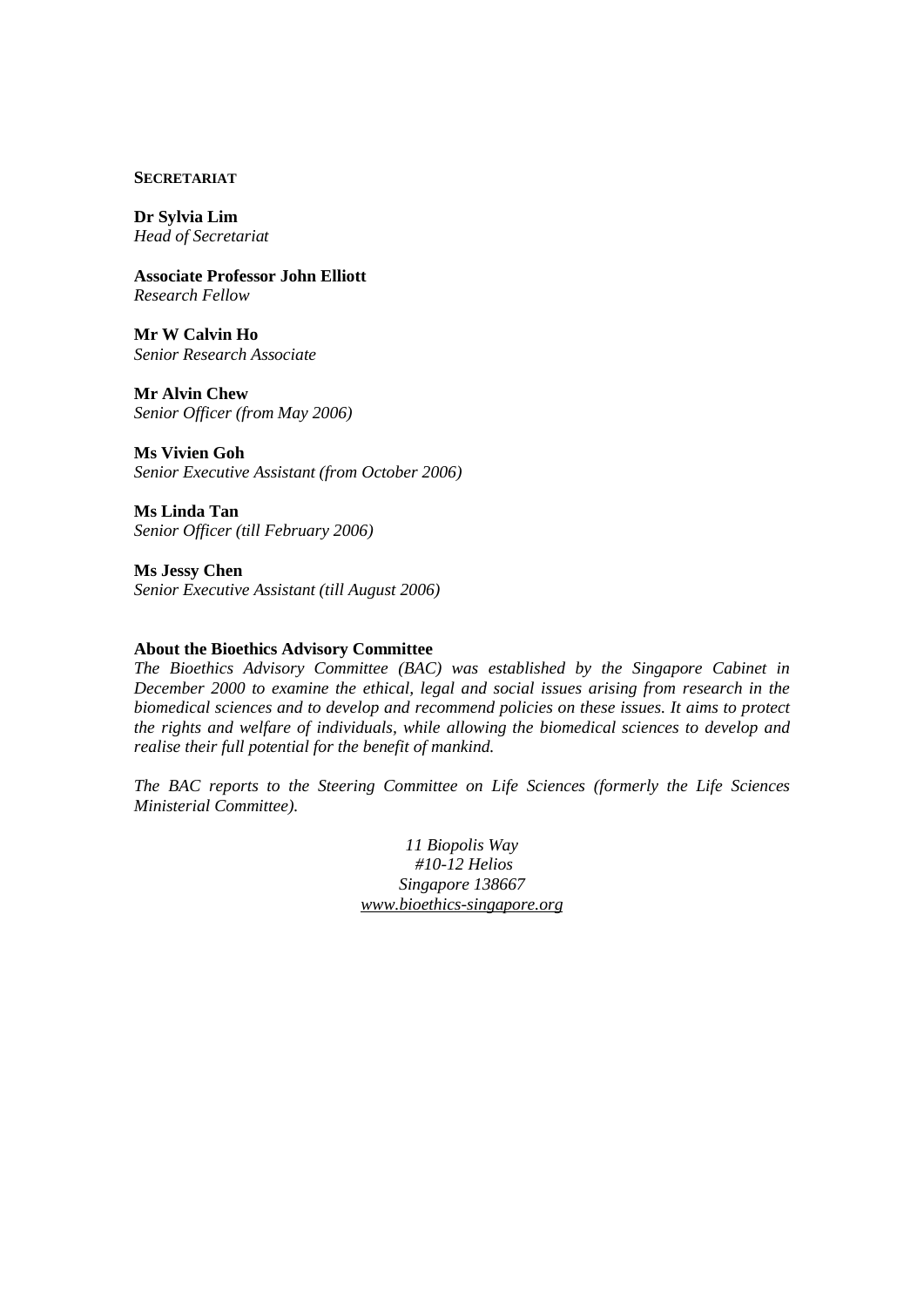# **CONTENTS**

| <b>EXECUTIVE SUMMARY</b>       |                                                                |        |
|--------------------------------|----------------------------------------------------------------|--------|
| <b>List of Recommendations</b> |                                                                | $\tau$ |
| <b>PART I</b>                  | <b>Introduction</b>                                            | 9      |
| <b>PART II</b>                 | <b>Personal Information</b>                                    | 12     |
| <b>PART III</b>                | The Legal Protection of Personal Information                   | 15     |
| <b>PART IV</b>                 | <b>Privacy and Confidentiality</b>                             | 18     |
| <b>PART V</b>                  | <b>Informed Consent</b>                                        | 23     |
| <b>Section A</b>               | <b>Consent and Proportionality</b>                             | 24     |
| <b>Section B</b>               | <b>Consent and Reciprocity</b>                                 | 26     |
|                                | <b>Disease Registries</b>                                      | 28     |
|                                | Epidemiological Research and Public Health Research            | 31     |
|                                | Use of Medical Records in Biomedical Research                  | 33     |
| <b>Section C</b>               | <b>Additional Considerations about Consent</b>                 | 35     |
|                                | <b>Vulnerable Persons</b>                                      | 35     |
|                                | Withdrawal of Consent                                          | 36     |
| <b>PART VI</b>                 | <b>Access to Medical Information by Employers and Insurers</b> | 38     |
|                                | Employers                                                      | 38     |
|                                | Insurers                                                       | 39     |
|                                |                                                                |        |
| <b>Bibliography</b>            |                                                                | 44     |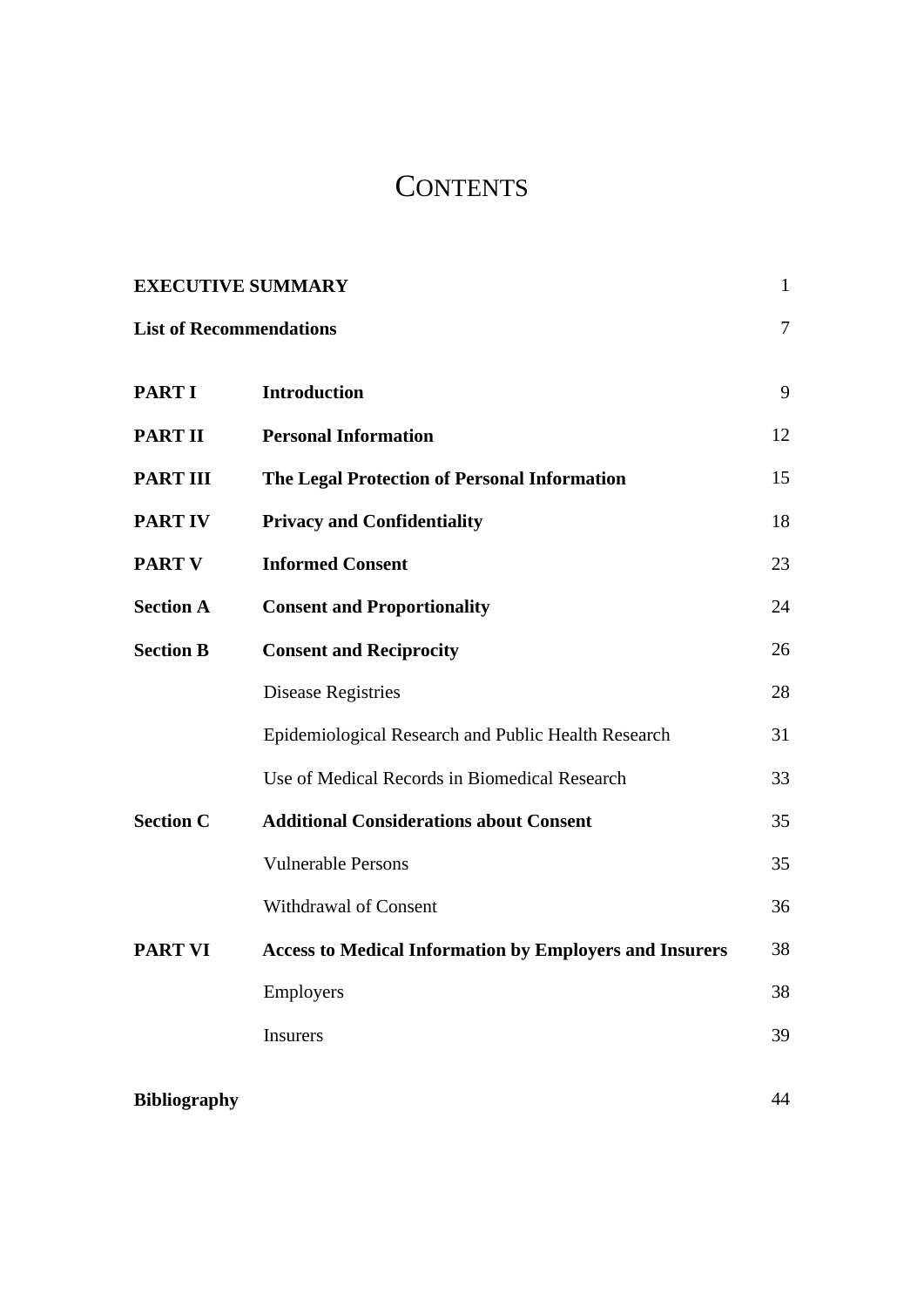#### **ANNEX A Position Papers**

- 1. The Use of Personal Information in Biomedical Research: Some Philosophical Issues - *Associate Professor Nuyen Anh Tuan Department of Philosophy, Faculty of Arts and Social Sciences, National University of Singapore*
- 2. Ensuring Data Privacy in Biomedical Research Involving Record Linkages *- Professor Chia Kee Seng Department of Community, Occupational and Family Medicine, Yong Loo Lin School of Medicine, National University of Singapore*
- 3. The Importance of Research Using Personal Information for Scientific Discovery and the Reduction of the Burden of Disease *- Professor Edison Liu Executive Director, Genome Institute of Singapore*
- 4. Genetics and Life Insurance *- Life Insurance Association, Singapore*
- **ANNEX B Consultation Paper:**  *The Use of Personal Information in Biomedical Research*
- **ANNEX C Consultation Paper Distribution List**
- **ANNEX D Written Responses to the Consultation Paper**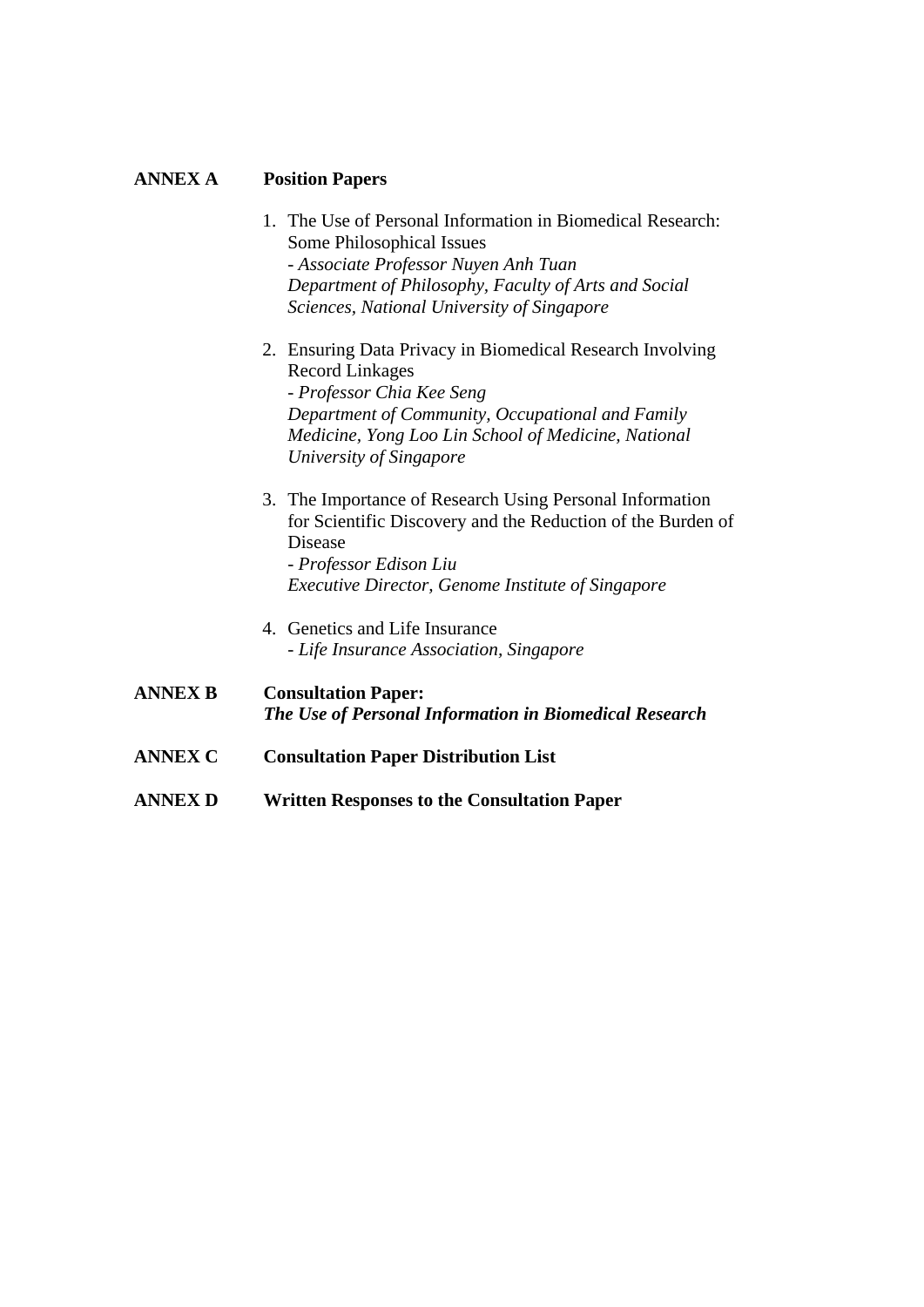# PERSONAL INFORMATION IN BIOMEDICAL RESEARCH

## EXECUTIVE SUMMARY

#### **Introduction**

- 1. Biomedical research is critical to advances in medical science and technology and leads to improvement in the health of the public. This Report discusses the need to use personal information in biomedical research and makes recommendations aimed at establishing principles for data protection and confidentiality consistent with legitimate research needs.
- 2. We identify five issues for discussion:
	- (a) What is personal information?
	- (b) Do we require a legal framework for the protection of privacy and confidentiality?
	- (c) Issues of privacy and confidentiality;
	- (d) Issues of informed consent; and
	- (e) Issues of access by third parties such as employers or insurance companies.

#### **Personal Information**

3. This Report considers personal information to be any information about an individual. For example, a blood sample may yield information about a person's blood group and this information is personal information. Personal information may be categorised into identified personal information and de-identified personal information. In the latter, the identifying particulars are separated from the rest of the information. The separation can be reversible or irreversible.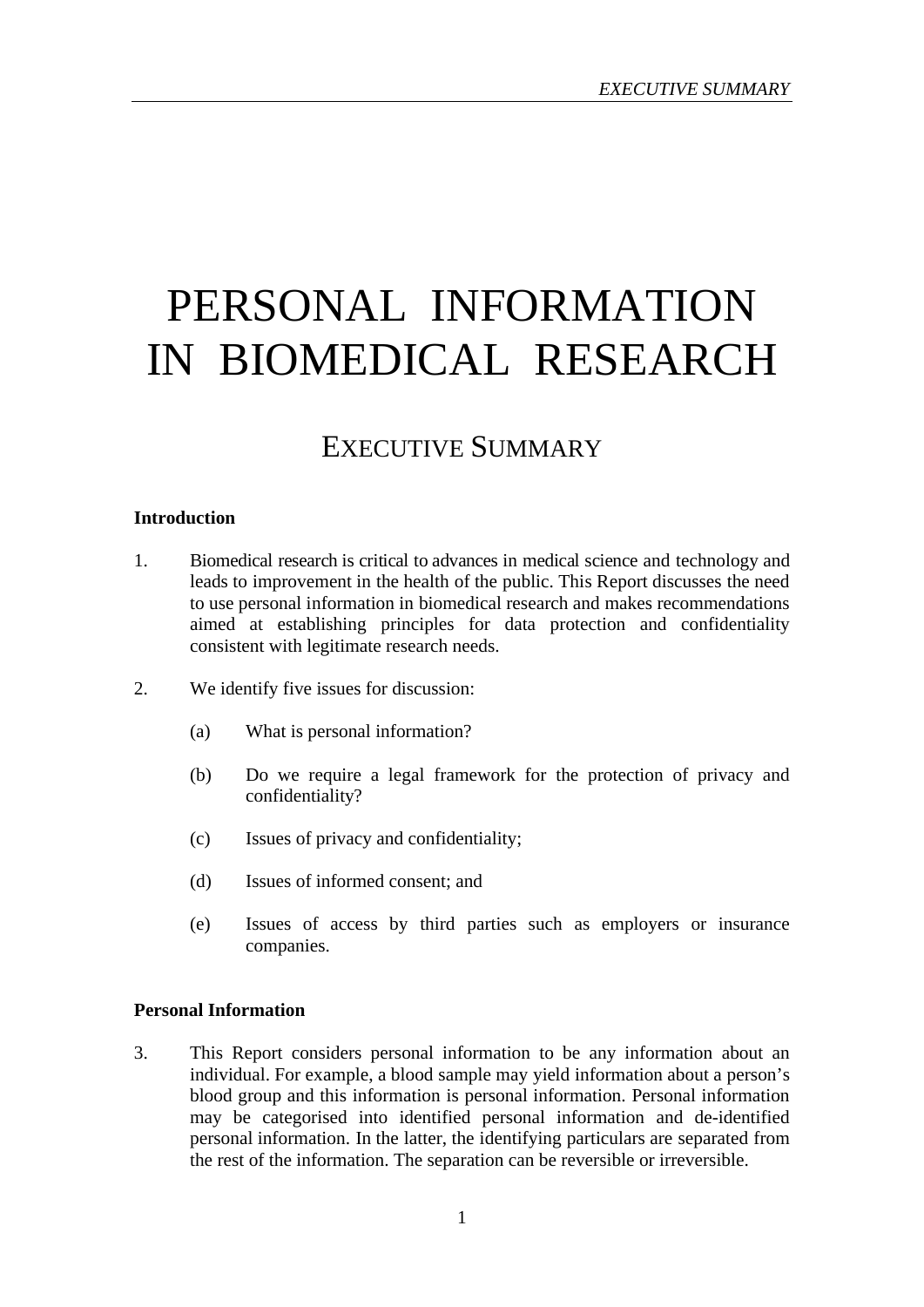- 4. Only if proper steps are taken to protect the identity of research participants may their personal information be used for research purposes without breach of privacy. For this reason, de-identified personal information is used where possible in research. There are various ways in which a greater or lesser degree of security can be obtained using de-identification procedures. In general, the more sensitive the information, the more care is needed to ensure that the identities of the individuals concerned are protected and their personal information kept secure.
- 5. Sometimes the personal information needed for research is information provided to a physician for the diagnosis or treatment of a patient. Such medical information is kept in medical records. Sometimes the information needed is obtained from volunteers who are not patients. Sometimes the information is genetic information, which may or may not be medical information.

#### **The Legal Protection of Personal Information**

- 6. The Report considers whether or not some legal framework is needed, and concludes that it is. A legal framework that protects privacy while allowing the legitimate use and exchange of information may be valuable in its own right, and may be essential if researchers in Singapore are to collaborate with researchers in other jurisdictions.
- 7. Singapore's existing laws provide for data protection and confidentiality in specific circumstances, such as between banks and their customers, and between solicitors and clients, but there is no comprehensive statutory framework for the protection of personal information. A legal regime for personal information protection could provide a general framework for public engagement and for policy development.
- 8. A data protection law could also assist the development of realistic expectations on the part of researchers and prospective research participants regarding the use of personal information in biomedical research. In addition, the management of de-identified information, the right of access to research data by participants, and the use of information for epidemiological and public health research, are all matters where particular provisions may be helpful.

#### **Privacy and Confidentiality**

9. Personal information should be stored and managed in ways that provide proper security and confidentiality. While a researcher collecting data from consenting individuals will know their identities, such information should be stored and managed as de-identified information as far and as early as possible.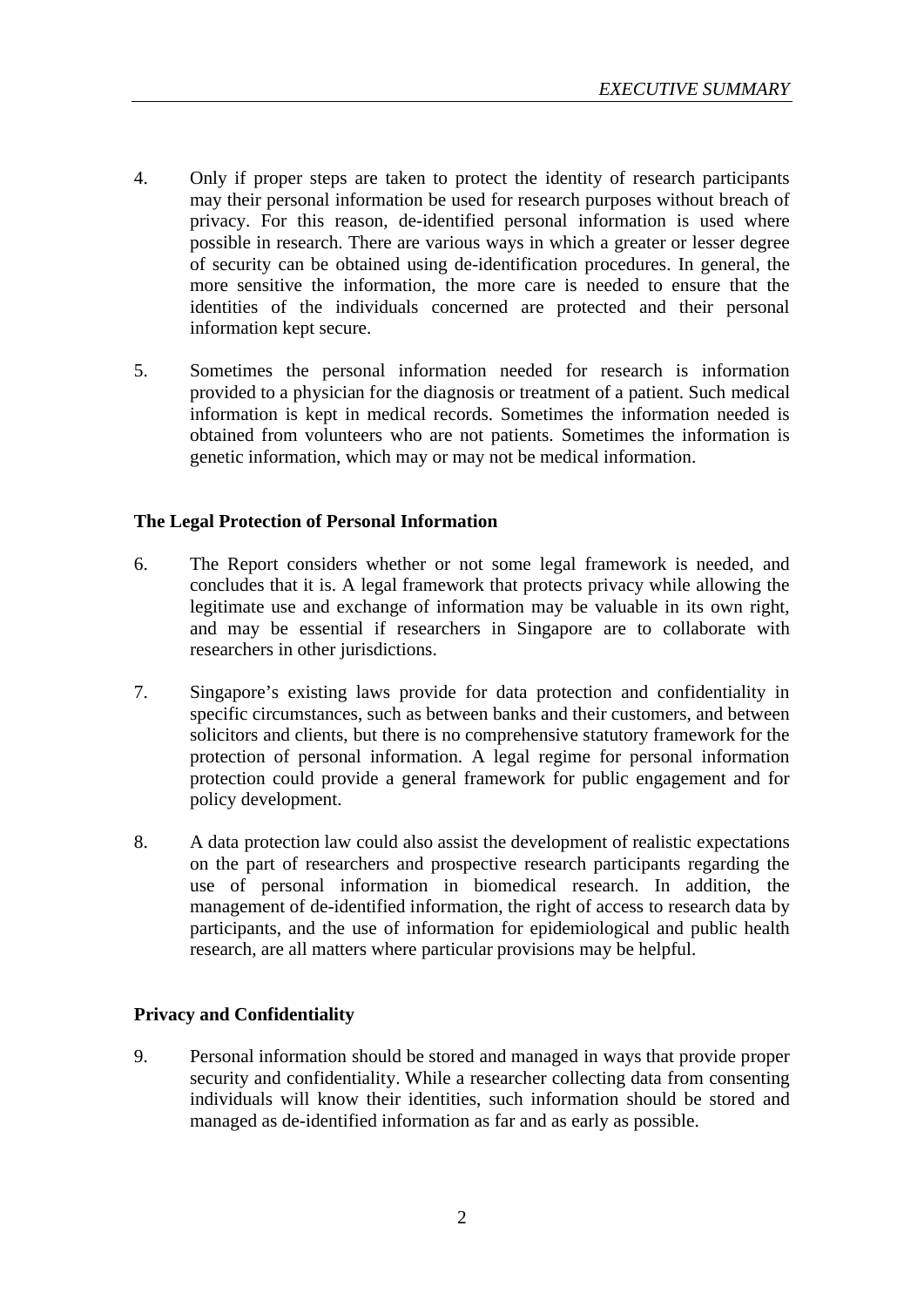- 10. Researchers are expected not only to take proper security safeguards with data, but to refrain from attempting to identify an individual from de-identified information. Moreover, research data should not be made available to insurance companies or employers, because it is not obtained for health or employment purposes and can be misleading if used outside the research context.
- 11. Irreversibly de-identifying personal information will severely limit the research value of the information and disable certain types of research, such as those that require further information from records over a period of time. Nevertheless, certain types of personal information may be especially sensitive such that irreversible de-identification is the only means by which the privacy interests of the individuals concerned may be sufficiently protected. Irreversibly deidentified information, however, should not be subject to privacy and confidentiality requirements, provided that proper measures are taken to ensure that the de-identification is really irreversible.
- 12. When personal information is to be reversibly de-identified, the extent and thoroughness of de-identification should be balanced against the harm that might follow in the event that an individual is identified. It is the responsibility of the research ethics committee or Institutional Review Board (IRB) to consider the extent and means of de-identification proposed.
- 13. The level of confidentiality safeguards, whether in the extent of deidentification or secure safekeeping of data, should be commensurate with the potential risk of harm to research participants. Generally, the confidentiality obligation of research institutions involved in large-scale research initiatives will be greater than that of research performed by a single researcher.

#### **Informed Consent**

- 14. Voluntary informed consent and confidentiality safeguards are the fundamental means to privacy protection. Generally, the use of personal information in biomedical research requires the consent of the individual concerned and the approval of an IRB.
- 15. Specific consent is consent for a specific research project or for a specific purpose. General consent is consent that does not limit the use of the information or tissue contributed for a specific project or purpose. When general consent for future research is given, it relieves the researcher of the need to recontact the individual concerned for a fresh consent.

#### *Consent and Proportionality*

16. The process of obtaining consent should be such as to ensure appropriate understanding of what is being consented to. Details of information to be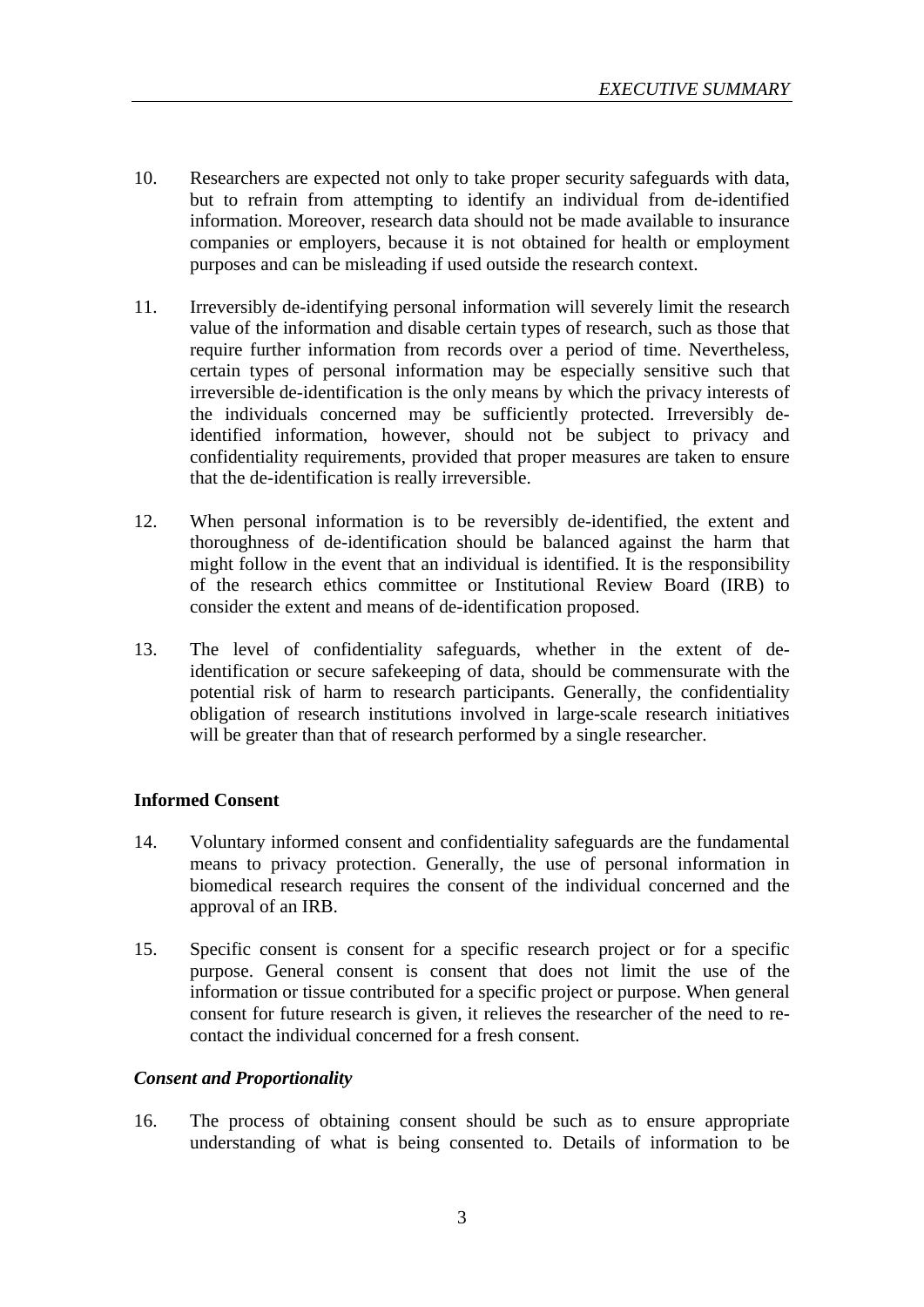provided should be in proportion to the sensitivity of the research and risk of harm to the research participants. Consent should be explicit, in writing and include detailed information where the risk of harm is appreciable. Where the risk is low, less information may suffice for the individual to feel able to give consent.

17. We are of the view that specific consent is required for sensitive research or when the research involves identified personal information or tissue samples. General consent should be a sufficient requirement for subsequent unspecified research, subject to de-identification of the information or tissue used as well as IRB review.

#### *Consent and Reciprocity*

- 18. There are many important research uses of medical information that do not contribute directly to the healthcare of individuals, but are beneficial to society. Such research can be granted ethical endorsement under the principle of reciprocity, which encompasses the idea that accepting benefit from past medical research, inherent in the utilisation of medical services, carries some expectation of a willingness to participate in research for the common good.
- 19. While informed consent should generally be obtained for the research use of medical information, including information derived from tissue samples, the procurement of consent may not be possible or practicable in every situation. Where the research poses minimal risk to individual privacy and confidentiality of information but promotes public good, the consent requirement may be waived, although appropriate privacy and confidentiality safeguards must be ensured. The types of research that typically qualify for such special treatment are epidemiological research and public health research.
- 20. Information held in disease registries and other national registries is essential to disease prevention, public health planning and policy-making, as well as research aimed at improving public health. We consider it to be ethically proper for medical information to be disclosed by physicians to national disease registries without patients' consent, provided that adequate privacy and other ethical safeguards are in place, and patients are appropriately informed.
- 21. Medical records may be stored as paper or electronic records, but in either case the ethical principles of consent and confidentiality would apply. Much valuable medical knowledge has resulted from the study of patients' medical records and there is every reason to encourage this established practice, provided patient privacy and the confidentiality of the medical information are safeguarded. We therefore recommend that IRBs be legally empowered to waive the patient consent requirement in situations where the research involves only the use of medical records, with no patient contact. For such research, IRBs should be satisfied that: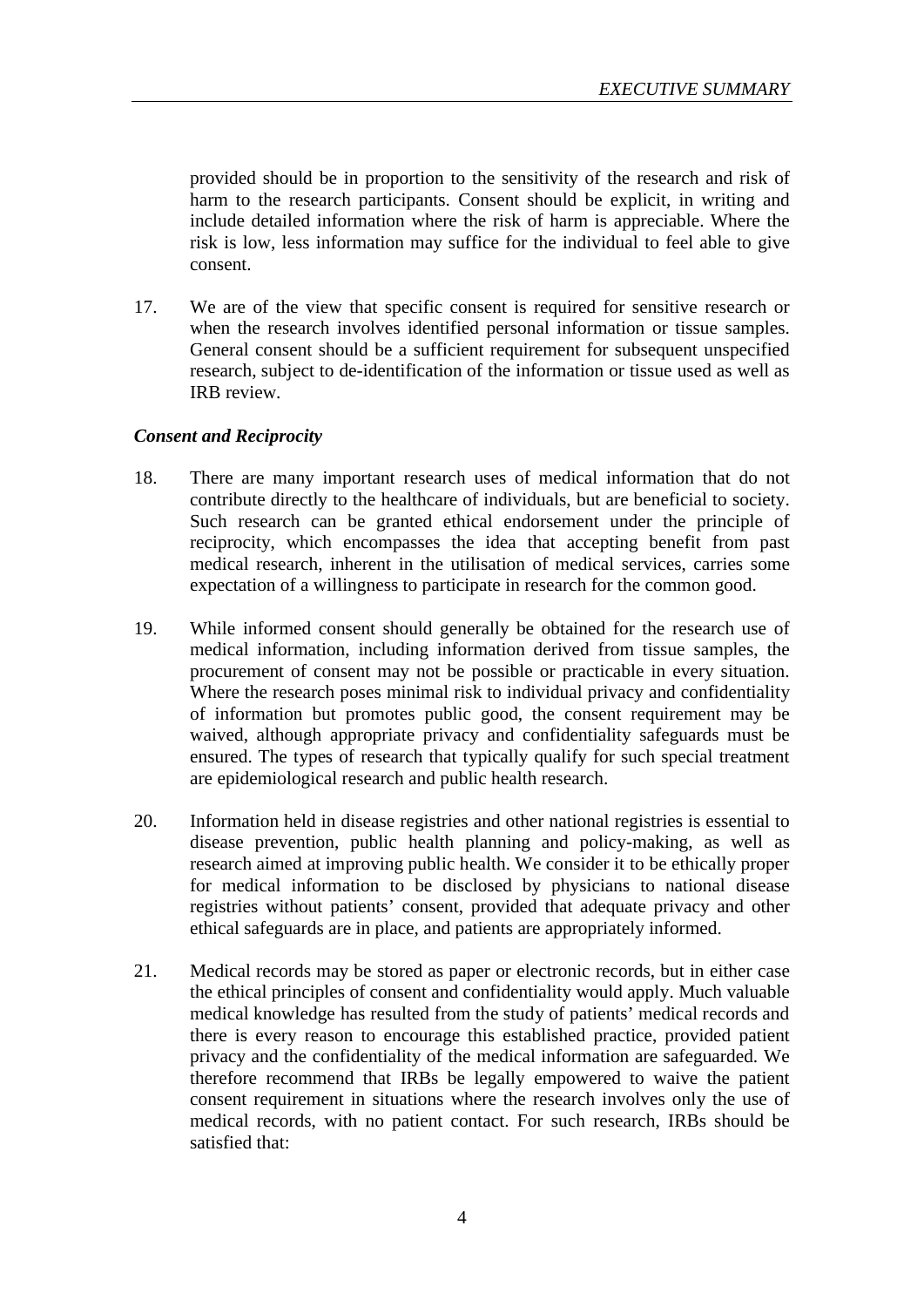- (a) the research is justified and poses minimal risk of harm to the patients concerned;
- (b) the research would not be possible without the use of medical records;
- (c) there are appropriate safeguards to protect patients' privacy and the confidentiality of their information;
- (d) obtaining consent is not practicable; and
- (e) the researchers are professionally and legally bound through appropriate contractual terms and undertakings to maintain patient privacy and the confidentiality of medical information.
- 22. Healthcare institutions should develop procedures to inform patients that their medical records may sometimes be used for research and explain the reasons for such research. They should also assure patients that all research will require the approval of an IRB, that there are safeguards to protect their privacy and the confidentiality of their medical information, and they should answer any questions patients may have.
- 23. Table 1 and Chart 1 on pages 42 and 43 summarise the consent requirements for the use of personal information and tissue in research.

#### *Additional Considerations about Consent*

- 24. Two additional considerations about consent are included in the Report vulnerability and withdrawal of consent.
- 25. Vulnerability may be thought to exist if one's ability to give voluntary consent is compromised or if one would be at heightened risk of adverse consequences from the research. Three common categories of vulnerable person are:
	- (a) children and adolescents;
	- (b) the mentally impaired; and
	- (c) persons in dependent relationships.
- 26. When vulnerable persons are involved in research, they are entitled, as a general rule, to the same considerations of privacy and confidentiality protection as any other research participants, and this principle needs to be kept in mind in the conduct of the research.
- 27. Participants should be able to withdraw consent to participate in research at any point, and be made aware of the procedure for withdrawal and its implications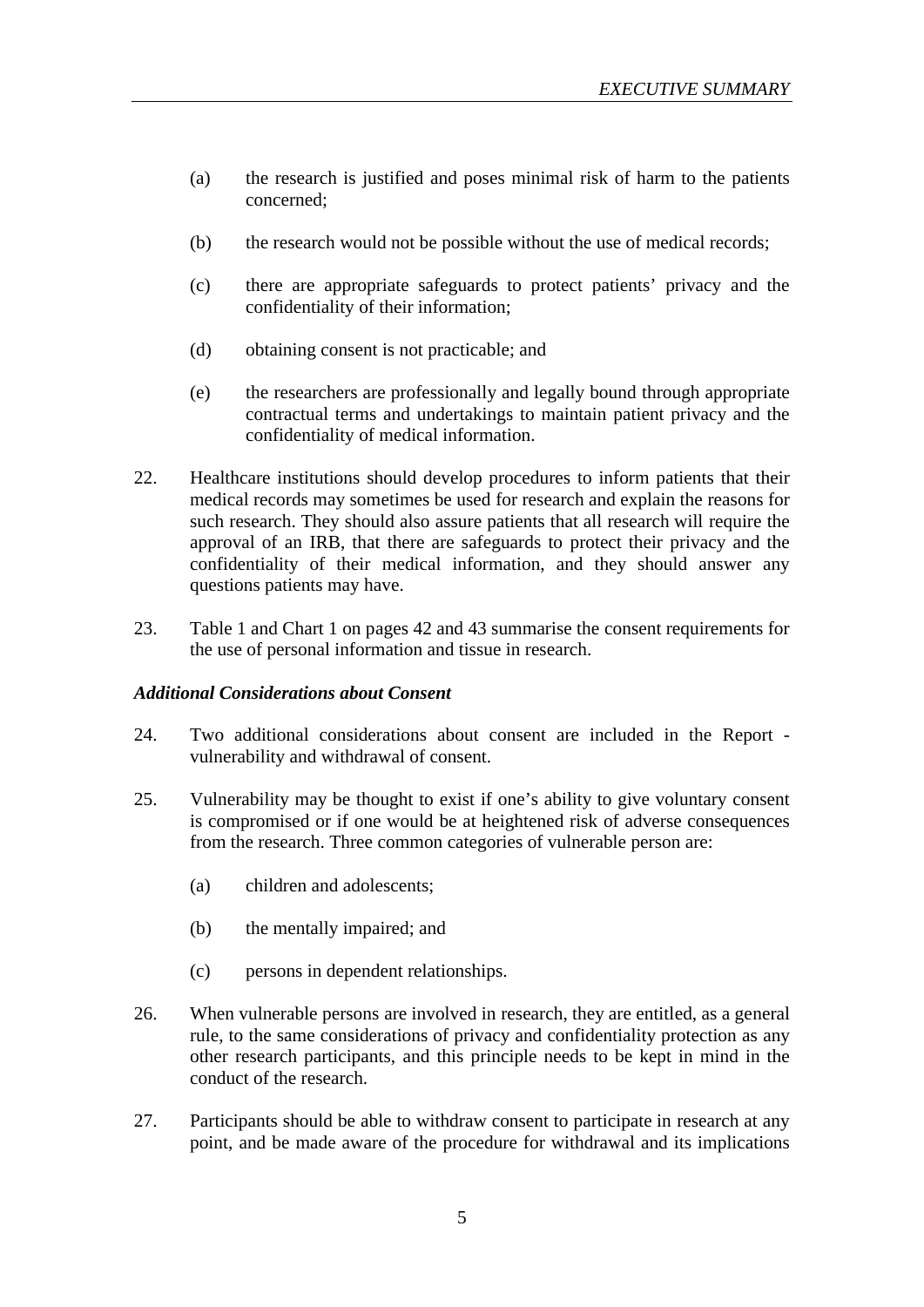when consent is sought. Researchers should assure potential participants that no reason need to be given for withdrawing consent and that such decisions will not compromise the quality of any care or entitlements that might be given to them or their families, where applicable.

#### **Access to Medical Information by Employers and Insurers**

- 28. The Report also discusses third party access to medical information. Medical information should not be disclosed to third parties without the individual's consent, although there are circumstances when an employer or an insurance company may reasonably expect disclosure of medical conditions, with consent.
- 29. The main ethical difficulties arise when predictive information is involved, e.g. genetic information. Predictive health testing often entails a high level of uncertainty and even for monogenic (single gene) disorders there will often be rather limited predictability of severity and time of onset of the diseases. The key issue is the concealment of immediately relevant information. In the case of employment, the use of valid genetic or other health testing by employers is appropriate to address imminent health and safety concerns, or where the detected or predicted condition is incompatible with the requirements of the job.
- 30. In the case of insurance, we recognise the potential adverse selection problem that may arise if relevant information is withheld, and that risk evaluation for the purposes of determining insurance coverage inherently involves discriminating between applicants. However, we empathise with the public's concern over possible unreasonable discrimination in the availability of insurance coverage. Nor do we wish to see individuals deterred from obtaining needed information about their medical conditions for fear that they might then be obliged to disclose it.
- 31. In our view, much of the difficulty arises from uncertainty as to the actuarial value of genetic information, and our preferred solution is a moratorium, as in the UK, whereby predictive genetic test results will not be used by insurers, although certain exceptions apply.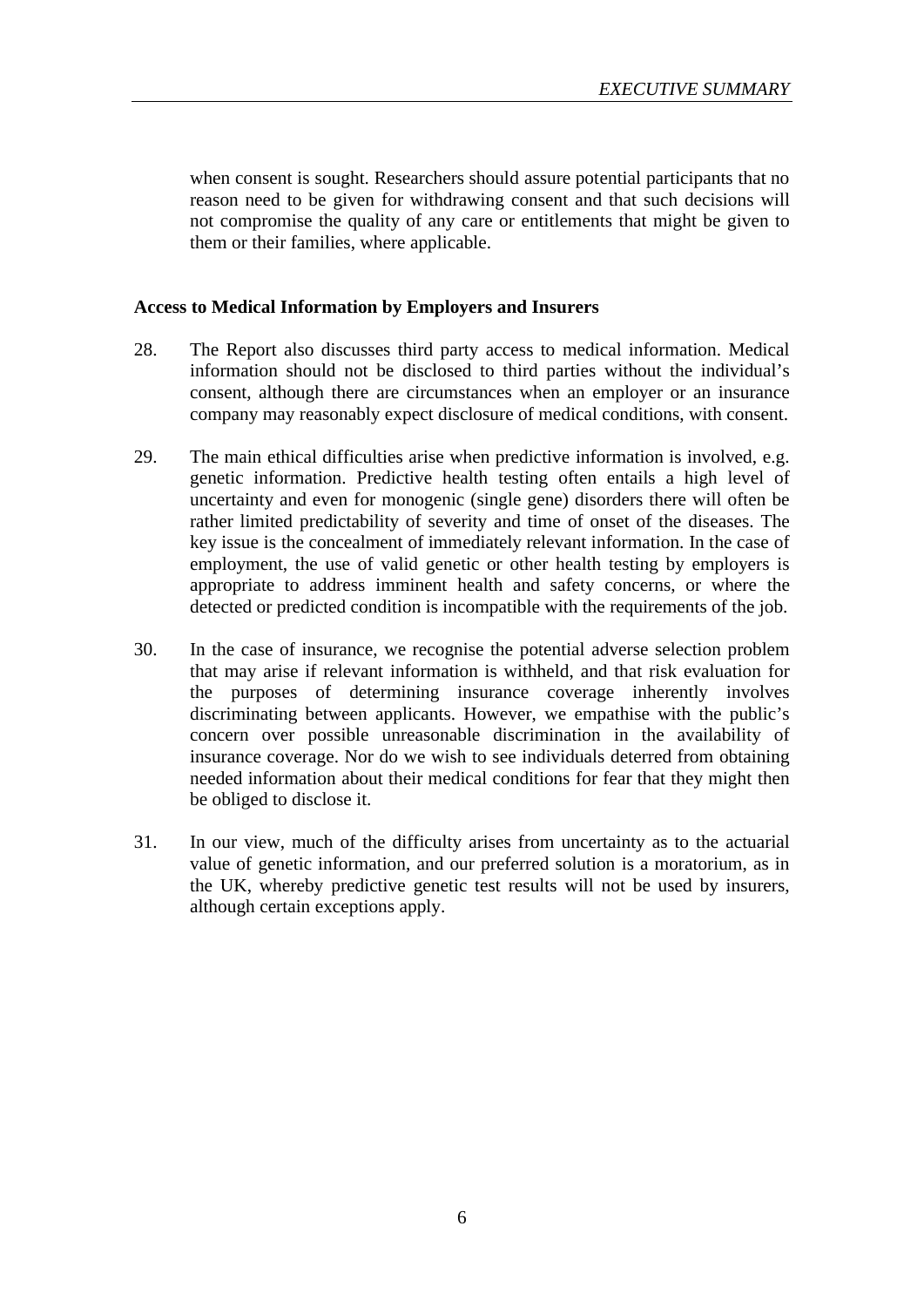#### **LIST OF RECOMMENDATIONS**

#### *The Legal Protection of Personal Information*

**Recommendation 1:** We recommend that the relevant authorities consider establishing a comprehensive statutory framework relating to the use and protection of personal information in biomedical research.

#### *Privacy and Confidentiality*

**Recommendation 2:** Personal information used for research should be de-identified as far and as early as possible and should be stored or transferred as de-identified information.

**Recommendation 3:** Researchers should take adequate measures to prevent inadvertent identification of individuals. Should an individual be identified inadvertently from de-identified information, the confidentiality and privacy rights of this individual are not abrogated by such identification, and steps should be taken to reinstate and secure them.

**Recommendation 4:** Irreversibly de-identified personal information need not be subject to privacy and confidentiality requirements.

**Recommendation 5:** Privacy and confidentiality safeguards should be commensurate with the potential risk of harm from disclosure, and should be proportional to the sensitivity of the information and the kind of research being carried out. When reversibly de-identified information is used for research, IRBs should consider the adequacy of the extent and means of the de-identification in proportion to the risk.

#### *Consent and Proportionality*

**Recommendation 6:** Specific consent should be obtained for sensitive research or when the research involves identified personal information or tissue samples. General consent should be a sufficient requirement for subsequent unspecified research involving the use of de-identified information or de-identified surplus or stored tissues. The information to be provided to the individual when taking consent should depend on and be proportional to the sensitivity of the research and the risk of harm.

#### *Consent and Reciprocity*

**Recommendation 7:** We recommend that the relevant authorities clarify the legal basis for the disclosure of medical information to national disease registries by physicians; and establish mechanisms enabling national registries and healthcare institutions to facilitate the use of personal information held or controlled by them for biomedical research that can significantly advance the public good, while safeguarding privacy.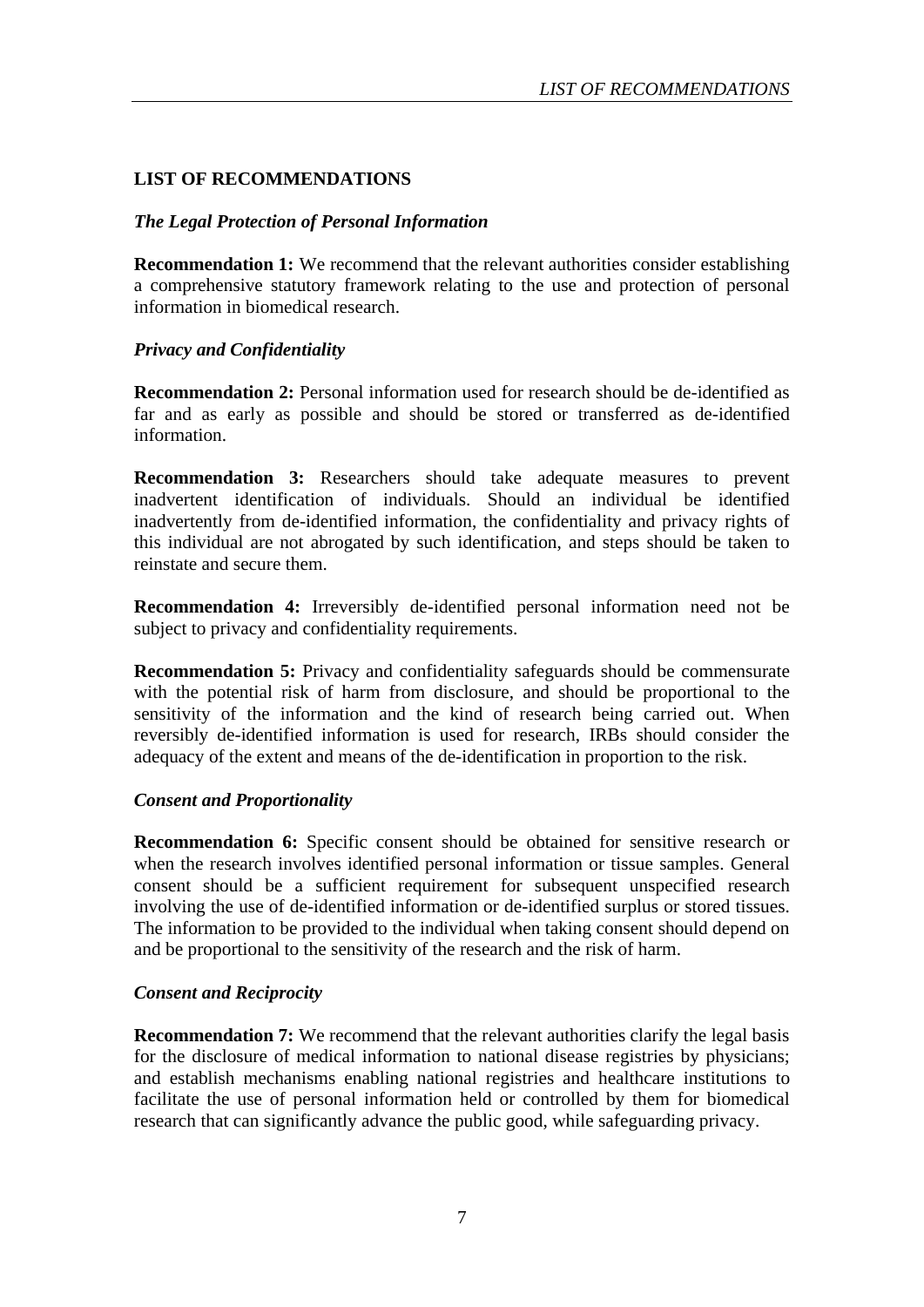**Recommendation 8:** We recommend that IRBs be legally empowered to waive the patient consent requirement for research involving only the use of medical records, while ensuring patient privacy and confidentiality of medical information.

#### *Vulnerable Persons*

**Recommendation 9:** We recommend that IRBs, when reviewing research proposals, ensure that any concerns in regard to vulnerable persons are appropriately addressed.

#### *Withdrawal of Consent*

**Recommendation 10:** Research participants should be allowed to withdraw their consent to participate in the research at any time without explanation and without prejudice, and should be informed of the procedure for withdrawal and its implications when consent is sought.

#### *Access to Predictive Genetic Information by Employers and Insurers*

**Recommendation 11:** We recommend that the government consider implementing a moratorium on the use of predictive genetic information for insurance purposes, consider the long-term implications of the accessibility of predictive genetic test results by employers and the insurance industry, and monitor developments in this area.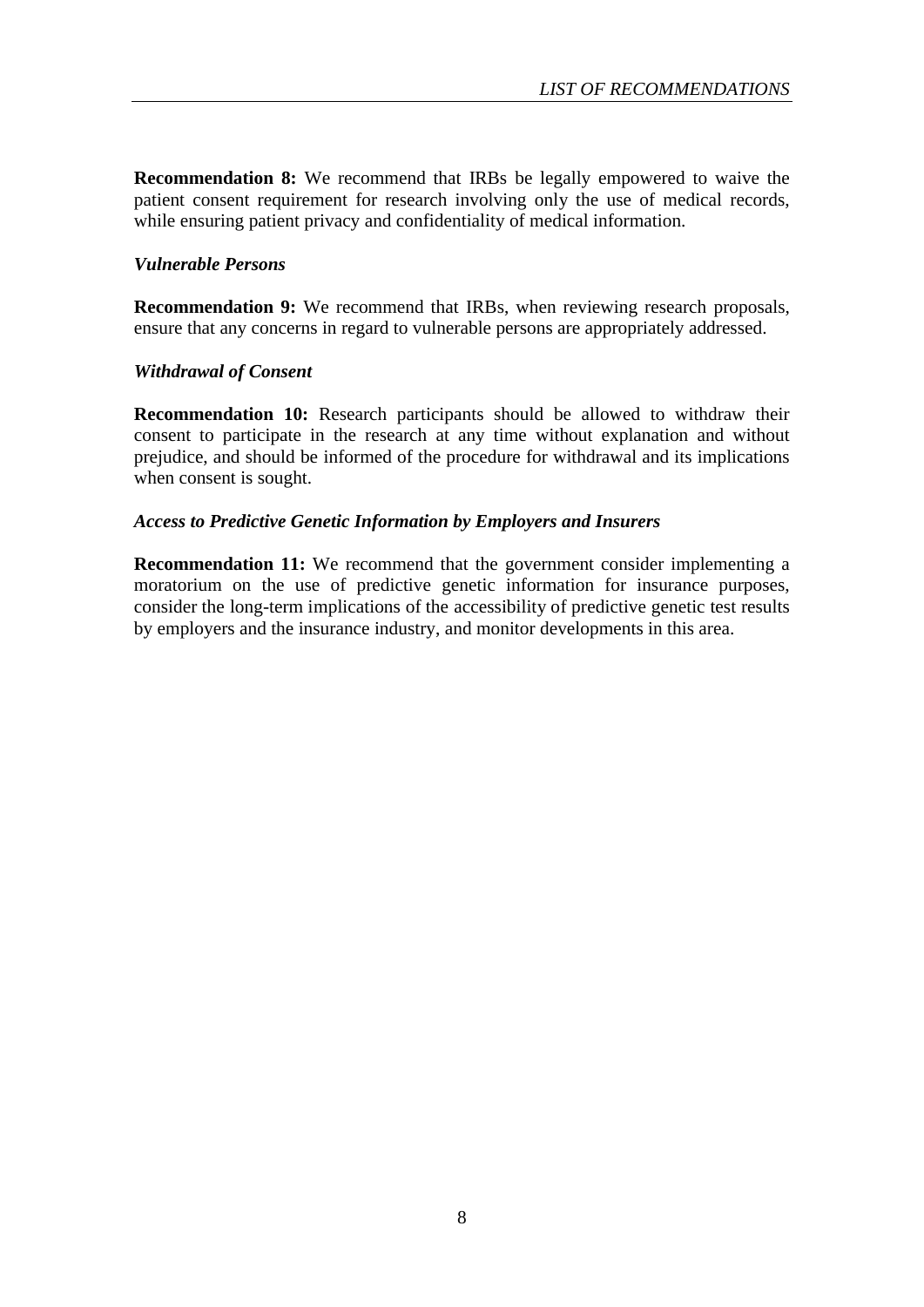### **PERSONAL INFORMATION IN BIOMEDICAL RESEARCH**

#### **I. Introduction**

- 1.1 Modern scientific medicine, in its entirety, is a research-based enterprise, and biomedical research has been critical to advances in medical science and public health. Research has improved understanding of the effects of medication, of how environmental and lifestyle factors relate to diseases (such as smoking and cancer, heart and lung diseases) and longevity, and of the effectiveness of preventive and therapeutic practices. Sound research promotes public good and the facilitation of biomedical research is a public interest. Such research critically depends on the use of personal information.<sup>1</sup>
- 1.2 Personal information may be medical information, genetic information, demographic information, or other information of a private nature. The people from whom it is obtained include patients and volunteers who have agreed to participate in research (i.e. research participants); they may be alive, or deceased. The information may be derived from tissue samples, medical records, researchers' data files, or institutional databases; and these institutions may be of a public or private character. In all cases, the privacy of the persons concerned needs to be protected, since the information is personal and may be sensitive. Consequently, there are rules and conventions regarding the confidentiality and use of research data in general, and medical records in particular.
- 1.3 Despite these rules and conventions, people may nevertheless be concerned that information about them may be used against their interests, or in ways that they did not approve. These concerns are fed by awareness of the extent to which information can be captured, stored and used by electronic means, and are especially apt in the case of research. Such concerns are not unique to Singapore. They drive privacy and data protection issues in many parts of the world.
- 1.4 The modern view is that there should be regulation of who may access personal information, and what it can be used for. In the case of research, many scientifically advanced countries have established ethical and legal frameworks to maintain public confidence in and support for the research enterprise. $2$  In addition, efforts directed at engaging the public in consultation and education

 $\mathbf{1}$ 

<sup>1</sup> The term 'personal information' is explained in paragraph 2.1 of this Report. 2 Office for Human Research Protections, US, *International Compilation of Human Subject Research Protections, 2007 Edition*, 2006.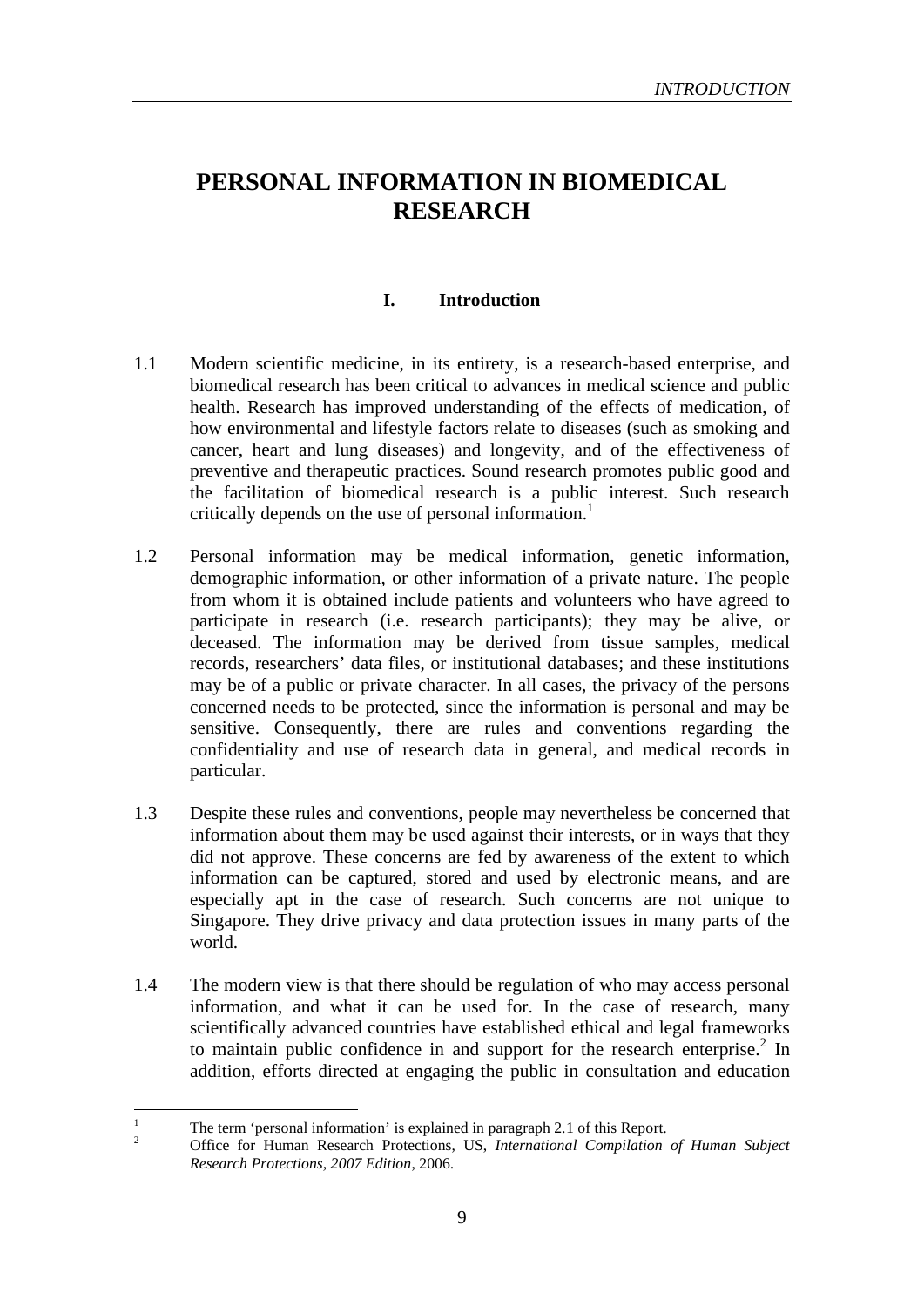have significantly increased in Australia, Japan, North America and Western Europe.

- 1.5 This Report considers the need for similar provisions in Singapore, where despite a commitment to developing biomedical research capabilities, the ethical and legal standards for the use of personal information for biomedical research are not always clear. It attempts to strike a balance between ensuring privacy concerns through appropriate safeguards on the one hand and facilitating research of legitimate public interest on the other. We identify five important issues that serve to structure the Report as a whole:
	- (a) What is personal information?
	- (b) Do we require a legal framework for the protection of privacy and confidentiality?
	- (c) Issues of privacy and confidentiality;
	- (d) Issues of informed consent; and
	- (e) Issues of access by third parties such as employers or insurance companies.
- 1.6 In preparing this Report, we have been mindful of the need to distinguish between ethical issues, and the limitations of the current legal or regulatory frameworks arising from recent advances in biomedical science. We have therefore not only made recommendations on ethical issues, but have at several points proposed clarifying the legal framework governing research.
- 1.7 Many of the ethical issues reviewed in this Report will have relevance to the work of research ethics committees, or Institutional Review Boards (IRBs). It is important that IRBs, whose primary function is to safeguard research participants, feel able to make the best decision, having regard to the needs of the researchers and the value of the research. They must feel able to do this without pressure to adopt the safest and most conservative decision just to avoid legal repercussions, either for themselves or the institutions that appoint them.
- 1.8 The aim of this Report is to outline applicable ethical principles and best practices in the use of personal information for biomedical research, many of which have already been implemented by IRBs in Singapore. The establishment of a culture in which biomedical research flourishes entails that researchers are clear as to acceptable ethical, legal and social boundaries, as well as the mechanism by which their proposals are reviewed. This explication will also help to assure the public that the procedures which researchers observe are mandatory and enforceable.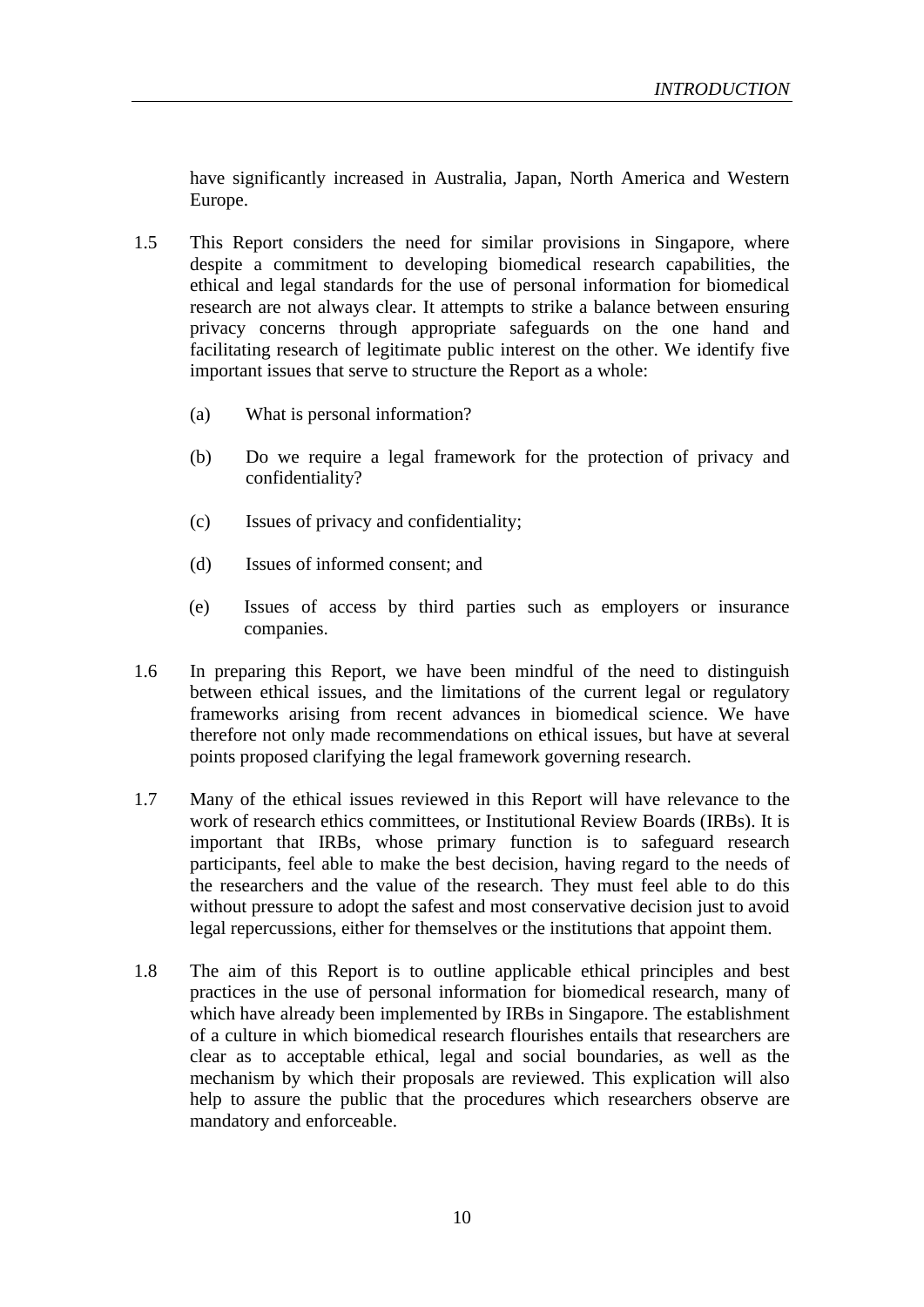- 1.9 In addition to the consent and privacy concerns discussed in this Report, we note that as a general ethical requirement, research must be conducted in ways that ensure the welfare and safety of individuals. In a multi-cultural and multireligious society, researchers and healthcare professionals should also be sensitive to the religious and cultural perspectives and traditions of individuals.
- 1.10 This Report was finalised after careful consideration of the feedback and suggestions received following the issue of a Consultation Paper entitled *The Use of Personal Information in Biomedical Research*, prepared by the Human Genetics Subcommittee of the Bioethics Advisory Committee (BAC). The Consultation Paper, which is reproduced at Annex B, was publicly released on 14 June 2006. Seventy healthcare, research and governmental institutions, and professional and religious organisations were invited to provide comments. A list of these organisations is provided in Annex C. Twenty-five written responses to the Consultation Paper were received and are set out in Annex D. In addition, the BAC held dialogue sessions with members of IRBs and researchers, to better understand their concerns relating to the Consultation Paper. An online discussion forum was set up for public comments on the Consultation Paper, and a public forum was conducted on 15 July 2006. The recommendations also take into account advice, comments and suggestions from local experts and the members of the BAC's International Panel of Experts. Four position papers from local experts are reproduced at Annex A.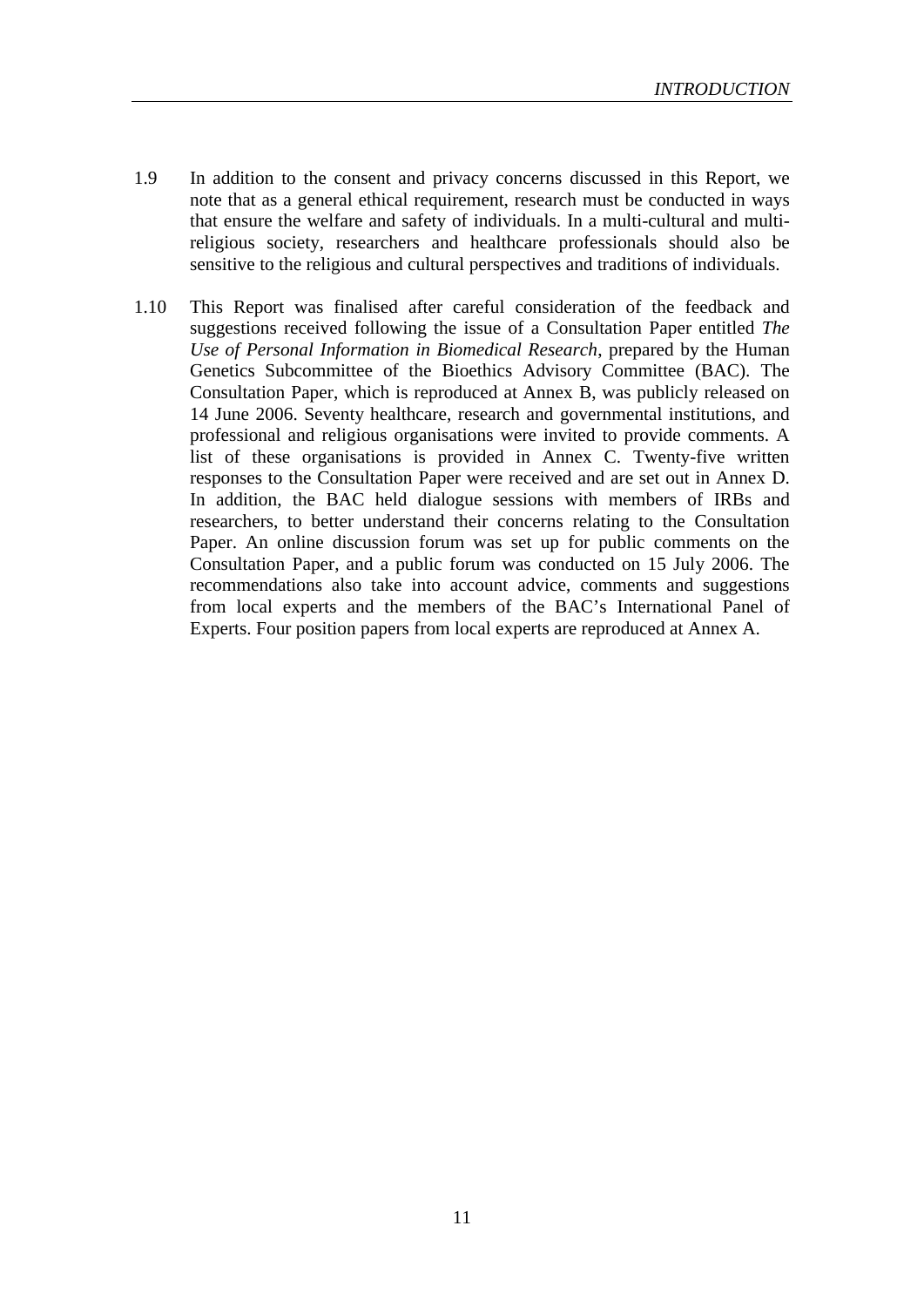#### **II. Personal Information**

- 2.1 Personal information is any information about an individual. It is a very broad term that includes personal particulars, details of medical conditions and healthcare management, physical or psychological measures, dietary requirements and religious or other beliefs. Personal particulars comprise information that identifies a specific individual, such as name, address, date of birth, image (eg. picture, photograph, video), voice recording, National Registration Identification Card (NRIC) number or other means of identification. Personal information may be obtained through written or electronic records, opinions, survey questionnaires, images, interviews, recordings and biochemical or other tests, or from analysis of human tissue.<sup>3</sup>
- 2.2 In this Report, we consider the use of personal information for the purposes of biomedical research. We are not concerned with the collection, management and use of medical information solely for clinical purposes, since these are already subject to clear ethical and legal requirements.
- 2.3 When personal information is used in research, it is necessary to ensure the confidentiality of the information and secure the privacy of the person concerned throughout the research process and in any publication resulting from it. Both these aims are usually achieved by de-identification of the information. De-identification refers to the separation of the identifying particulars from the rest of the information. We distinguish identified personal information from deidentified personal information, as follows:
	- (a) *Identified* personal information: Information where identifying particulars are included, so that the identity of the individual is known, for example, in a medical record;
	- (b) *De-identified* personal information:
		- *(i) Reversibly de-identified* personal information, in which personal identity information has been separated from the information, and a code or system of codes or encryption substituted, so that the identity of the person becomes unknown but could be restored using the codes or reversing the encryption; and

 $\overline{3}$ 

<sup>3</sup> Human tissue is defined as "all kinds of human biological materials derived from living or cadaveric donors, including solid body tissues, organs, foetuses, blood and other body fluids and their derivatives, cord blood, embryos, gametes (sperm and eggs) or any part or derivative thereof." BAC, *Human Tissue Research*, 2002, paragraph 2.1.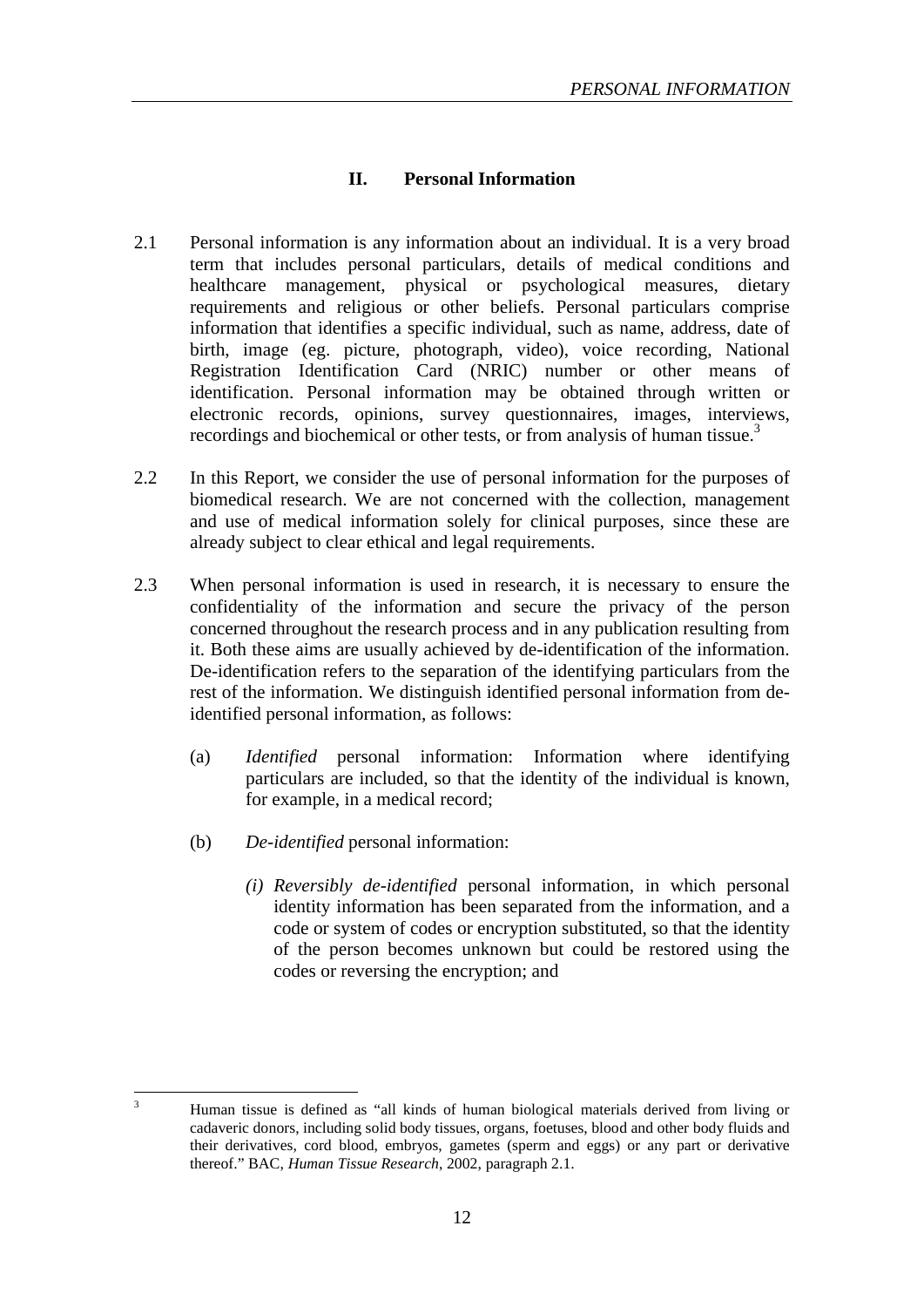- *(ii) Irreversibly de-identified* personal information, which is information that has been permanently stripped of identifying details and cannot be used to identify an individual. $4$
- 2.4 The extent to which personal information should be de-identified will depend on the sensitivity of the information, which in turn reflects the harm that might arise in the event of disclosure. This will be considered in Part IV, together with the ethical implications and treatment of each of these categories of personal information.
- 2.5 The most restrictive treatment of personal information should be reserved for the most sensitive information. Some information may not be especially sensitive (like height and weight), but very often, it may be sensitive and should be regarded as private. However, such information should only be considered private if alone or in combination with other information it *identifies* the individual. For example there are unusual situations where an extremely rare condition in a small community might identify an individual even when the individual is not named. In most cases, sensitive personal information relates to living individuals. However, personal information of deceased persons can also be sensitive.
- 2.6 Medical information is a particular kind of identified personal information. It refers to all information about a patient provided to a physician<sup>5</sup> or derived for the purpose of diagnosis or treatment, and includes the results of medical investigations or tests ordered by the physician. Information so collected is typically recorded, managed and used as medical records, which are governed by ethical and legal requirements, notably those set out by the Singapore Medical Council.<sup>6</sup>

 $\overline{4}$ Internationally there is no agreed terminology for the categories of personal information, so explicit definition is important. For discussions of the terminological confusion in this area and the need for harmonisation, see: BS Elger and AL Caplan, "Consent and Anonymization in Research involving Biobanks: Differing Terms and Norms Present Serious Barriers to an International Framework," *European Molecular Biology Organization Reports* 7 (2006): 661- 666; and BM Knoppers and M Saginur, "The Babel of Genetic Data Terminology," *Nature Biotechnology* 23 (2005): 925-927.<br>A physician is a person qualified to practice medicine under the Medical Registration Act (Cap.

<sup>174),</sup> Singapore. <sup>6</sup> Paragraph 4.1.2 of the *Ethical Code and Ethical Guidelines* of the Singapore Medical Council states the general content of clinically relevant information that should be documented as medical records: "All clinical details, investigation results, discussion of treatment options, informed consents and treatment by drugs or procedures should be documented." The same paragraph stipulates that medical records be kept in a manner that is clear, accurate and legible, made during consultation or shortly thereafter, and of "sufficient detail so that any other doctor reading them would be able to take over the management of a case." In addition, paragraph 4.2.3.1 states that a physician is to "respect the principle of medical confidentiality and not disclose without a patient's consent, information obtained in confidence or in the course of attending to the patient."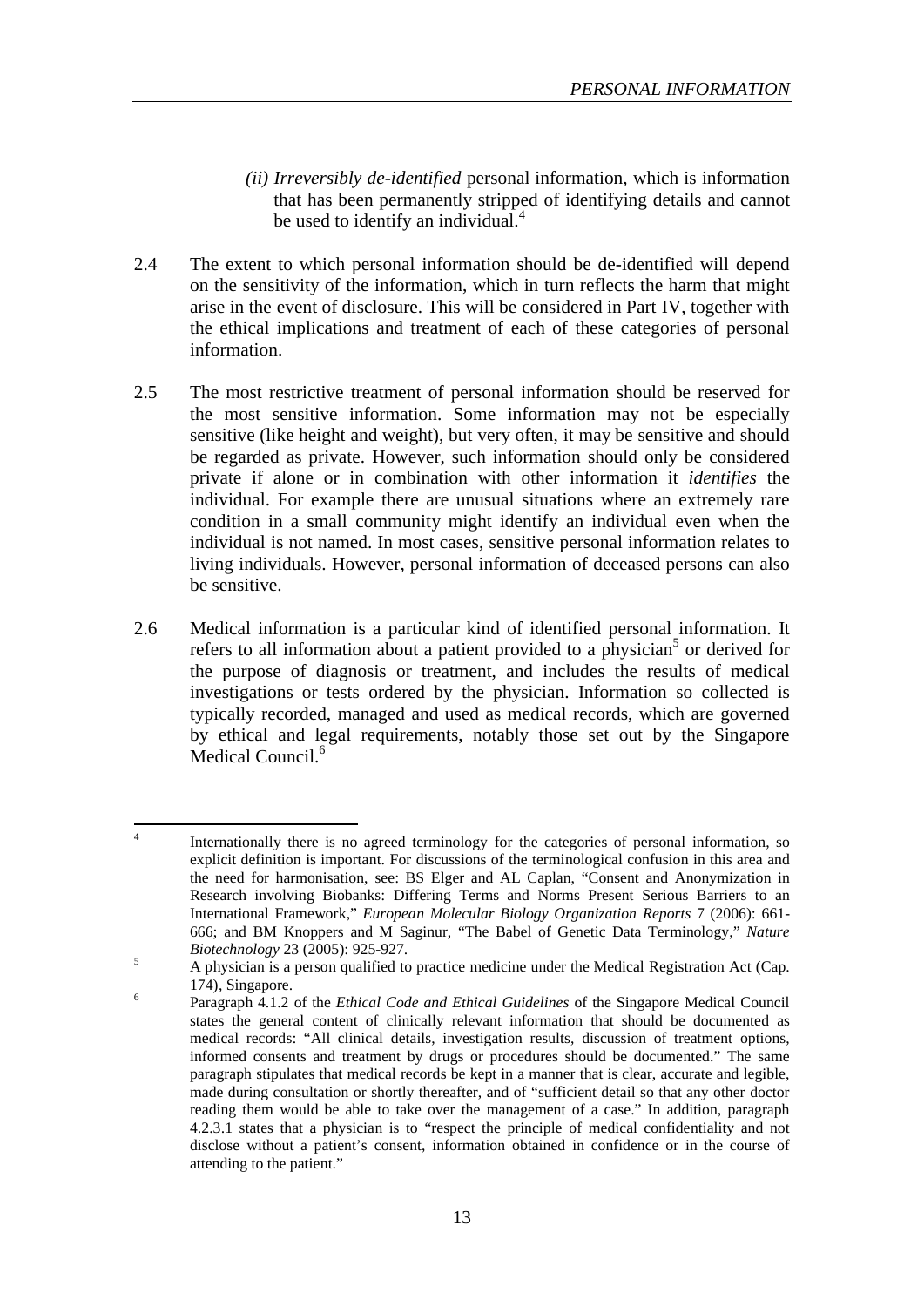2.7 Certain personal information, such as genetic information, blood group, or current medication, may or may not be considered medical information, since this depends on whether or not it was provided to a physician for the purpose of treatment or diagnosis. Genetic information broadly refers to any information about the genetic makeup of an individual. It can be derived from genetic testing or from any other source, including a family history of a genetic condition.<sup>7</sup> The term 'personal information' in this Report includes all personal genetic information used in biomedical research.<sup>8</sup> In our Genetic Testing and Genetic Research report, we focussed on issues relating to the derivation of genetic information, and provided recommendations for the ethical derivation, management and use of genetic information. In many respects, considerations in this Report follow from points made in that report.

 $\overline{a}$ 

<sup>&</sup>lt;sup>7</sup> BAC, *Genetic Testing and Genetic Research*, 2005, paragraph 3.1.<br><sup>8</sup> The term 'biomedical research' refers to Human Biomedical Research, which includes Direct Human Biomedical Research and Indirect Human Biomedical Research as defined in paragraph 3.7 of the IRB report of the BAC (*Research Involving Human Subjects: Guidelines for IRBs*, 2004). It does not include research in the social sciences or humanities. Direct Human Biomedical Research is "any kind of human biomedical research that involves any direct interference or interaction with the physical body of a human subject, and that involves a concomitant risk of physical injury or harm, however remote or minor" (paragraph 3.7(a) of the IRB Report). Indirect Human Biomedical Research is "any research (not qualifying as Direct Human Biomedical Research) involving human subjects, human tissue, or medical, personal or genetic information relating to both identifiable and anonymous individuals, undertaken with a view to generating data about medical, genetic or biological processes, diseases or conditions in human subjects, or of human physiology or about the safety, efficacy, effect or function of any device, drug, diagnostic, surgical or therapeutic procedure (whether invasive, observational or otherwise) in human subjects whether as one of the objectives or the sole objective, of the research study, trial or activity, and which research, study, trial or activity has the potential to affect the safety, health, welfare, dignity or privacy of the human subjects involved in the study, or of the donors of human tissue or information used in research, or of the family members of any of the human subjects or donors thereof, or to which such medical, personal or genetic information relates" (paragraph 3.7(b) of the IRB Report).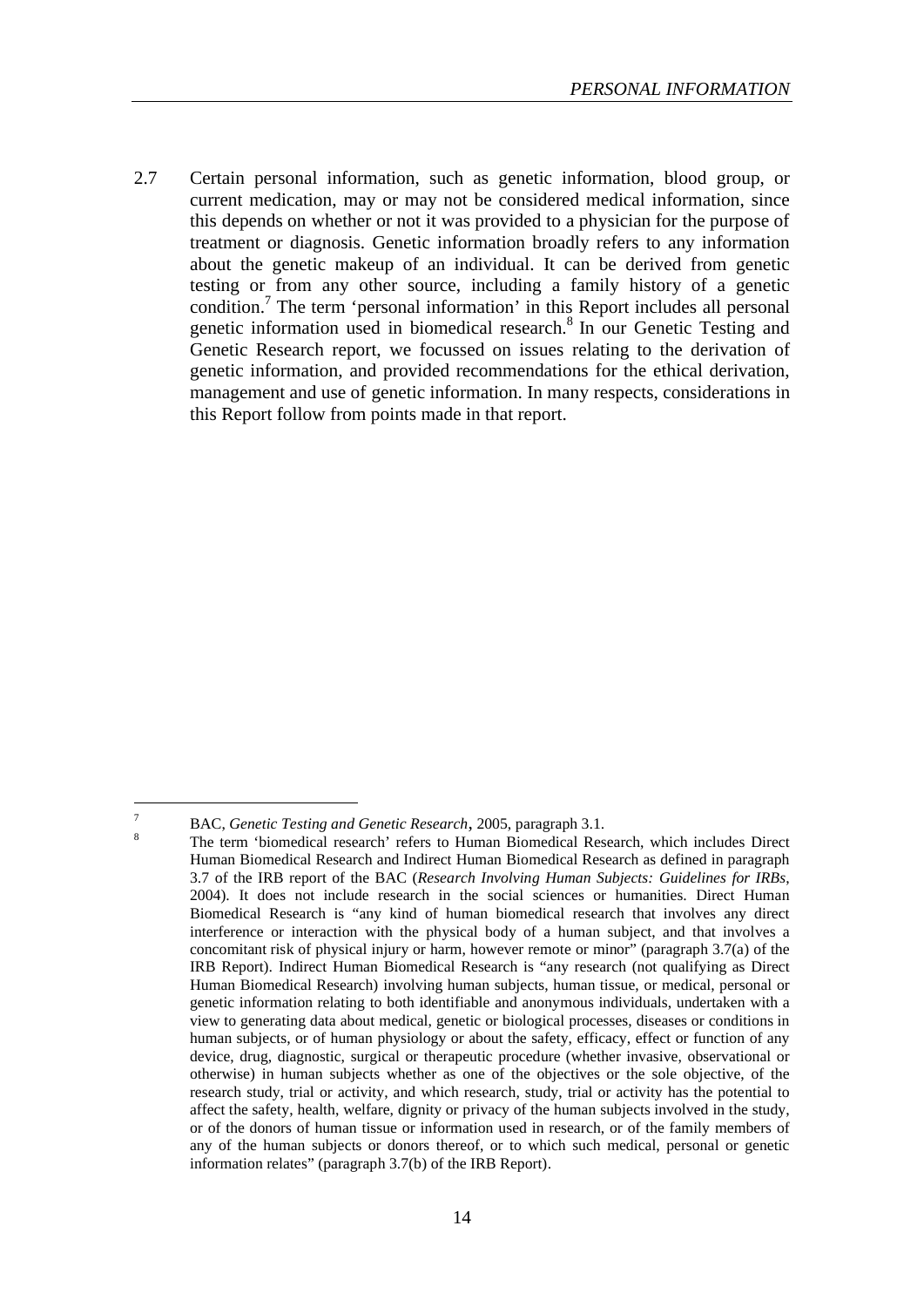#### **III. The Legal Protection of Personal Information**

- 3.1 The trend in many countries is towards the establishment of a uniform legal framework for the protection of personal information. Much impetus to such a trend arises from unprecedented advances in information technology, allowing the enhanced accessibility and manipulation of electronically stored information. This creates new research opportunities, but poses new risks to the violation of privacy and confidentiality.<sup>9</sup> Scientifically advanced countries have considered it necessary to establish legal regimes for data protection in order to facilitate the exchange of personal information. Their experiences have been instructive and their most relevant provisions for the use of personal information in biomedical research are as follows:
	- (a) Research use of personal information is regulated within a comprehensive but general personal information protection regime that applies a minimum privacy standard across various ways of using information, including for biomedical research. Personal information that ceases to be identifiable or is unlikely to cause harm to anyone is generally exempted from the requirements of the regime. Such exempted information is typically irreversibly de-identified personal information or aggregate information that cannot identify any particular individual. The extent to which personal information protection regimes should apply to reversibly de-identified information, however, has been a contentious issue. We address this in Part IV of this Report;
	- (b) Personal information protection regimes generally allow individuals the right of access to their identified personal information held in a databank or registry, to ensure correctness of the information. However, access is not feasible in the case of biomedical research databases held in deidentified form since the researcher is unable to identify an individual;
	- (c) Data protection provisions usually limit information collection, storage and use to specific purposes, but such provisions may not be applicable in research, since it is not possible to foresee all the research uses of the information. Similarly, while the destruction of information after a suitable period is usually mandated under data protection laws, research data should normally be preserved in case fresh information or theories require further analyses;

 $\overline{Q}$ <sup>9</sup> By 'privacy' we mean the quality of being secluded from the presence or view of others, thus, the keeping of one's personal information away from others. By 'confidentiality' we mean the treatment of information that an individual has disclosed in a relationship of trust and with the expectation that it will not without permission be divulged to others in ways inconsistent with the understanding of the original disclosure. In other words, one has some right to privacy, and one has the right to expect that proper safeguards will operate to ensure that private information is treated as confidential by those to whom it is divulged.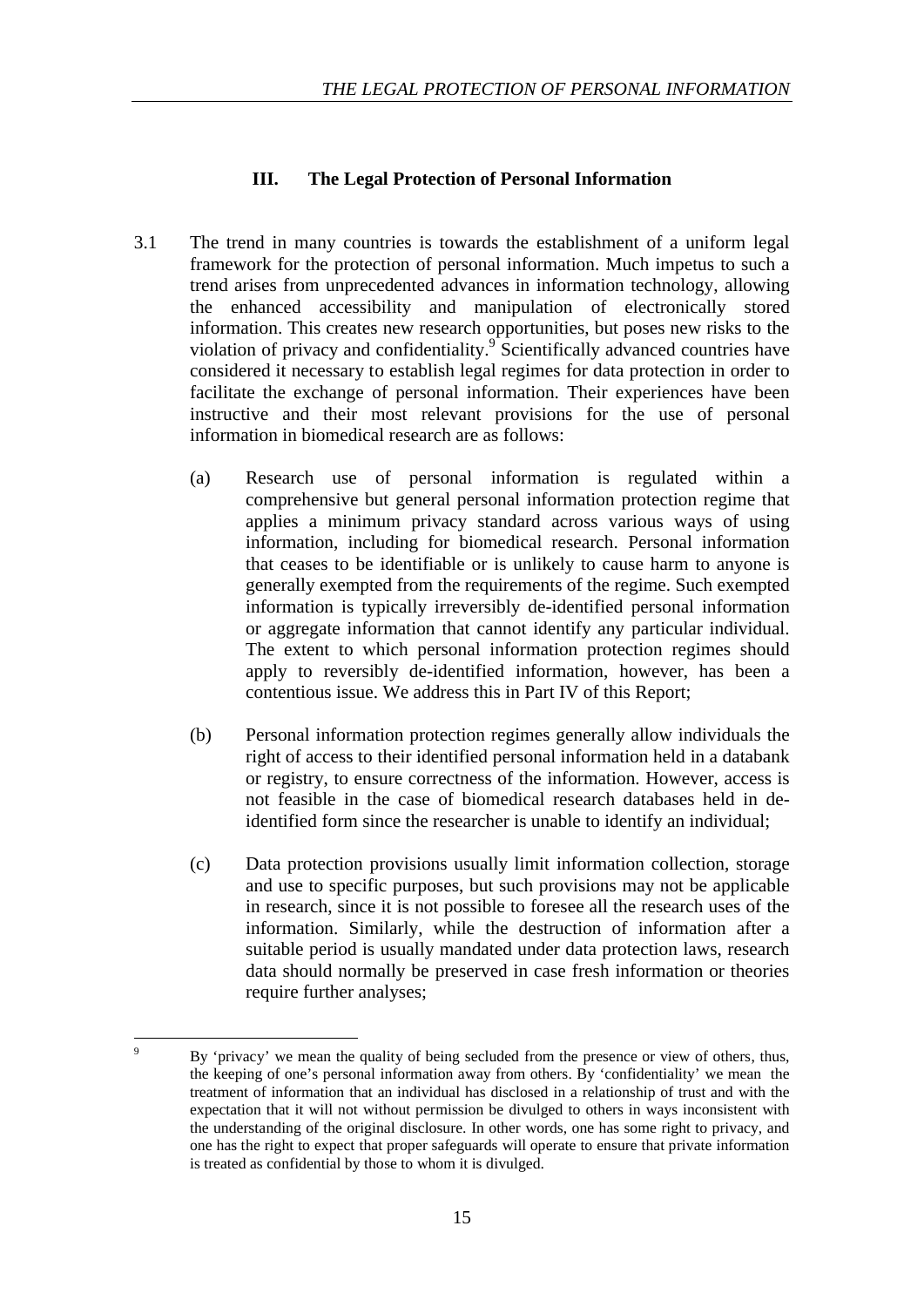- (d) Personal information protection regimes generally specify requirements for the transfer of personal information across national boundaries. One such requirement is for an independent body, for example an IRB, to consider if the mode of information transmission ensures effective data protection; and
- (e) Many personal information protection regimes explicitly recognise the public interest as including certain kinds of research. Special mechanisms have been established to make available personal information for epidemiological research and public health research. We consider this in greater detail in Part V below.
- 3.2 The general support of our consultation parties and members of the public for the establishment of a personal information protection regime confirms our view that the majority of respondents expect the Government to ensure that their privacy interests are safeguarded, and that physicians and researchers alike will act responsibly and sensitively in managing their personal information. The establishment of a personal information protection regime carries a two-fold benefit. First, it provides a framework for public engagement and for policy development. We note that policy-makers in Australia, Japan, North America and Western Europe rely heavily on various forms of public consultation for formulating appropriate levels of data protection. Given the nature of the subject matter, this process of public engagement is an ongoing one. Second, it promotes the development of realistic expectations on the part of both researchers and prospective research participants regarding the use of personal information in biomedical research. Even though internationally recognised standards and best practices are available, every jurisdiction that has established a personal information protection regime has had to decide for itself the fundamental concerns it has in relation to personal privacy and the kinds of public interest that can override these concerns. A clear and realistic appreciation of privacy concerns is the foundation of public confidence.
- 3.3 With the globalisation of research, we anticipate that the collaborative exchange of de-identified personal information will become increasingly necessary. If this occurs, countries with data protection regimes will expect equivalent protection in countries with which such information is exchanged. We are therefore of the view that this is an appropriate time for the relevant authorities in Singapore to consider establishing a comprehensive statutory framework relating to the use and protection of personal information in biomedical research. This framework should include consideration of issues relating to the transfer of personal information to a third party and should provide judicial remedies and sanctions for any breach. We note that in many jurisdictions a public authority or government agency is established to administer data protection regimes.<sup>10</sup>

 $10$ 

For instance, privacy commissioners are responsible for ensuring compliance with privacy requirements in Australia and in Canada. In the US, the Office of Civil Rights of the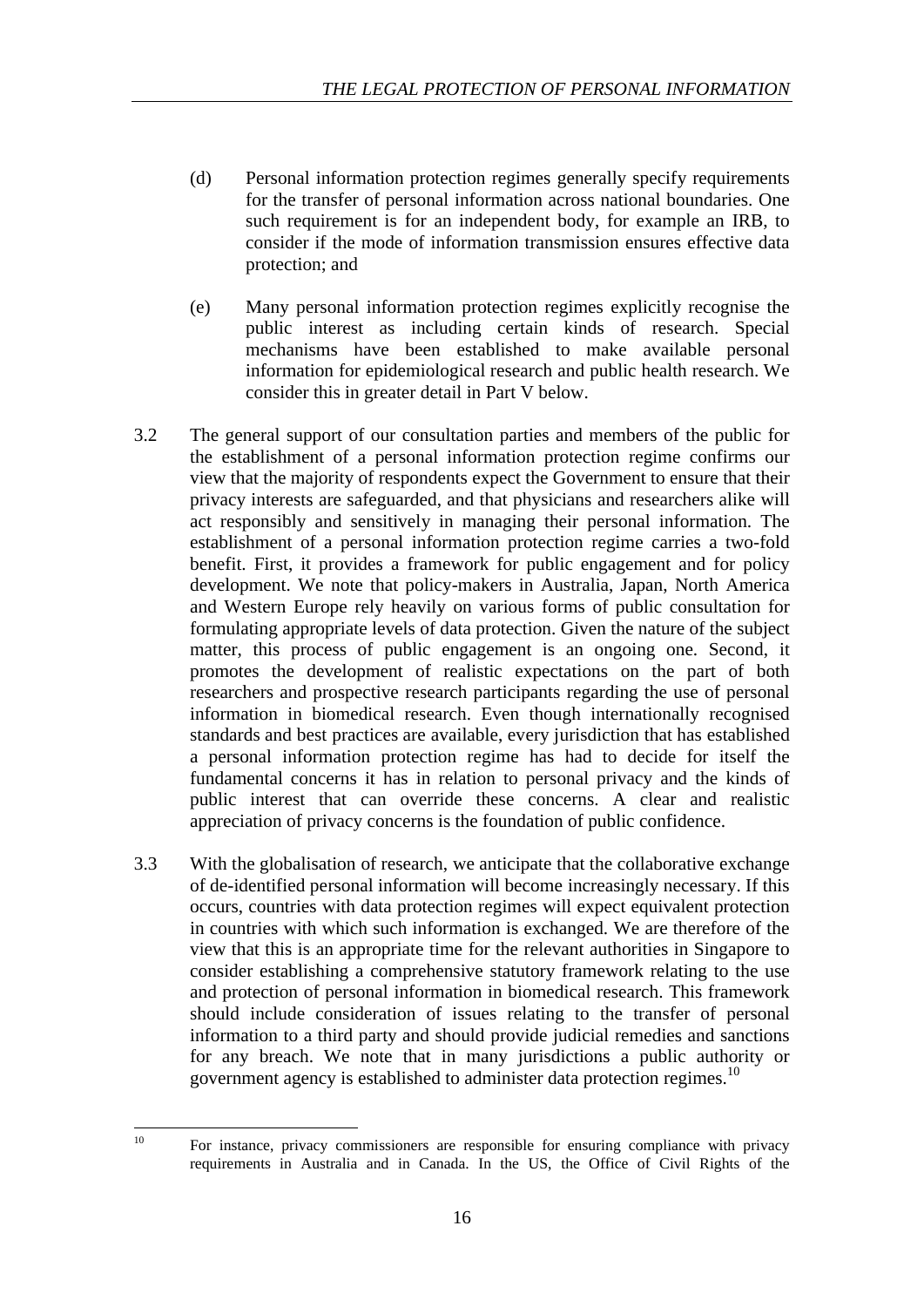- 3.4 While we support the establishment of a personal information protection regime in Singapore, both regulators and the public should understand that the objective of the regime is to facilitate (rather than limit) the appropriate use of personal information, through the provision of proper safeguards. Regulators, IRBs and custodians of information should guard against a disproportionate emphasis on restrictive requirements under the regime, notably the requirement of specific informed consent for the use of personal information, which is a general requirement in such regimes. This occurred in Germany, Canada, the US and the UK, $<sup>11</sup>$  and it severely limited important public health research, necessitating</sup> subsequent remedial regulatory action.
- 3.5 The reputation of Singapore as a centre for responsible biomedical research requires the development of a robust but sensible legal framework for personal information protection, taking into account practical concerns of researchers, and internationally recognised standards and best practices, including data protection mechanisms designed to enable research while maintaining privacy. We note that many of such standards and best practices have already been implemented by IRBs in Singapore.
- 3.6 Personal information is widely used in biomedical research. As with other leading jurisdictions, we consider the ethical principles of informed consent and confidentiality to be the key principles in such use, because it is these principles that protect the privacy of the individual. Wherever possible, individuals should know how personal information which they have provided in the course of medical care or for research may be used, how their privacy will be protected, and should be given the opportunity to withhold consent if they so wish.

**Recommendation 1: We recommend that the relevant authorities consider establishing a comprehensive statutory framework relating to the use and protection of personal information in biomedical research.** 

Department of Health and Human Services serves to safeguard the privacy of individually

 $\overline{a}$ 

identifiable health information.<br><sup>11</sup> J Illman, "Cancer Registries: Should Informed Consent be Required?" *Journal of the National Cancer Institute* 94 (2002): 1269-1270; and JR Ingelfinger and JM Drazen, "Registry Research and Medical Privacy," *New England Journal of Medicine* 350 (2004): 1542-1543.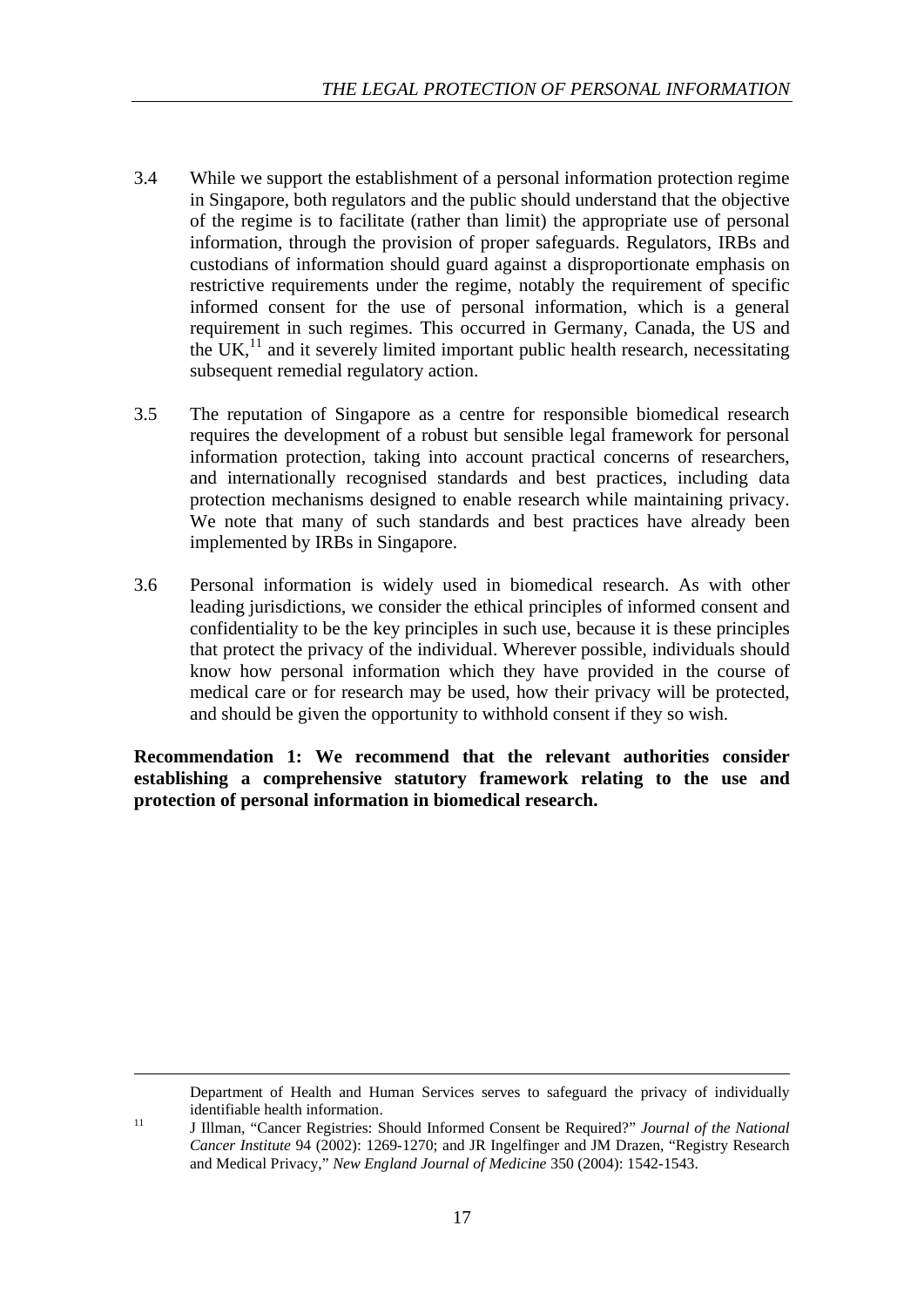#### **IV. Privacy and Confidentiality**

- 4.1 Personal information that is used in biomedical research is often held in databases, particularly in the form of electronic databases. Most researchers will have a database, in the sense of having a system to store and access the data collected in the research, including any personal information. When a database is large, accessed by many researchers, contains particularly sensitive information, or is to be linked with other databases, ethical considerations of data protection become more pressing.
- 4.2 It is not our intention to specify particular means by which such databases may be established or managed. Indeed, we recognise the importance of diversity in research databases, and such diversity necessitates different approaches to their creation and operation. However, we suggest that IRBs note and approve data management arrangements, taking into account these guidelines as applicable:
	- (a) A procedure should be available for research participants to obtain information, make inquiries and withdraw their consent to participate in the research;
	- (b) Safeguards should be in place to ensure that there is no inappropriate or unauthorised access to information in the database, and to ensure the authenticity of the information;
	- (c) Depending on the sensitivity of the information or research concerned, a record may need to be kept of who has accessed information in the database and when;
	- (d) There should be proper limits established to any family contact, and the role of the research participant's attending physician, if any, should also be clearly established, if relevant;
	- (e) Procedures should be stated for re-contacting research participants or others such as relatives;
	- (f) Procedures should be stated for obtaining consent related to incompetent research participants;
	- (g) Research participants should understand, when consenting to participate, the extent and nature of any feedback that they might expect to get on the results of the research as it progresses, and that they can refuse such feedback; and
	- (h) In the case of deceased persons whose information or tissues may be in a database or tissue bank, access for research should be a matter for the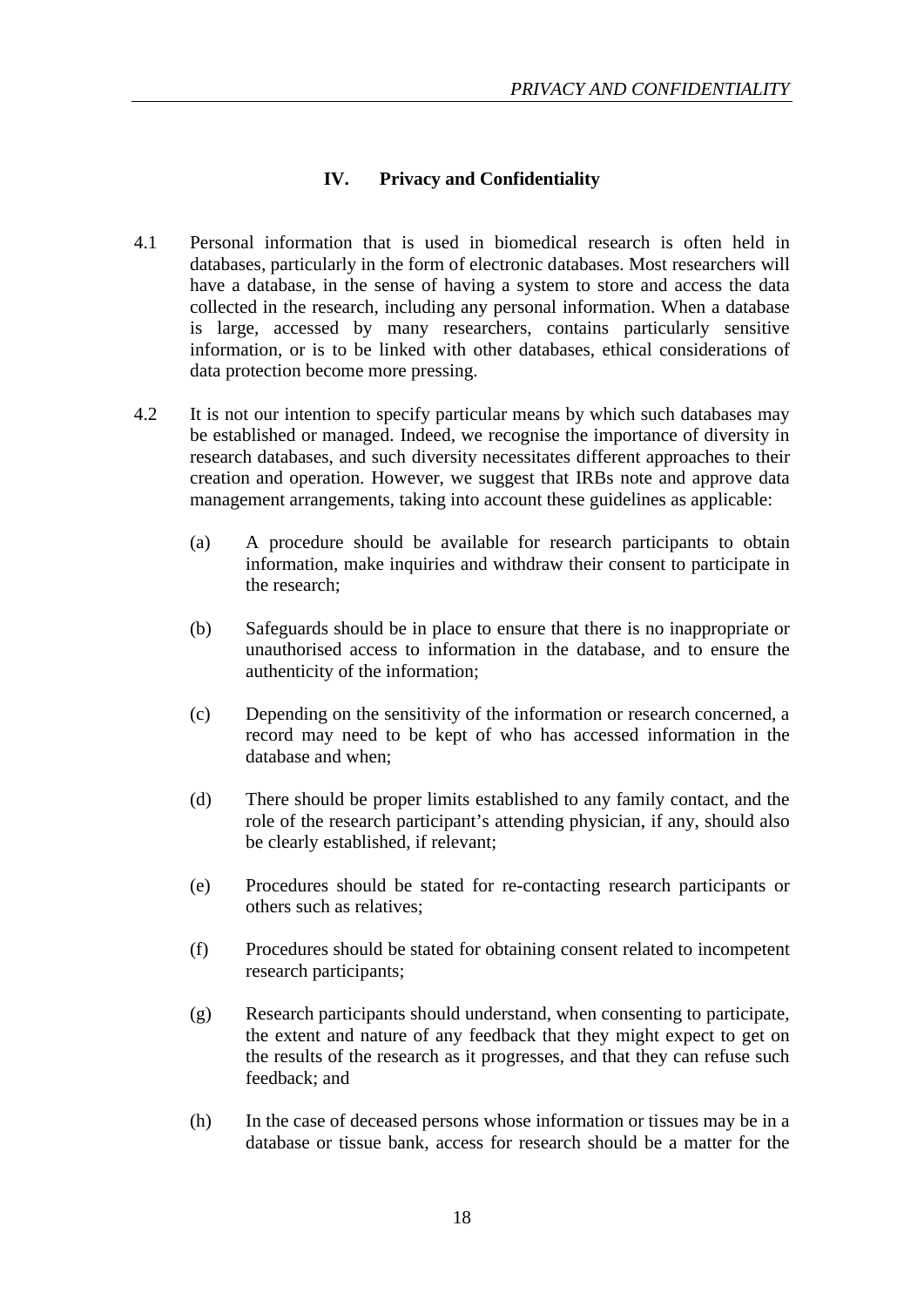custodian of the information or tissues, having regard to any explicit objection by the deceased.

- 4.3 Insurance companies and employers should not have access to personal information in a research database. Research data is not obtained with the aim of providing research participants with specific information about their health status. As such it is of little value to insurance companies and employers, and may be misleading when used outside the research context. In addition, other sensitive information may be derived from research data, such as information about paternity or about the presence of heritable conditions. Researchers have an obligation to protect the privacy of research participants and other third parties such as the close genetic relatives of the participants, and to ensure the confidentiality of all information derived from the research. Issues concerning access to medical information by insurers and employers are further discussed in Part VI.
- 4.4 When it is necessary for identified personal information to be disclosed due to compulsion by law or other public interest requirements, the research participant should be informed promptly so that he or she may have the opportunity to challenge such compulsion.
- 4.5 It is the responsibility of researchers to prevent breaches of privacy in respect of personal information in their control or possession. A researcher will normally have access to personal information when it is collected from individuals who have agreed to participate in the research. Even though it is ethically proper for the researcher to hold personal information for purposes covered by the consent, the information should be de-identified as far and as early as possible in the process of information management. In particular, the storage and transfer of personal information should be effected as de-identified information whenever possible. Typically, reversible de-identification should adequately protect the privacy interests of research participants, although the decision to de-identify personal information on a reversible or irreversible basis would greatly depend on balancing the privacy interests of research participants with research requirements.
- 4.6 Researchers should ensure that personal information is protected by security safeguards appropriate to the sensitivity of the information and the risk of harm, actual or perceived. These safeguards should protect against loss or theft, as well as unauthorised access, disclosure, copying, use and modification. The degree and extent of safeguards should generally be proportionate to the sensitivity of the information held and the potential consequences that may arise from any inadvertent disclosure. Security safeguards should be comprehensive in proportion to the scale of the research when sensitive personal information is involved.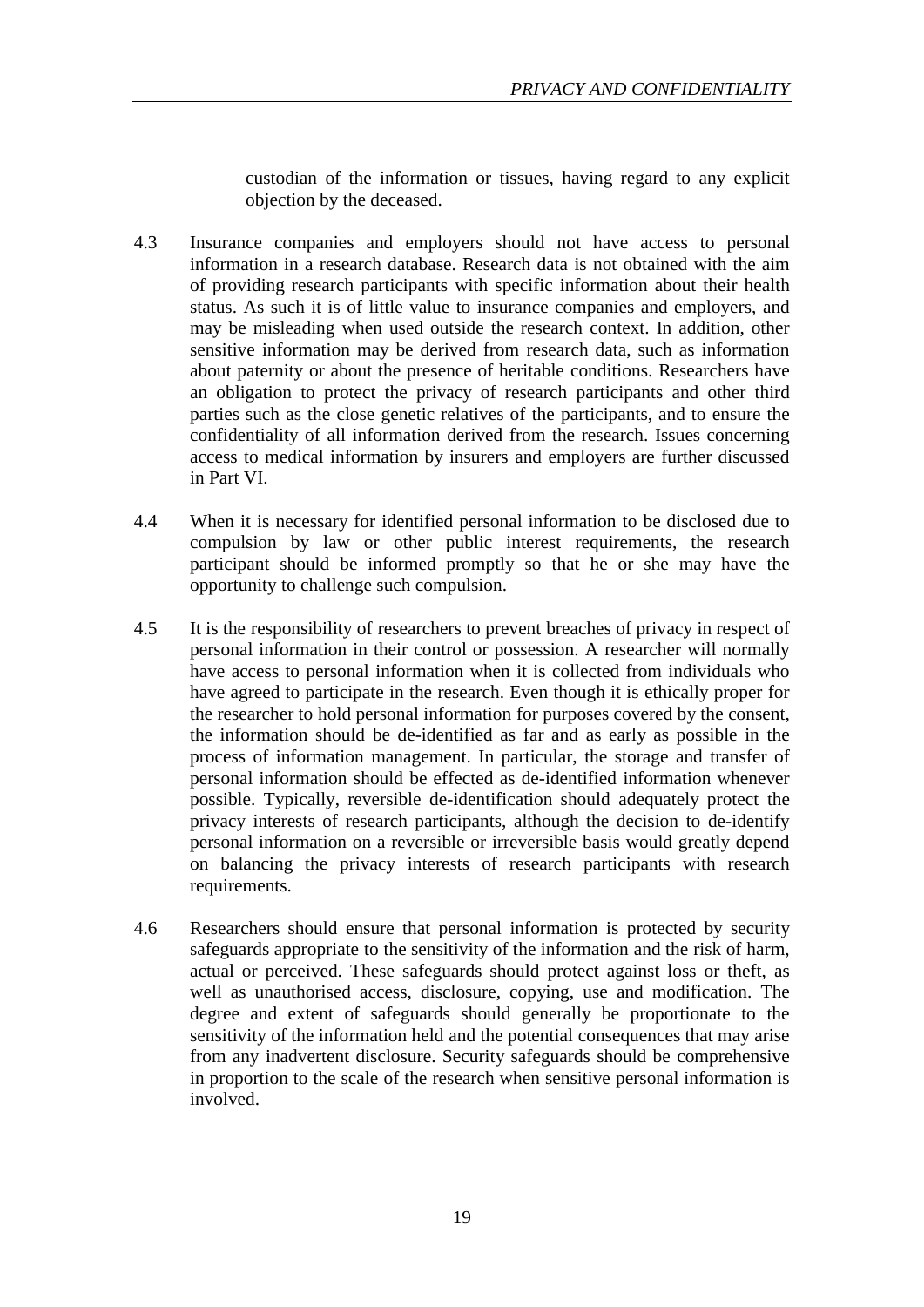#### **Recommendation 2: Personal information used for research should be deidentified as far and as early as possible and should be stored or transferred as deidentified information.**

- 4.7 Legal scholars and ethicists have indicated that there may be circumstances where de-identification may fail to safeguard the privacy interest of research participants. For instance, de-identification may not sufficiently protect the privacy interest of those affected by diseases that are typically found only in identifiable groups of people, such as Tay-Sachs disease in Ashkenazim populations or sickle cell anaemia in people of African descent. The effectiveness of de-identification may also be limited in small and close knit populations, if extensive information is collected.
- 4.8 All researchers should respect the privacy of individuals concerned. They should not attempt to identify an individual from de-identified information without proper justification supported by an IRB, as it is a serious breach of ethics to do so. Researchers should also take adequate measures to prevent inadvertent identification of individuals.
- 4.9 A researcher accessing a de-identified database has no direct contact with and is unaware of the identity of the individuals contributing to the database. In the event that the researcher becomes aware of the identities of these individuals, whether through having access to a code or through other means, the researcher is obliged to treat the information as confidential.

**Recommendation 3: Researchers should take adequate measures to prevent inadvertent identification of individuals. Should an individual be identified inadvertently from de-identified information, the confidentiality and privacy rights of this individual are not abrogated by such identification, and steps should be taken to reinstate and secure them.** 

- 4.10 Biomedical research that uses personal information (other than information that is irreversibly de-identified), or information that is not already in the public domain, must be approved by an IRB. If a personal information protection regime is established in Singapore (as *per* Recommendation 1), this requirement should be included. However, we have highlighted in our earlier discussion the fact that irreversibly de-identifying personal information would severely limit the research value of the information and further disable certain types of research, such as those that require further information from records over a period of time. Nevertheless, certain types of personal information may be especially sensitive such that irreversible de-identification is the only means by which the privacy interests of the individuals concerned may be protected.
- 4.11 There appears to be a consensus that irreversibly de-identified information should not fall within the purview of personal information protection regimes in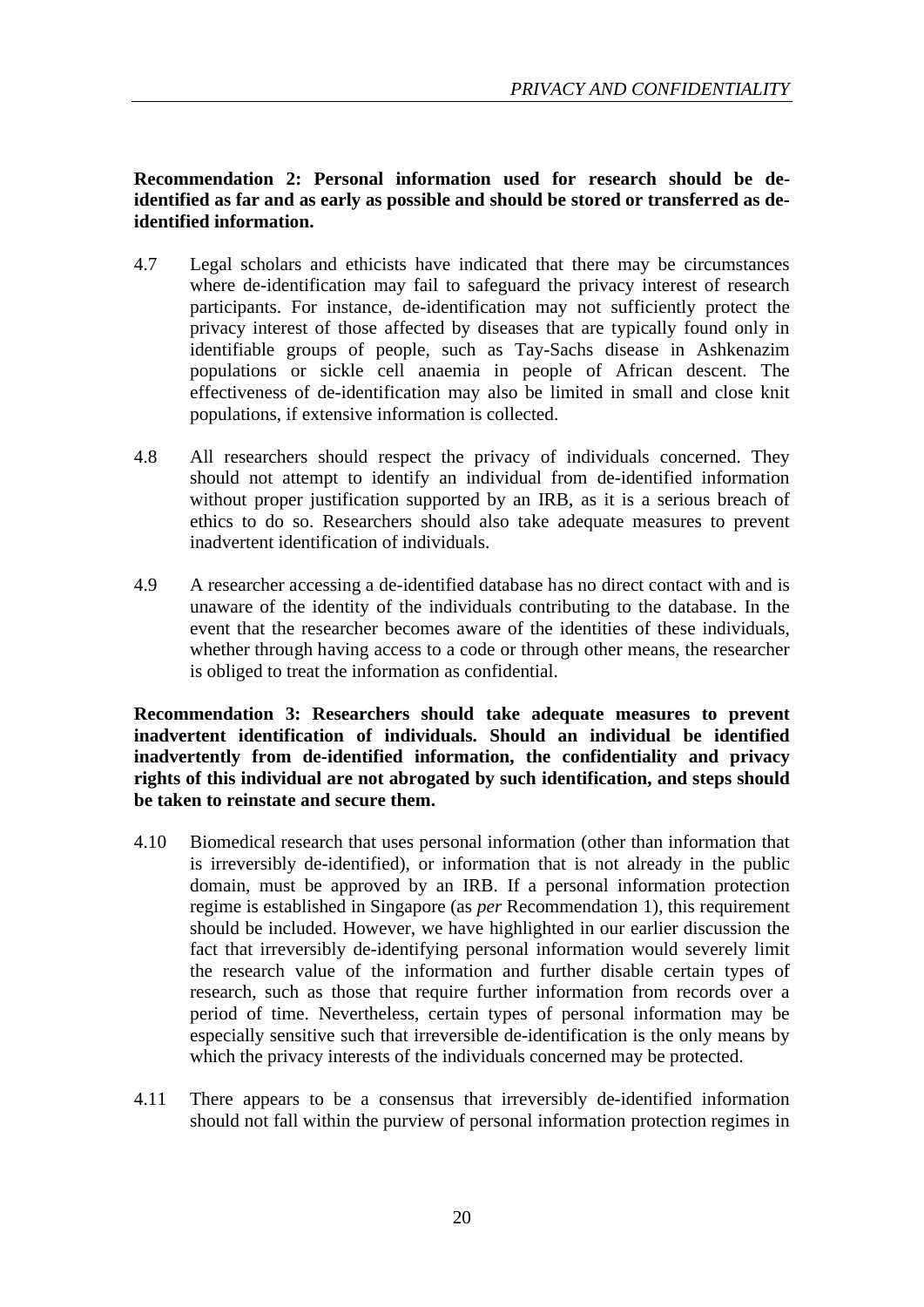countries that have such a regime.<sup>12</sup> We agree with this position. Because such information effectively becomes data that is no longer traceable to a particular individual, breach of confidentiality and privacy is no longer possible. Such information may be treated in the same manner as information in the public domain. We recognise that the autonomy of individuals might arguably extend to determining the use of their irreversibly de-identified information, but we are of the view that the principle of reciprocity, which we discuss in Part V, Section B, should apply once de-identification is assured.

#### **Recommendation 4: Irreversibly de-identified personal information need not be subject to privacy and confidentiality requirements.**

- 4.12 For reversibly de-identified information, it is less clear how far such information should still be regarded as within the purview of personal information protection regimes. Leading scientific jurisdictions are still working towards a resolution. One of the key ethical issues is the extent of deidentification that is required before research information is considered to fall outside privacy and confidentiality requirements.
- 4.13 For some biomedical research, follow-up information concerning the same individual is needed. Hence, reversibly de-identified information is required. Such information should not attract the same legal and ethical obligations that attach to identified information. The extent of de-identification needed is a matter of proportion. The effectiveness of de-identification should be balanced against the level of sensitivity of the information and the harm that might follow in the event that an individual is identified. Since research involving reversibly de-identified information must be subject to IRB approval, it is the responsibility of the IRB to consider the extent and effectiveness of deidentification proposed.
- 4.14 When identified information is procured, it is the responsibility of researchers to ensure its confidentiality. We have discussed various confidentiality considerations above. These considerations include the storage and transmission of personal information as reversibly de-identified information whenever possible. Accordingly, even if a researcher has obtained the informed consent from a research participant to hold personal information about him or her, it would be prudent for the researcher to store the information in such a manner that the complete personal profile of the research participant is not readily accessible. For instance, the researcher may want to maintain a system of deidentification, through systems of coding or encryption of personal information;

 $12<sup>12</sup>$ See definitions of 'personal data' in section 1 of the Data Protection Act (1998), UK; and 'human subject' in paragraph 46.102 of the Office for Human Research Protections, *Federal Policy for the Protection of Human Subjects: 45 CFR Part 46*, US 2005. See also: Privacy Advisory Committee, Canada, *CIHR Best Practices for Protecting Privacy in Health Research*, 2005, p 78; and National Health and Medical Research Council, Australia, *National Statement on Ethical Conduct in Research Involving Humans*, 1999, p 13.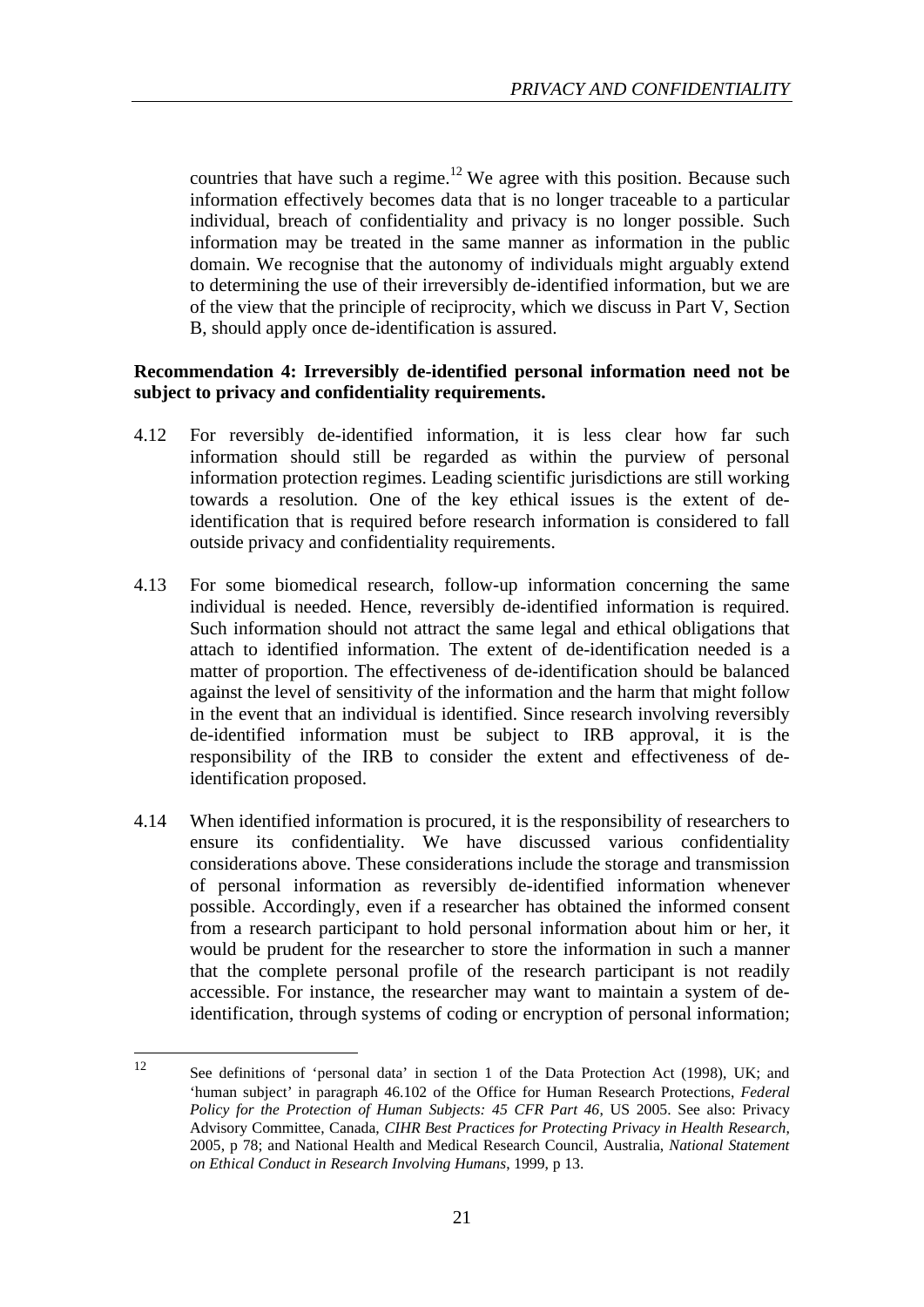through separate storage of coded or encrypted personal and identifying information; or by having the link between the codes or encryptions held by an independent third party. When an independent or trusted third party system<sup>13</sup> is properly operated, it is possible to link various items of personal data from different databases for research purposes, without revealing the identities of the individuals concerned.

4.15 We emphasise that the level of confidentiality safeguards, whether in the extent of de-identification or otherwise, should be commensurate with the potential risk to research participants. Generally, the confidentiality obligation of research institutions involved in large-scale research initiatives will be greater than that of research performed by a single researcher. In addition, researchers must comply with all regulatory requirements governing the confidentiality of information received from any custodian of personal information.

**Recommendation 5: Privacy and confidentiality safeguards should be commensurate with the potential risk of harm from disclosure, and should be proportional to the sensitivity of the information and the kind of research being carried out. When reversibly de-identified information is used for research, IRBs should consider the adequacy of the extent and means of the de-identification in proportion to the risk.** 

 $\overline{13}$ <sup>13</sup> For a discussion on the trusted third party system and an illustration, please refer to the position paper in Annex A of this Report, on "Ensuring Data Privacy in Biomedical Research Involving Record Linkages" by Prof Chia Kee Seng.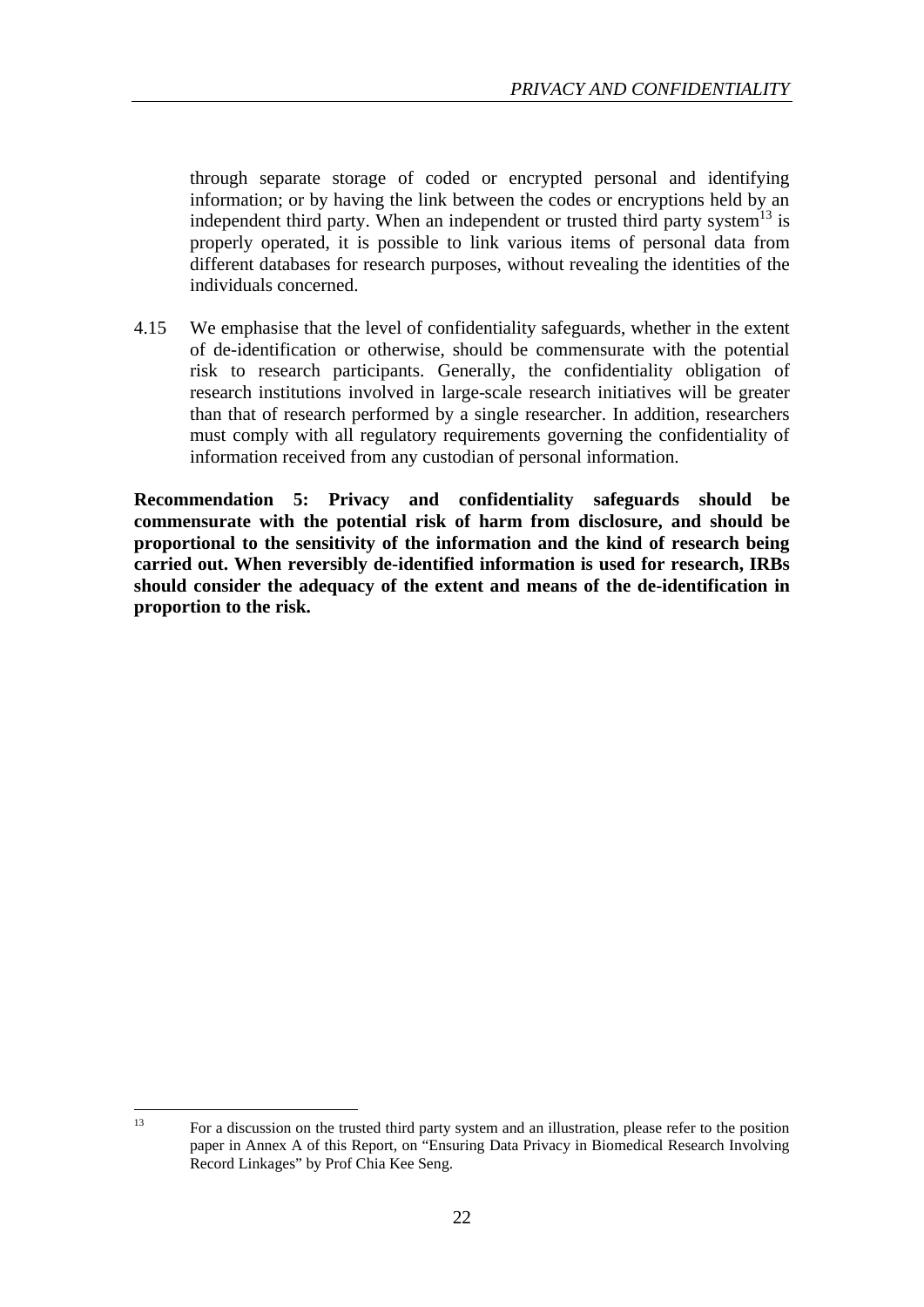#### **V. Informed Consent**

- 5.1 Generally, the use of personal information in biomedical research requires the voluntary and informed consent of the individual concerned and the approval of an IRB. In many situations, a researcher will only require access to reversibly de-identified personal information. In these cases, specific consent need not be obtained if the individuals have earlier provided a general consent for their personal information to be used for research, and the research has been approved by an IRB.
- 5.2 Specific consent is consent for a specific research project or for a specific purpose. General consent is consent that does not limit the use of the information or tissue contributed for a specific project or purpose. General consent is thus usually taken for future research, when no specific project has been planned. When a general consent is to be taken, patients or research participants must be given sufficient explanation to make an informed decision and be assured that all future research has to be approved by an IRB, with safeguards to protect their privacy and the confidentiality of their personal information.
- 5.3 Medical confidentiality requires that a patient's consent be obtained before his or her medical information may be used in research. Such consent requires that appropriate meaningful information should be provided to the individual. This obligation arises from the requirement that an individual's involvement in research must be voluntary. Even if the information is de-identified, the individual concerned must at some point have consented to the use of his or her information in research unless such research falls within the limited exceptions discussed below.
- 5.4 The need for informed consent and to safeguard privacy and confidentiality are two separate and necessary requirements for the use of personal information in research. The fact that consent has been obtained does not mean that privacy and the confidentiality obligations are abrogated. Similarly, even if privacy and the confidentiality of personal information are assured, informed consent must still be obtained in order for it to be used in research. This acknowledges the principle of autonomy by which individuals are held to have the right to determine how their information is used.
- 5.5 While the general ethical requirement is that informed consent must be obtained for the use of personal information in biomedical research, there are arguably certain exceptions. The provision of medical information by physicians to national disease registries is one such case that we discuss in Section B below. In addition, the experience of scientifically advanced countries suggests the need of a mechanism whereby the consent requirement may be dispensed with in exceptional situations involving research that poses minimal risk to the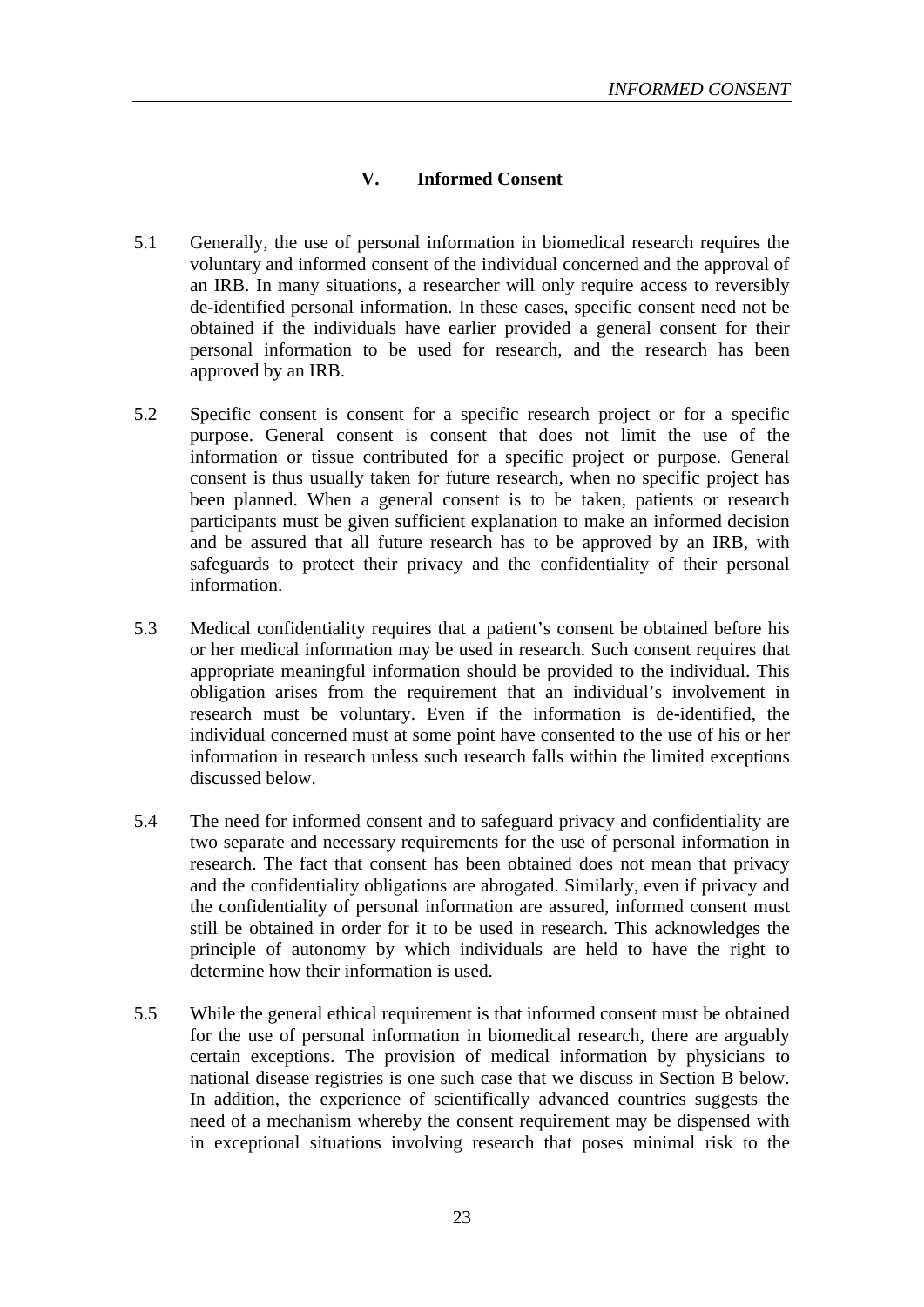individuals concerned and advances public benefit. Such research usually relates to public health, and certain bodies or authorities (such as an IRB or a government agency) are empowered by legislation to determine if research access should be permitted. In Section B, we propose that a similar mechanism be established in Singapore. But first, we consider the manner in which consent requirements should take into account the principle of proportionality.

#### **Section A: Consent and Proportionality**

- 5.6 It is of the nature of informed consent that one must consent with understanding. It should be self-evident that the language, occasion and manner of explanation, the level of detail offered, and the process by which the consent is taken, should all be aimed at helping the potential research participant understand what consent is being asked for. Provision of a large quantity of difficult information is not, in itself, a guarantee of understanding, which may require less information and more explanation.
- 5.7 Informed consent is generally required for obtaining personal information or tissue samples for research. When personal information or tissue is to be stored and used for future research, additional consent should be obtained, whether the research participant is a patient or not. This additional consent may be a general consent, in that no specific type of research need be identified at the time of consent-taking.
- 5.8 When a research participant is also a patient, his or her consent for research use of personal information or tissue samples, including surplus tissue left over following medical diagnosis or treatment, should be separate from the consent needed for any treatment. If information or tissue obtained in the course of medical treatment is to be stored and used for future research, consent should also be sought. This additional consent for future research use may be a general consent. It can be taken prior to treatment, or subsequent to it, depending on circumstances and it has to be taken in a timely and sensitive manner.<sup>14</sup>
- 5.9 In instances where patients may be potential research participants, we reiterate that particular caution is necessary when the attending physician is also the researcher, lest patients feel under an obligation to their physicians. IRBs should be sensitive to this possibility, and where the risk of pressure on a prospective research participant is seen as significant, IRBs may require an independent competent third party to take consent.

 $14$ <sup>14</sup> Paragraph 8.3 of the *Human Tissue Research* report (2002) of the BAC states: "It is beyond our remit to suggest how valid requirements of consent be formally met. We cannot prescribe the particulars of how consent should be formally obtained, and we take the view that it is the responsibility of institutions to work out their own consent procedures and consent forms with their legal advisors, and to train their staff accordingly." This remains the view of the BAC.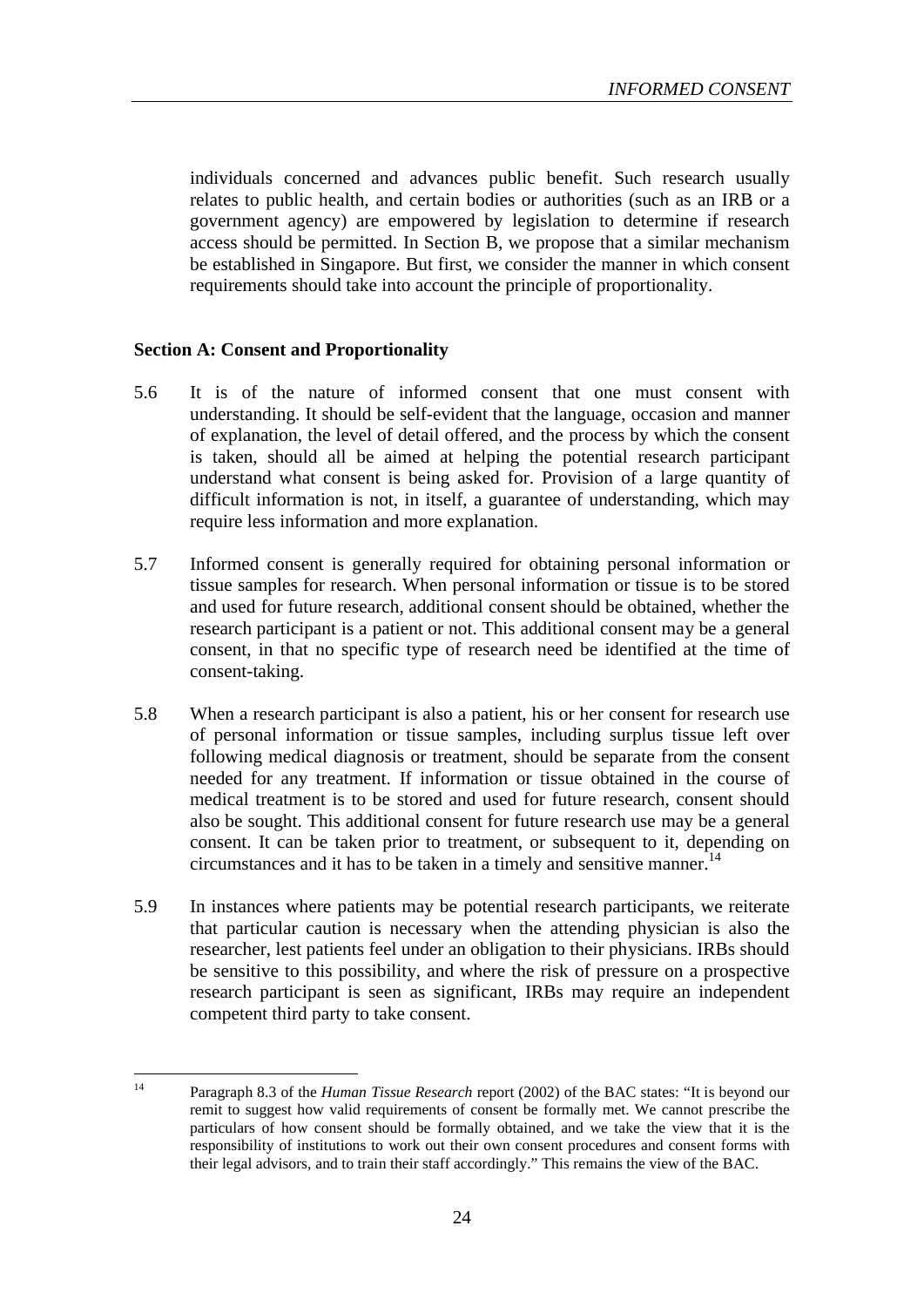- 5.10 At the time when a general consent is taken, researchers should provide the assurance that all subsequent research use of information or tissue would require the approval of an IRB, that such materials would not be used in ways likely to identify the research participant individually, that the research participant has the right to withdraw his or her consent at any time without giving any reasons and that if he or she is a patient, refusal to consent will not affect the quality of the medical care to which he or she is entitled. In addition, any expectation of commercial use of the information or tissue should be indicated. The extent of information to be provided will depend on the degree of actual or perceived risk.
- 5.11 Researchers and IRBs should be mindful of possible public sensitivity towards certain types of research. General consent is inappropriate for research involving the use of identified personal information or for sensitive research. If it is likely that personal information or tissue contributed by research participants may be used in any type of sensitive research, specific consent must be obtained. The UK Nuffield Council on Bioethics has considered certain types of genetic research that may be of public concern, such as those relating to personality, behavioural characteristics, sexual orientation or intelligence.<sup>15</sup> Where it appears to an IRB that an issue of public sensitivity may arise, the IRB may require specific consent to be obtained for the use of personal information or tissue, unless it cannot be used to identify participants, for example, through irreversible de-identification.
- 5.12 We stress, however, that biomedical research using personal information benefits the public through advances in medical science. It often requires the use of de-identified information, which carries little risk of harm. It would not be prudent to constrain such research by always insisting on the stringent standards needed to manage exceptionally sensitive information.
- 5.13 Accordingly, the process of obtaining consent should be detailed in proportion to the sensitivity of the research and the actual or perceived risk of harm to the individual concerned. Consent should be explicit and in writing<sup>16</sup> where the risk of harm to the individual is appreciable, for example, if tissue is sought for research via a surgical procedure, as in oocyte donation by healthy donors. In such cases the information provided should be correspondingly detailed. Where the risk is low or non-existent, less information may suffice for the individual to feel able to give consent.

 $15$ <sup>15</sup> Nuffield Council on Bioethics, UK, *Genetics and Human Behaviour: The Ethical Context*, <sup>16</sup> <sup>2002.</sup> Consent is legally valid whether it is in writing or not. However, putting consent in writing

makes for easier resolution in the event of any dispute over whether consent was taken or what was consented to. It is generally desirable in research, where the researcher is the party requesting information or tissue samples. In the case of consent for clinical procedures, existing conventions for taking consent will apply.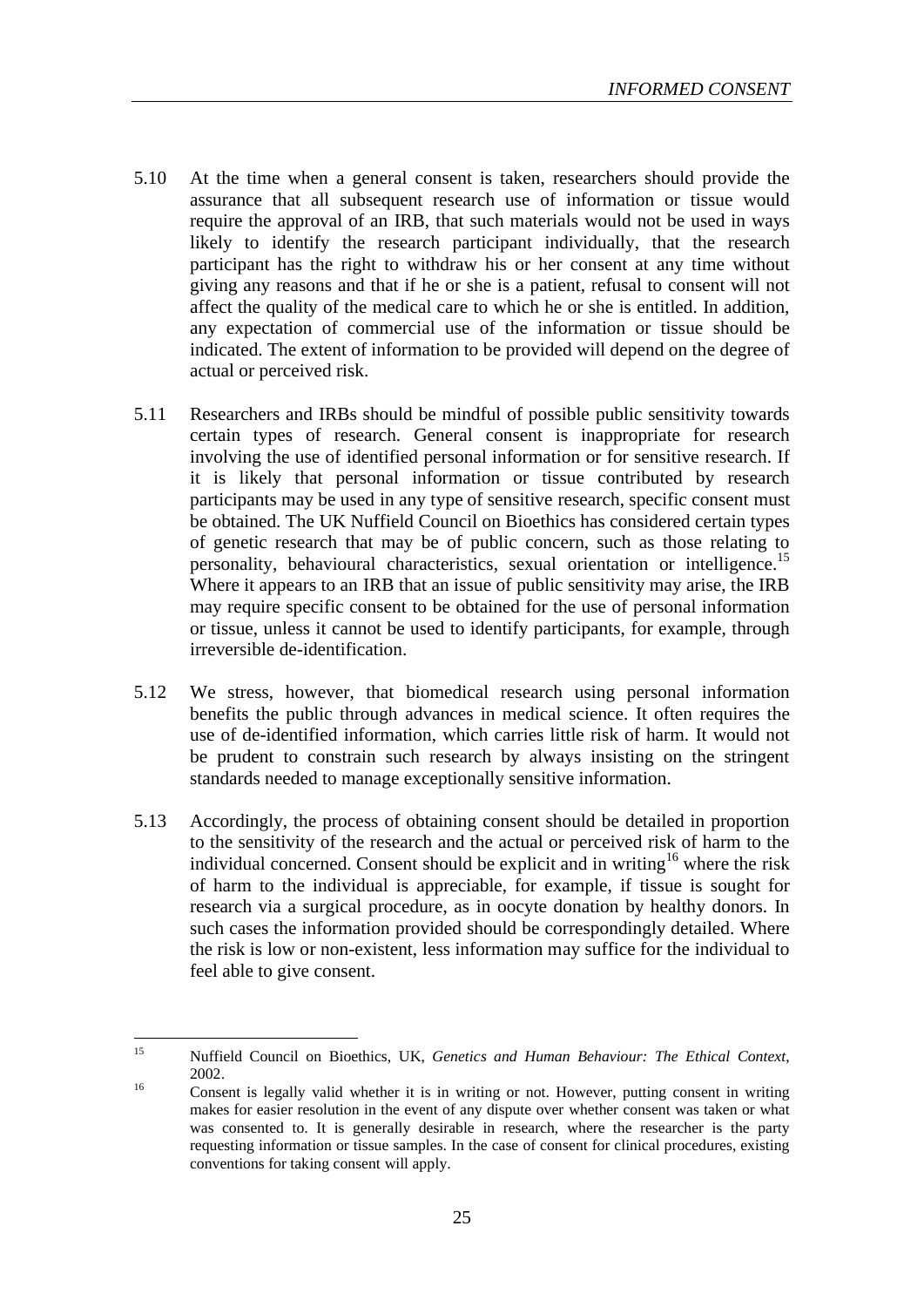- 5.14 Personal information or tissue that is provided for research by way of a general consent may be used in subsequent research without further consent. This relieves the researcher of the need to re-contact the individual concerned for specific consent. So long as the individual was fully informed and agreed to the future research application of his or her personal information or tissue, we are of the view that consent has been obtained, although other ethical obligations (such as to undergo IRB review and to keep the information secure and confidential) will continue to apply. If the individual is also a patient, the consent-taking process must allow the patient to decline without prejudice to his or her treatment.
- 5.15 In summary, we are of the view that specific consent is required for sensitive research or when the research involves identified personal information or tissue samples. General consent should be a sufficient requirement for subsequent unspecified research, subject to de-identification of the information and tissue as well as IRB review. Re-consent for future research is then not necessary.

**Recommendation 6: Specific consent should be obtained for sensitive research or when the research involves identified personal information or tissue samples. General consent should be a sufficient requirement for subsequent unspecified research involving the use of de-identified information or de-identified surplus or stored tissues. The information to be provided to the individual when taking consent should depend on and be proportional to the sensitivity of the research and the risk of harm.**

#### **Section B: Consent and Reciprocity**

- 5.16 Essentially, the consent requirement ensures that an individual's decision to participate in research by providing personal information (whether subsequently de-identified or not) is a free choice. However, the value of free choice does not supersede all other values in our society. Similarly, freedom from intrusion into one's private life is not an absolute value. There are circumstances where other legitimate public interests take priority.
- 5.17 In our Human Stem Cell<sup>17</sup> and Genetic Testing and Genetic Research<sup>18</sup> reports, the guiding principles of 'justness' and 'sustainability' highlighted the need to respect the common good of both present and future generations, together with the importance of fair sharing of social costs and benefits. The reciprocity implied in these principles also applies in research; research depends on informed voluntary contributions or participation, and need not benefit the participants, but it benefits others in the future.

 $17$ <sup>17</sup> BAC, *Ethical, Legal and Social Issues in Human Stem Cell Research, Reproductive and Therapeutic Cloning*, 2002, Chapter 7, paragraph 3.<br>BAC, *Genetic Testing and Genetic Research*, 2005, paragraph 4.38.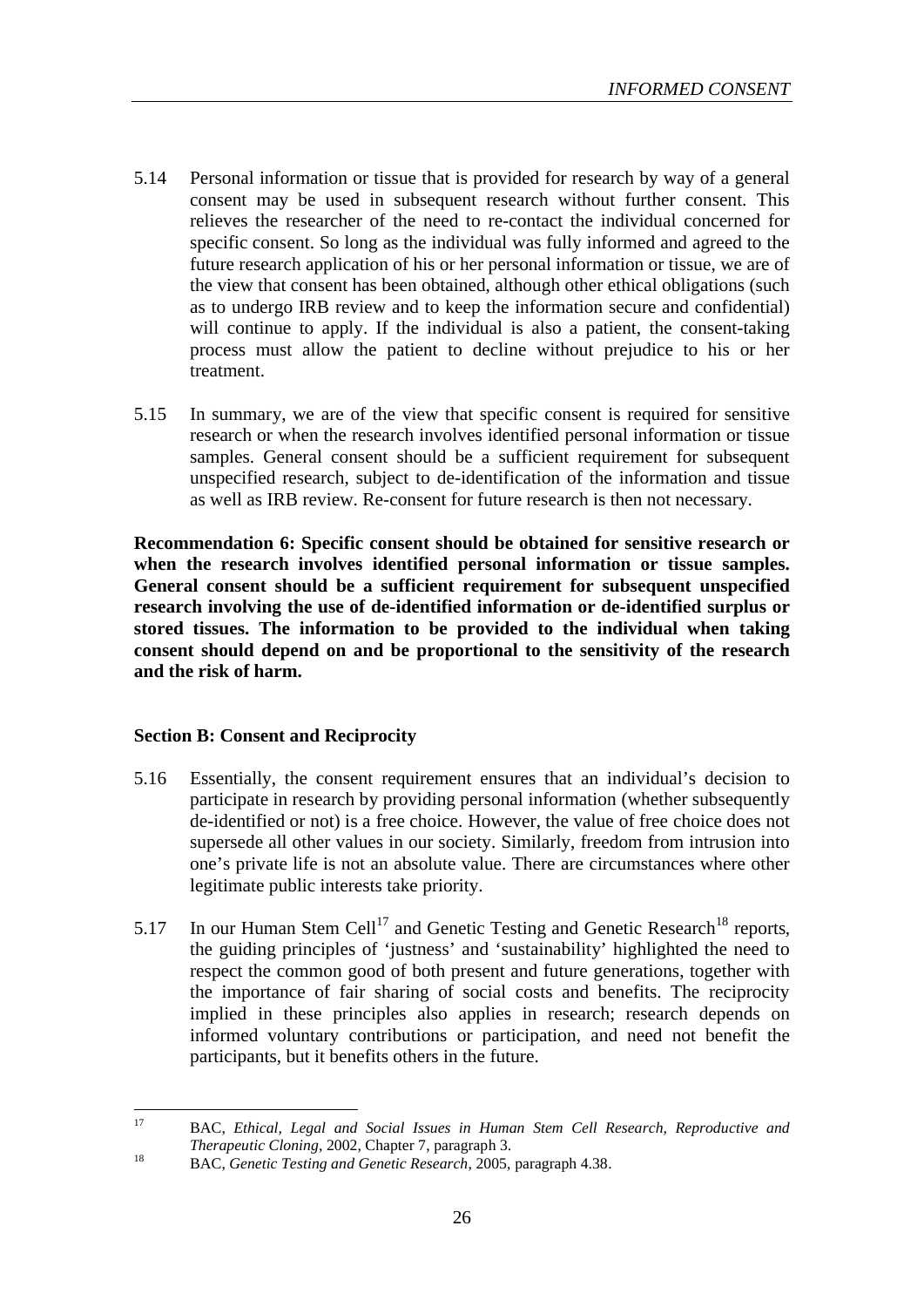- 5.18 While it is generally accepted that the requirement of informed consent is important, as it acknowledges the principle of autonomy, this principle should not be rigidly applied, but should be considered in relation to the risk of harm to research participants, and the value of the research where important public interest may be served. Procedures for obtaining consent from research participants were considered in a UK report, in this case for the collection and retention of biological samples that could be used for genetic analysis.<sup>19</sup> The report recommended that consent procedures include notice to prospective research participants that:
	- "(i) the medical treatment that all receive is based on studies carried out on very many earlier patients and that the request is for them to provide similar help for future generations;
	- (ii) because medical science is changing very rapidly, some of the valuable uses to which the data could sooner or later be put are not foreseeable".
- 5.19 These recommendations entail the principle of reciprocity. This is the idea that accepting benefit from past medical research, inherent in the utilisation of medical services, carries some expectation of a willingness to participate in research for the common good or public interest. This is an especially important consideration in societies, including Singapore society, where individuals are seen as incurring obligations to others through their membership of and roles in society. In the wider public interest, therefore, we see the principles of autonomy and reciprocity as complementary.<sup>20</sup>
- 5.20 In general, under the principle of reciprocity, one might presume that deidentified information should be available for benevolent purposes. In a similar vein, de-identified information extracted from clinical records or from tissue collections should be available, provided the research is IRB-approved. The goal of ethics guidelines is to ensure ethical propriety in the conduct and regulation of biomedical research. Such guidelines are intended to promote a culture of confidence that facilitates rather than hampers responsible research.
- 5.21 There are many important uses of personal and medical information that do not contribute directly to the healthcare of individuals, but are beneficial to society. These uses include epidemiological research and public health protection requirements, where personal information may be used without the explicit consent of individuals concerned. Such uses are likely to promote public welfare without posing risk of harm to individuals concerned and are gaining ethical endorsement internationally, under the principle of reciprocity.

<sup>19</sup> <sup>19</sup> House of Lords' Select Committee on Science and Technology, UK, *Fourth Report: Human Genetic Databases: Challenges and Opportunities*, 2001, paragraph 7.65.<br><sup>20</sup> See the position paper in Annex A on "The Use of Personal Information in Biomedical

Research: Some Philosophical Issues" by Associate Professor Nuyen Anh Tuan and the written submission by Majlis Ugama Islam Singapura in Annex D of this Report.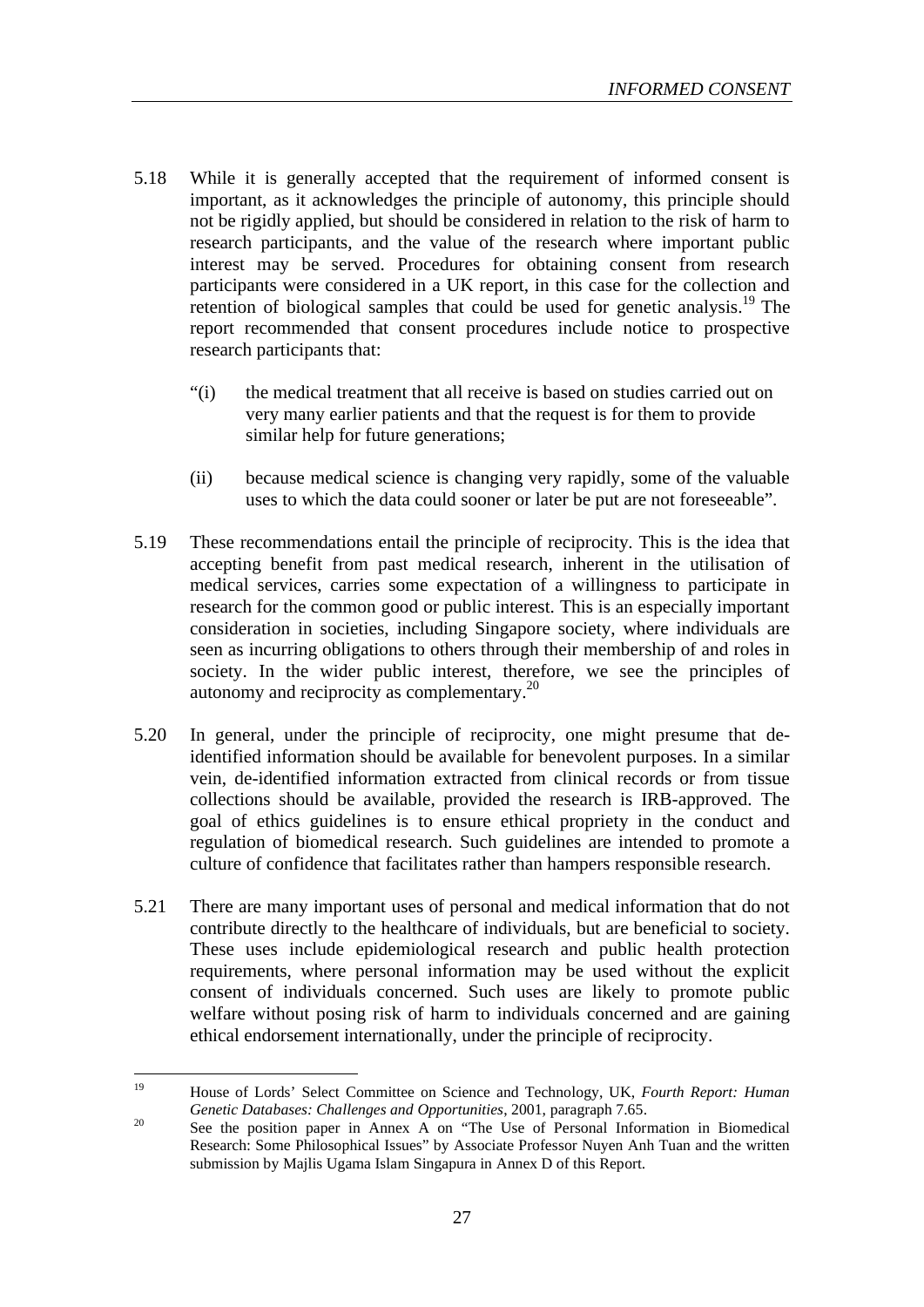#### *Disease Registries*

- 5.22 The National Disease Registries Office (NDRO) was established in 2001 as a department under the Health Promotion Board to manage and develop the Singapore Cancer Registry, the Singapore Renal Registry and the Singapore Stroke Registry. Apart from these registries managed by the NDRO, other national disease registries in Singapore include the Singapore Myocardial Infarction Registry, the National Thalassaemia Registry, the Singapore Myopia Registry and the National Birth Defects Registry. These registries collect patient information, analyse the data and report incidence and trends of diseases in Singapore. Their work is critical to sound public health policy formulation and programme planning, as well as for research in general. For example:
	- (a) A recent study on trends in cancer incidence in Singapore from 1968 to 2002 relied on data derived from the Singapore Cancer Registry and other sources. In the last 35 years several types of cancer have increased, but cancers of the stomach, liver, oesophagus and nasopharynx have declined substantially; $^{21}$
	- (b) About 10,000 Singaporeans are admitted into hospitals for strokes and transient ischaemic attacks every year, thereby making stroke the fourth leading cause of death; $^{22}$
	- (c) Research using data drawn from the Singapore Myocardial Infarction Registry from 1988 through 1997 indicated that women who have heart attacks tend to be older than men and are more likely to have prior ischaemic heart disease, atypical symptoms and worse prognosis than men if they are aged 64 years or below; $^{23}$  and
	- (d) In 2000, it was found that 47% of all new cases of end-stage kidney disease in Singapore were due to complications of diabetes, making Singapore the country with the second highest incidence of such cases of kidney failure in the world. This finding is important for devising preventive measures.24
- 5.23 Not surprisingly, all major scientific countries have established disease registries. However, when many of these countries first implemented personal information protection regimes, a disproportionate emphasis was placed on the

 $21$ <sup>21</sup> Singapore Cancer Registry *Report No. 6: Trends in Cancer Incidence in Singapore 1968–2002*, 2004, p 34. <sup>22</sup> National Neuroscience Institute, *Community-Based, Tri-Racial, Cross-Sectional Study on* 

*Prevalence of Stroke among Chinese, Malay and Indian Singaporeans*,

www.nni.com.sg/Newsroom/MediaRelease/Stroke+Prevalence.htm (accessed Mar 20, 2007).<br>R Kam, et al, "Gender Differences in Outcome After an Acute Myocardial Infarction in

Singapore," *Singapore Medical Journal* 43 (2002): 243. <sup>24</sup> A Vathsala and HK Yap, "Preventive Nephrology: A Time for Action," *Annals of the Academy* 

*of Medicine* 34 (2005): 1-2.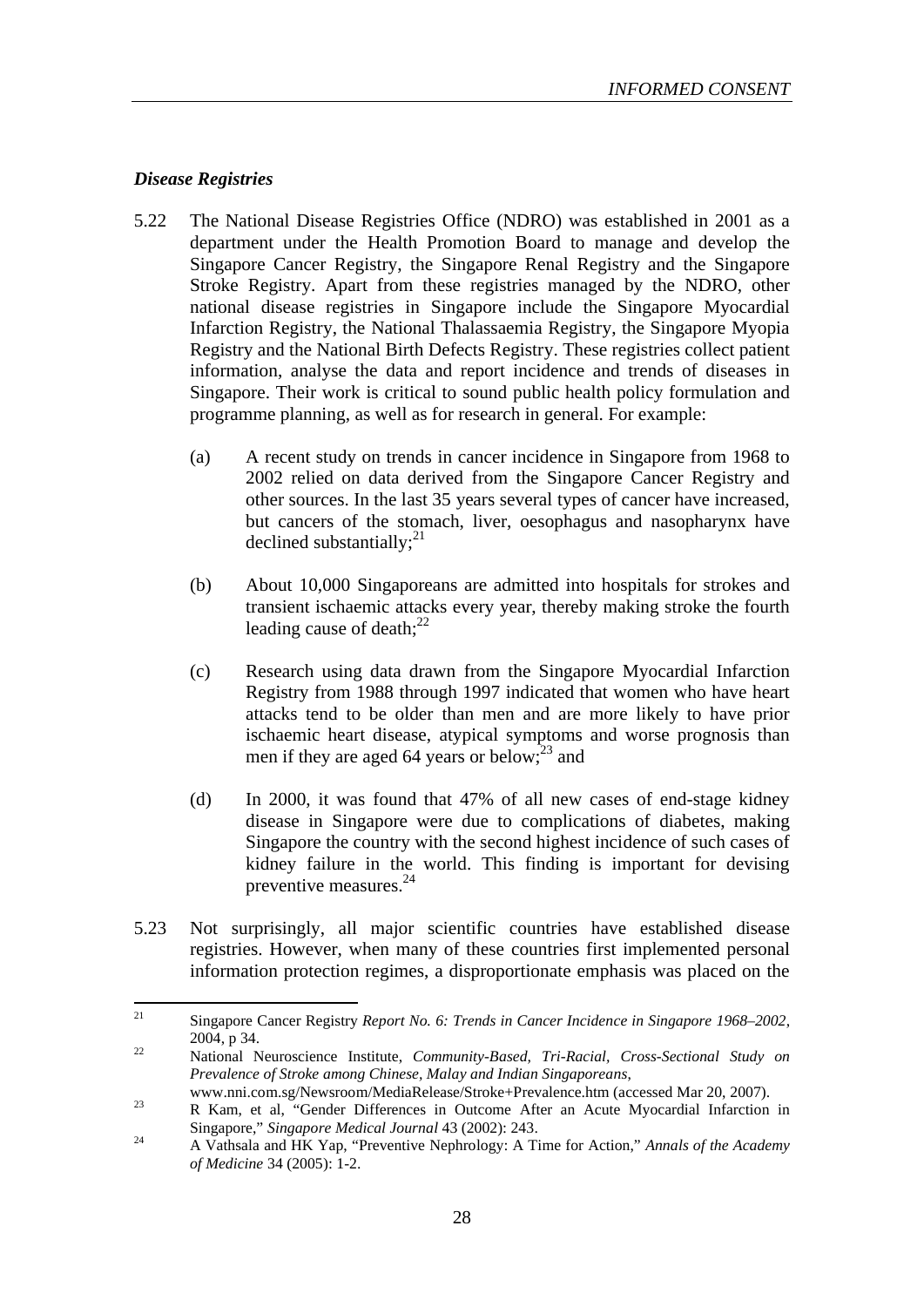need to obtain specific consent from patients before information in their medical records could be disclosed to such registries by physicians. In many of these countries, epidemiological research, as well as public health research, was severely affected as a result.<sup>25</sup> In Part III above, we have noted our concern to prevent a similar occurrence in Singapore.

- 5.24 Medical information is protected by medical confidentiality and may not ordinarily be disclosed without the consent of the patient concerned. However, it is important to understand that it is inappropriate to apply a strict informed consent requirement for every kind of biomedical research using medical information. The UK Academy of Medical Sciences clearly identified problems that can arise: $^{26}$ 
	- (a) It may be impracticable to seek consent for a number of reasons, including temporal or geographical distance, and insupportable time and expense. Researchers have in the past analysed and linked thousands of medical records with data from other sources (including death records). These patients were not contacted for consent to use their information for research, and it would have been impossible to do so since many had died. However, confidentiality safeguards were observed so that the privacy interests of these patients were protected. Such research allowed the identification of risk factors for diseases, enabling preventive measures to be taken;
	- (b) Strict insistence on informed consent may compromise effective population coverage, which is critical for population studies and disease registries. If many people decline, the data may no longer be representative, especially since the difficulties of obtaining consent are higher for certain segments of populations, such as the legally incompetent, the elderly or the socially disadvantaged. In such circumstances, a requirement for informed consent can lead to a significant bias or diminution in the quality of the data, which may be rendered useless;
	- (c) Patients may be inconvenienced or distressed at being contacted for the use of their personal information in research. There are also patients who do not wish to be reminded of a disease diagnosis or may be in denial; and
	- (d) The reliability and generalisability of studies may be reduced, since a strict consent requirement will increase the cost of such studies, thereby

 $25$ <sup>25</sup> J Illman, "Cancer Registries: Should Informed Consent Be Required?" *Journal of the National Cancer Institute* 94 (2002): 1269-1270; and JR Ingelfinger and JM Drazen, "Registry Research and Medical Privacy," *New England Journal of Medicine* 350 (2004): 1542-1543. <sup>26</sup> The Academy of Medical Science, UK, *Personal Data for Public Good: Using Health* 

*Information in Medical Research*, 2006, pp 58-61.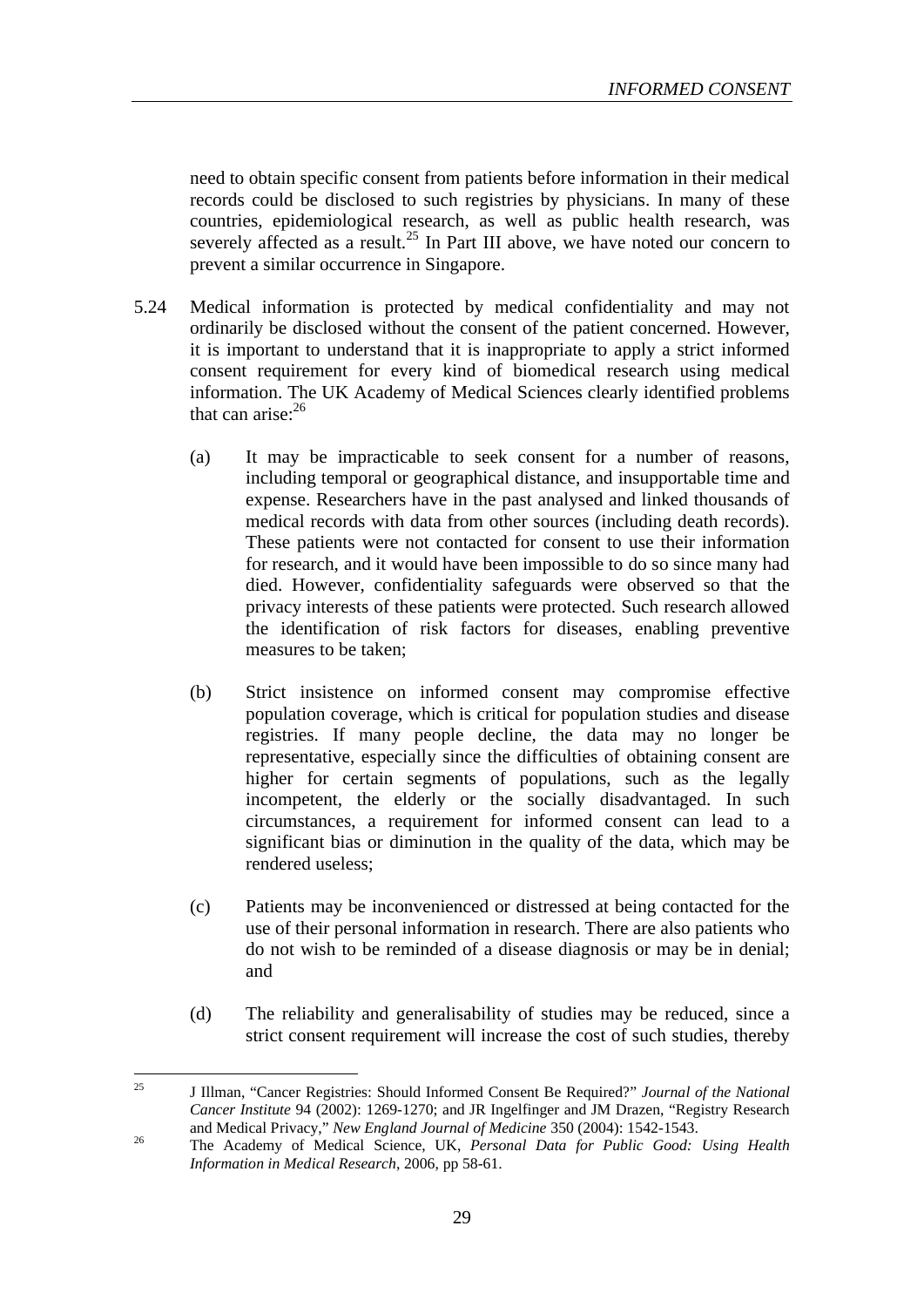leading to smaller study size and larger random errors. In some cases, consent may introduce unacceptable bias into the research findings and penalise some groups (such as schizophrenic patients). $27$ 

- 5.25 As a matter of ethics, the use of medical information to secure or advance public health in a way that does not prejudice the patients concerned is an important practical expression of the principle of reciprocity. Existing patients are receiving the benefits of improved medical care through the use of medical information from past patients for research. There is little ethical justification for them to refuse a similar use of their medical information where their interests are not likely to be compromised. The principle of autonomy should not be applied mechanically, such that epidemiological and public health research directed at advancing the common good of improved medical care for future patients is hampered without good cause. Accordingly, we consider it to be ethically acceptable for medical information to be disclosed by physicians to national disease registries provided that adequate privacy and other ethical safeguards that we have discussed in this Report are in place, and that patients are appropriately informed. The essential principle is that the privacy of the patient should be primarily protected by appropriate privacy safeguards, rather than by the exercise of patient discretion in the use of information for the general good.
- 5.26 We have considered the experience of scientifically advanced countries that share a common legal heritage with Singapore. It appears that an ethical position on the disclosure of medical information for the purposes of important epidemiological and public health research may not be adequate in the absence of clear common law precedents, and legislative action may be required. Recently, the provision of medical information to a cancer registry for public health purposes became the subject of controversy in the UK.<sup>28</sup> The question was whether the provision of medical information to such a registry and its subsequent use in research required patients' consent, and if it did, at what point and in what form. The main concern was the possibility that individuals might be identified. As a result, the UK Government had to introduce new legislative and regulatory guidelines in 2001 to put transfer of medical information to these registries on a sound legal footing.<sup>29</sup> Safeguards were proposed to ensure the anonymity of those on the registry to the fullest extent possible. $30$  These guidelines allow disclosure of medical information to the cancer registry and for the registry to use such information for biomedical research that serves the general good, even without consent.

 $27$ L Roberts & S Wilson, "Argument for Consent may Invalidate Research and Stigmatise Patients", *British Medical Journal* 322 (2001): 858.<br><sup>28</sup> House of Lords' Select Committee on Science and Technology, UK, *Fourth Report: Human* 

*Genetic Databases: Challenges and Opportunities*, 2001, Chapter 7.

<sup>&</sup>lt;sup>29</sup> Health and Social Care Act (2001), UK, Section 60; and *Statutory Instrument 2002 No.* 1438, <sup>30</sup> *The Health Service (Control of Patient Information) Regulations, 2002.*<br><sup>30</sup> For instance, Section 61 of the Health and Social Care Act (2001), UK, requires the Secretary of

State to act upon the advice of the independent statutory Patient Information Advisory Group.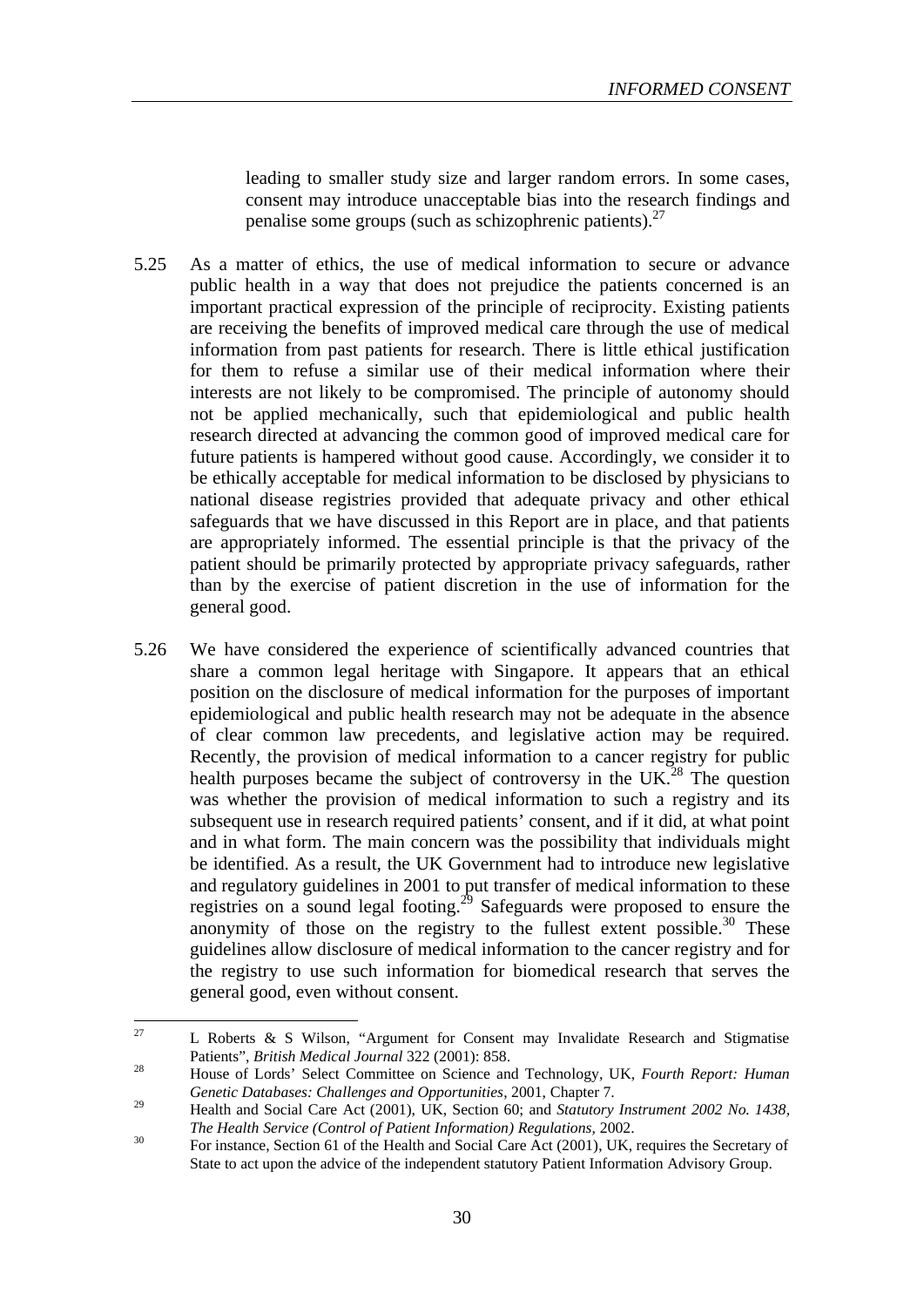- 5.27 Similar developments have also been observed in the legal and regulatory landscapes of Australia and Canada, and in certain non-common law countries. For instance, the Swedish Personal Data Act (1998) provides that sensitive personal data may be processed for research and statistics purposes, even without the consent of patients, provided that the processing is necessary and that the interest of society is greater than the risk of improper violation of the integrity of the patients concerned. It further provides that research ethics committees or IRBs must approve the processing of personal information. Integral to this arrangement is the requirement that hospitals and custodians of personal information must consider privacy and confidentiality concerns before allowing access to personal information.
- 5.28 We generally consider these developments to be positive. In the past, it may have been acceptable for public healthcare institutions in Singapore to provide medical information to government entities for epidemiological or public health purposes. However, these healthcare institutions have been privatised in recent years and it has become unclear if government entities are able to require disclosure of medical information without the explicit consent of the patients concerned. In addition, the legality of non-consensual disclosure of sensitive medical information to public health authorities for the protection of public health has long been recognised and provided for under the Infectious Diseases Act (Cap. 137). Under this legislation, a physician, or indeed anyone who has reason to believe or to suspect that an individual is suffering from a specified infectious disease (such as the Severe Acute Respiratory Syndrome, or SARS) or is a carrier of that disease, is required to notify the Director of Medical Services. While infectious diseases continue to be of grave concern to public health authorities, many more Singaporeans are today affected by conditions that are serious but not infectious, such as cancer, heart disease, renal disease and stroke. These conditions are the primary interest of national disease registries, and they are of no less public health significance.
- 5.29 As such, we recommend that the relevant government authorities consider adopting measures similar to those in the abovementioned countries, in order to enable the disclosure of medical information to national disease registries subject to privacy safeguards. Such disclosure should be made by all physicians, whether practising privately or in public institutions. These measures should include mechanisms to allow the use of registry information in important epidemiological research and public health research, because it is almost always impossible or impractical to obtain consent from all patients and there is little or no risk of harm to those concerned.

#### *Epidemiological Research and Public Health Research*

5.30 Apart from medical information in disease registries, personal information held in other national registries, such as the Registry of Births & Deaths, is also an invaluable resource for important biomedical research (typically epidemiological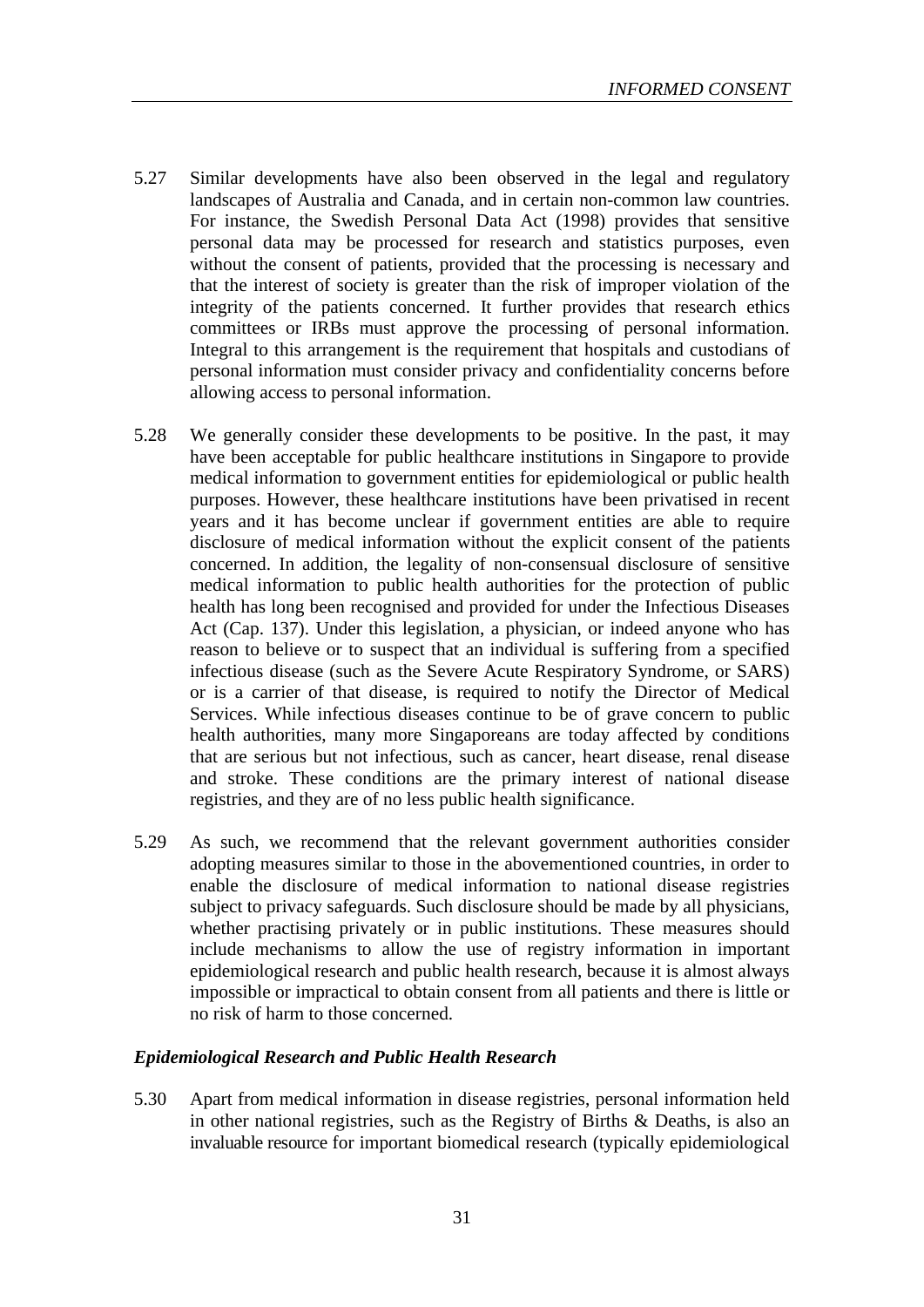research). From an ethical perspective, it can be argued that reversibly deidentified information could be released from disease registries and other national registries for such research, provided that adequate de-identification and privacy safeguards are in place. Technical and organisational systems that permit linkage of data exist, such that information needed for research can be made available without prejudicing the privacy of the persons to whom the data relate. A system of this kind provides an ethical method of protecting privacy.

- 5.31 The informed consent of individuals concerned is generally required before identified information about them may be used. In addition, if it is anticipated that such identified information would be shared with other researchers or used in other research, then the consent obtained should reflect agreement to such extended use. However, this consent requirement need not apply to the use of reversibly de-identified information in epidemiological research and public health research.
- 5.32 Important public health justification, with minimal risk of harm to individuals, has been considered in some jurisdictions to provide sufficient justification for the research use of personal information without the need to obtain informed consent. $31$  The types of research that typically qualify for such special treatment are epidemiological research and public health research. In many of the scientifically advanced countries, legal mechanisms have been implemented to facilitate such use. For instance, in Australia and Sweden, ethics review committees are empowered to make such public interest valuations.<sup>32</sup> Section 60 of the UK Health and Social Care Act 2001 was similarly enacted to mitigate the strict consent requirement.
- 5.33 In the light of these precedents, we take the view that it is ethically acceptable for researchers conducting IRB-approved epidemiological research and public health research to be allowed access to personal information from disease registries and other national registries, without the usual consent requirement, if the risk is minimal and safeguards are adopted for the protection of patient's privacy. Various mechanisms are available to allow research access to personal information in ways that do not significantly compromise confidentiality and privacy concerns. We consider the availability of such mechanisms to be to the general good. Some of these mechanisms may only be put in place through legislative means and we recommend that the relevant authorities consider establishing them.

 $31$ <sup>31</sup> National Health and Medical Research Council, Australia, *National Statement on Ethical Conduct in Research Involving Humans*, 1999, paragraph 14.4; Canadian Institutes of Health Research, Natural Sciences and Engineering Research Council of Canada and Social Sciences and Humanities Research Council of Canada, *Tri-Council Policy Statement: Ethical Conduct for Research Involving Humans*, 2005, article 2.1c; and Office for Human Research Protections,

US, *Federal Policy for the Protection of Human Subjects: 45 CFR Part 46*, 2005, §46.116.<br><sup>32</sup> Privacy Act (1988), Australia, Section 95; National Health and Medical Research Council, Australia, *Guidelines under Section 95 of the Privacy Act 1988,* 2000, clauses 2.4 and 3.3; and Personal Data Act (1998), Sweden, Section 19.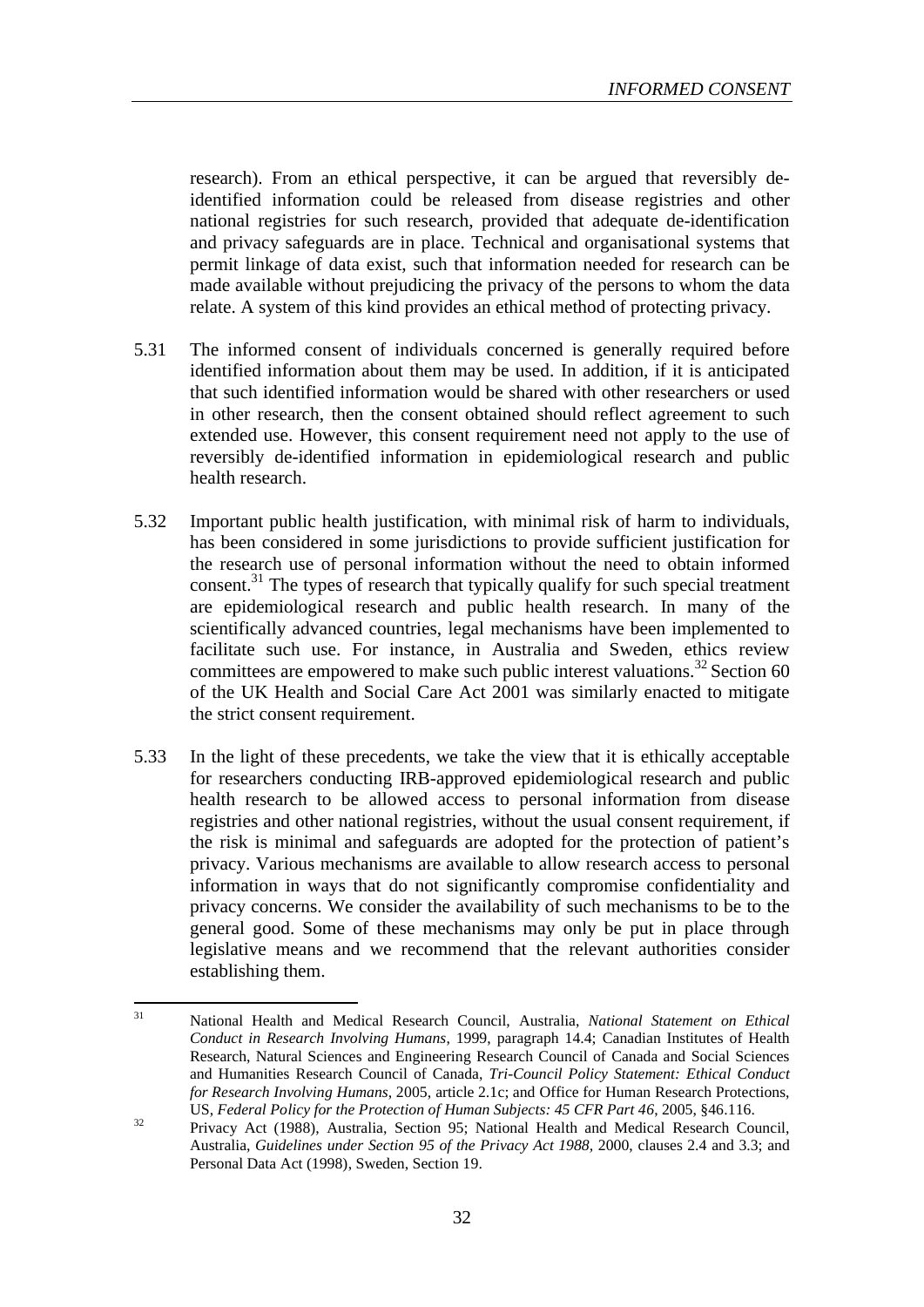**Recommendation 7: We recommend that the relevant authorities clarify the legal basis for the disclosure of medical information to national disease registries by physicians; and establish mechanisms enabling national registries and healthcare institutions to facilitate the use of personal information held or controlled by them for biomedical research that can significantly advance the public good, while safeguarding privacy.**

#### *Use of Medical Records in Biomedical Research*

- 5.34 In a healthcare institution, all personnel who handle medical records are under a legal and ethical obligation to observe the confidentiality of the information in the records and to safeguard the privacy interests of patients concerned. We are of the view that a similar obligation should extend to any other person coming into contact with medical records.
- 5.35 Medical records are likely to be increasingly electronic in nature. The Electronic Medical Record Exchange (EMRX) is an initiative of the Ministry of Health (MOH) to enable hospitals and polyclinics from the two healthcare clusters, Singapore Health Services and National Healthcare Group, to electronically share medical information for better patient care.
- 5.36 The MOH has identified the benefits of the EMRX to be:
	- (a) improvement to the quality of care provided;
	- (b) increase in safety, since patients' drug allergies and current medications will be readily accessible to attending physicians; and
	- (c) reduction to medical cost, as physicians can now view the results of any recent blood tests, X-rays and investigations online without having the need to repeat such tests.<sup>33</sup>
- 5.37 Currently, only physicians and healthcare staff involved in the care of a patient may legitimately access that patient's information in the EMRX, and information protection safeguards have been implemented. The MOH does not permit research access to information in the EMRX. However, information in the EMRX may be a potential source of personal information for research. If research access were to be considered, the ethical principles of informed consent and confidentiality would apply. This also applies to institution-based disease databases, created primarily for patient care.

 $33$ <sup>33</sup> Ministry of Health, Singapore, *Electronic Medical Record Exchange (EMRX) - Sharing of Hospital Inpatient Discharge Summaries across Public Healthcare Clusters*, 2004, www.moh.gov.sg/corp/about/newsroom/pressreleases/details.do?id=18382854 (accessed 20 March, 2007).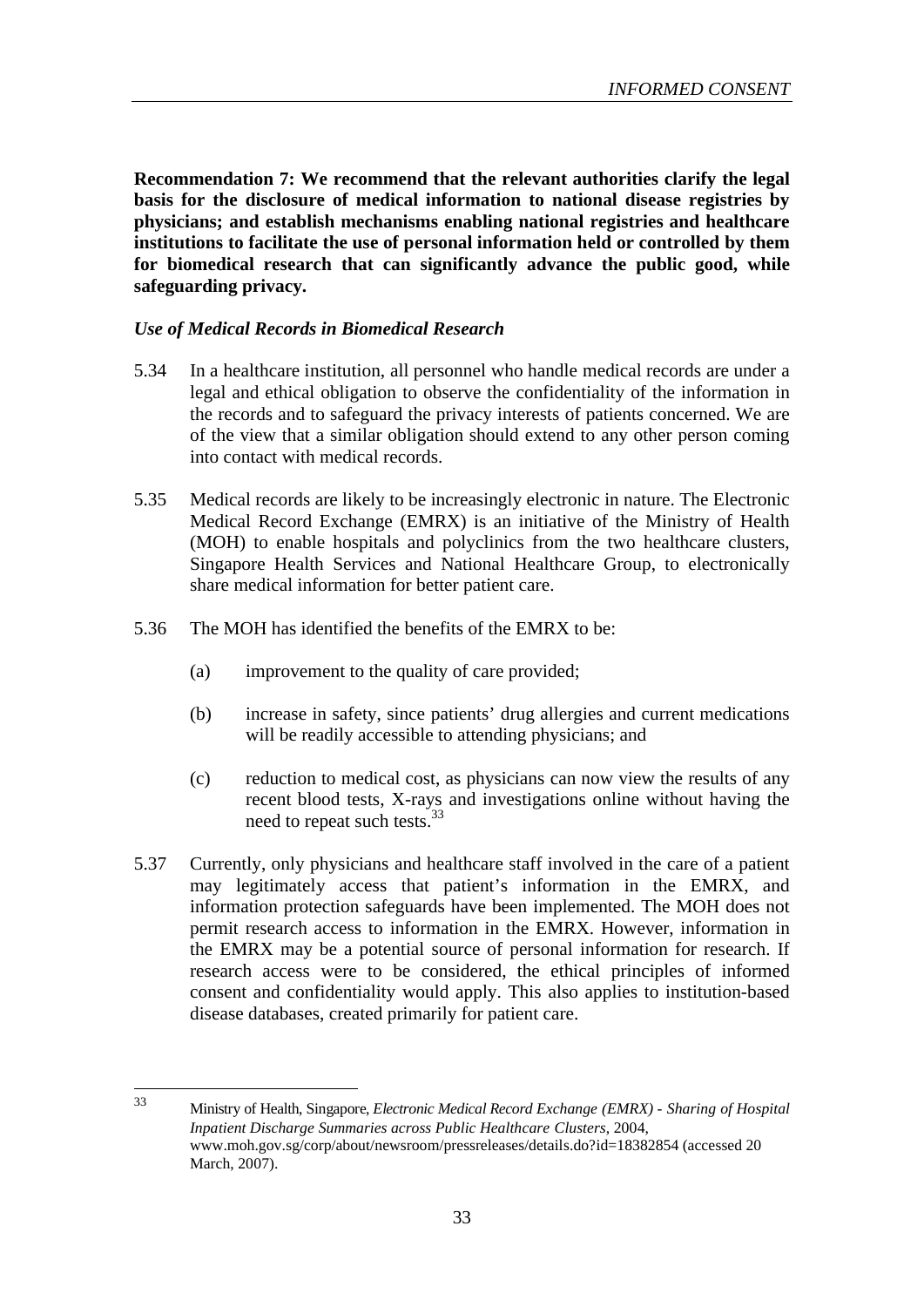- 5.38 Much valuable medical knowledge has resulted from the study of patients' medical records and there is every reason to encourage this established practice, provided patients' privacy interests are safeguarded. Some of these studies have led to improved patient care, others to a better understanding of the nature of specific diseases and their treatment.
- 5.39 We therefore recommend that IRBs be legally empowered to waive the patient consent requirement in situations where the research involves only the use of medical records, with no patient contact<sup>34</sup>. For such research, IRBs should be satisfied that:
	- (a) the research is justified and poses minimal risk of harm to the patients concerned;
	- (b) the research would not be possible without the use of medical records;
	- (c) there are appropriate safeguards to protect patients' privacy and the confidentiality of their information;
	- (d) obtaining consent is not possible or practicable; and
	- (e) the researchers are professionally and legally bound through appropriate contractual terms and undertakings to maintain patient privacy and the confidentiality of medical information.
- 5.40 The findings of research based on medical records may subsequently be published. Such publications do not and should not include any identified patient information. Photographic images may sometimes be included to support or illustrate the findings, and these too should not identify the patient concerned unless specific consent has been obtained. We note that anonymity is in any case required by journal editors, who will only publish identified patient information with the patient's explicit consent.
- 5.41 Healthcare institutions should develop procedures to inform patients that their medical records may sometimes be used for research and explain the reasons for such research. They should also assure patients that all research will require the approval of an IRB, that there are safeguards to protect their privacy and the confidentiality of their medical information, and they should answer any questions patients may have.

**Recommendation 8: We recommend that IRBs be legally empowered to waive the patient consent requirement for research involving only the use of medical records, while ensuring patient privacy and confidentiality of medical information.**

 $34$ <sup>34</sup> In paragraph 3.15 (a) of the report *Research Involving Human Subjects: Guidelines for IRBs* (2004), the BAC suggested that writing up or reporting individual patients' clinical results by their doctors could be exempted from IRB review. This remains the view of the BAC.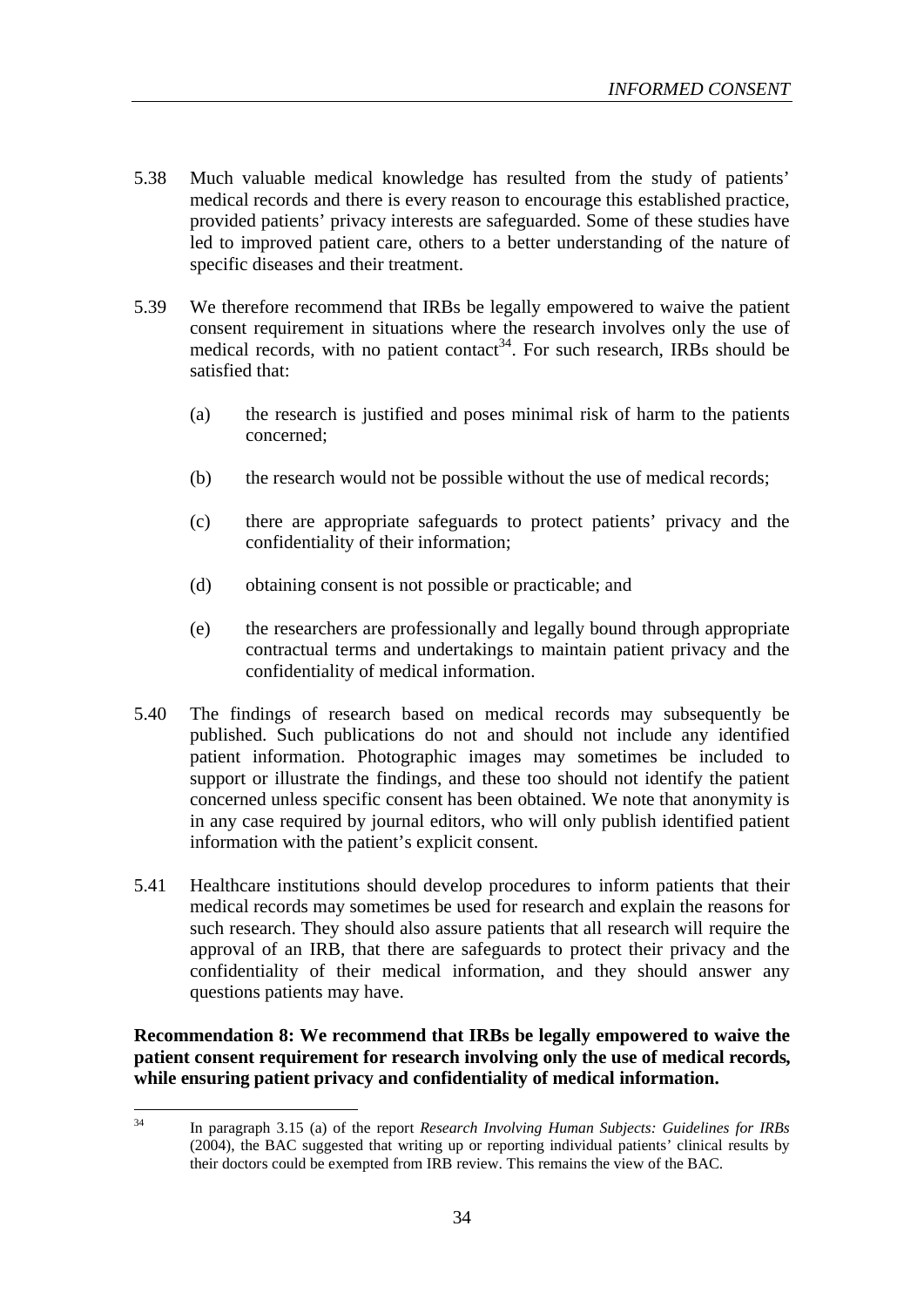5.42 Table 1 and Chart 1 on pages 42 and 43 summarise the consent requirements for the use of personal information and tissue in research.

#### **Section C: Additional Considerations about Consent**

#### *Vulnerable Persons*

- 5.43 Vulnerability may be thought to occur if an individual's ability to give informed and voluntary consent is compromised or if he or she would be at heightened risk of adverse consequences from the research. In our Genetic Testing and Genetic Research report $35$  we identified three common categories of vulnerable persons, namely:
	- (a) children and adolescents;
	- (b) the mentally impaired; and
	- (c) persons in dependent relationships: such persons include but are not limited to students, junior research assistants, medical or paramedical staff, personnel under military discipline, or prisoners.
- 5.44 Vulnerable persons raise particular ethical issues in research, especially where consent is concerned. This is because their individual interests must be considered, if necessary by proxy, and their participation sought only when other research participants are unavailable or unsuitable. As a group, however, they may have a particular interest in the benefits of research, and participating in research can sometimes be regarded as also serving their collective interest.
- 5.45 Where personal information is concerned, it is our view that individuals in these categories are entitled, as a general rule, to the same considerations of privacy and protection as any other research participants.
- 5.46 In the case of children and adolescents, and still more in the case of infants, much of their personal information is naturally known to parents or guardians. It is the responsibility of researchers to ensure on the one hand that parents or guardians are appropriately informed when consent for their children to participate in research is sought, and on the other that children or adolescents are also informed and their consent sought, in a manner appropriate to their level of understanding. We emphasise that persons responsible for the care of children and adolescents should only act in the best interest of the latter. This 'best interest' principle also applies when such a person is to provide informed consent on behalf of a child or an adolescent for the use of his or her personal information in research. In any case, personal information relating to infants,

 $35$ 

<sup>35</sup> BAC, *Genetic Testing and Genetic Research*, 2005, paragraphs 4.8-4.18.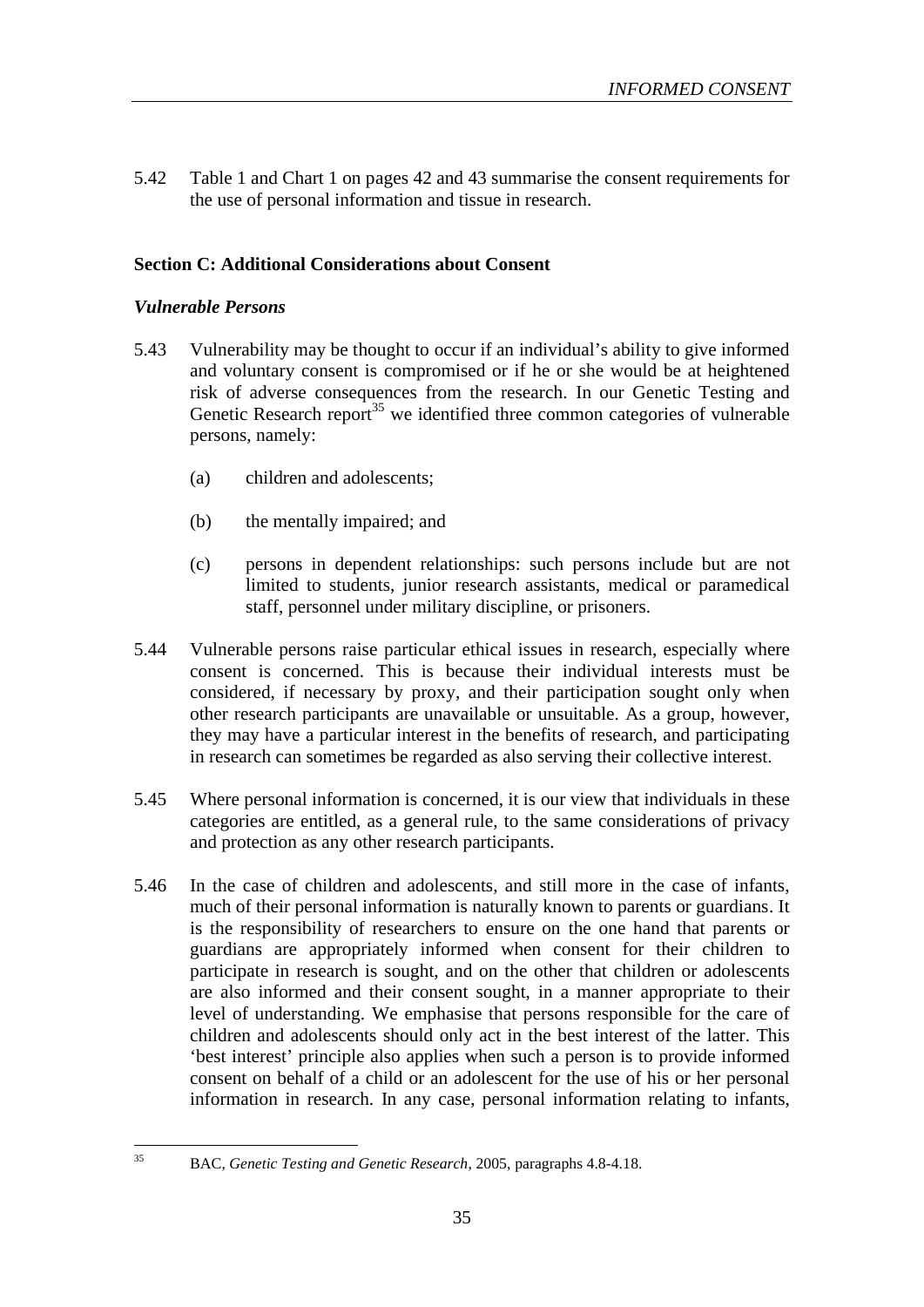children and adolescents should be accorded the same privacy protection by researchers, as would be granted to information from any consenting adult.

- 5.47 In the case of mentally impaired persons who are legally incompetent, a similar principle applies. Consent to participate in research may be managed by persons who are authorised by law to make such decisions on their behalf and they are obliged to consider the best interest of such persons in their care. In any event the research participant should be involved as far as possible in the decision process, and enjoy the same privacy safeguards with respect to personal information as any consenting adult of sound mind.
- 5.48 In the case of dependent persons, it is important to avoid situations where an individual might feel obligated to participate in research. For example, serving National Servicemen may feel obliged to give consent to those with authority over them, and it would be desirable for an IRB to consider if consent-taking should be undertaken by an independent third party rather than through the line of command. Similarly, it might be wise for researchers not to rely on their own staff or students to serve as research participants. Notwithstanding considerations of consent, however, we again stress that personal information from dependent participants should enjoy the same protection as that of any other participant.
- 5.49 We are therefore of the view that IRBs when reviewing research proposals should take note of cases where research participants might appear to be vulnerable, and satisfy themselves that any concerns over the informed and voluntary nature of the participation are appropriately addressed.

#### **Recommendation 9: We recommend that IRBs, when reviewing research proposals, ensure that any concerns in regard to vulnerable persons are appropriately addressed.**

#### *Withdrawal of Consent*

- 5.50 Regardless of how a research participant is involved (whether in the provision of tissue, personal information or other forms of involvement), he or she should be able to withdraw consent to participate at any point. Researchers should assure potential participants that no reason need to be given for withdrawing consent and that such withdrawal will not compromise the quality of any care or entitlements that might be given to them or their families, where applicable.
- 5.51 Research participants need to be aware that it may or may not be possible to identify and remove their data or tissue samples from a research project, should they withdraw. Participants may, in any case, be willing to allow their information or tissue to be used, after they withdraw, provided they themselves have no further involvement with the research. The essential principle is that the participant needs to be aware, when they consent to participate, of the procedure for withdrawal and its implications.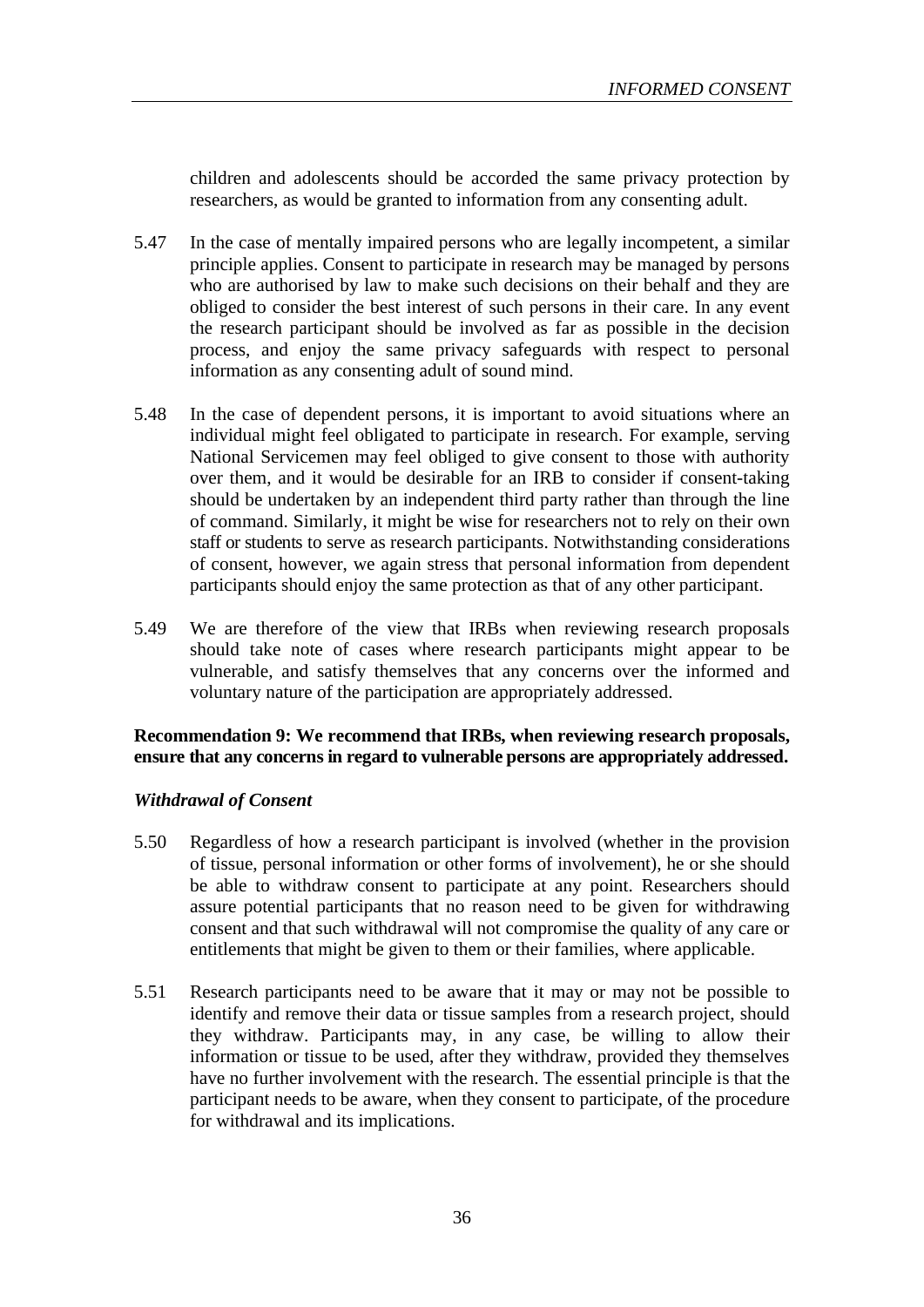**Recommendation 10: Research participants should be allowed to withdraw their consent to participate in the research at any time without explanation and without prejudice, and should be informed of the procedure for withdrawal and its implications when consent is sought.**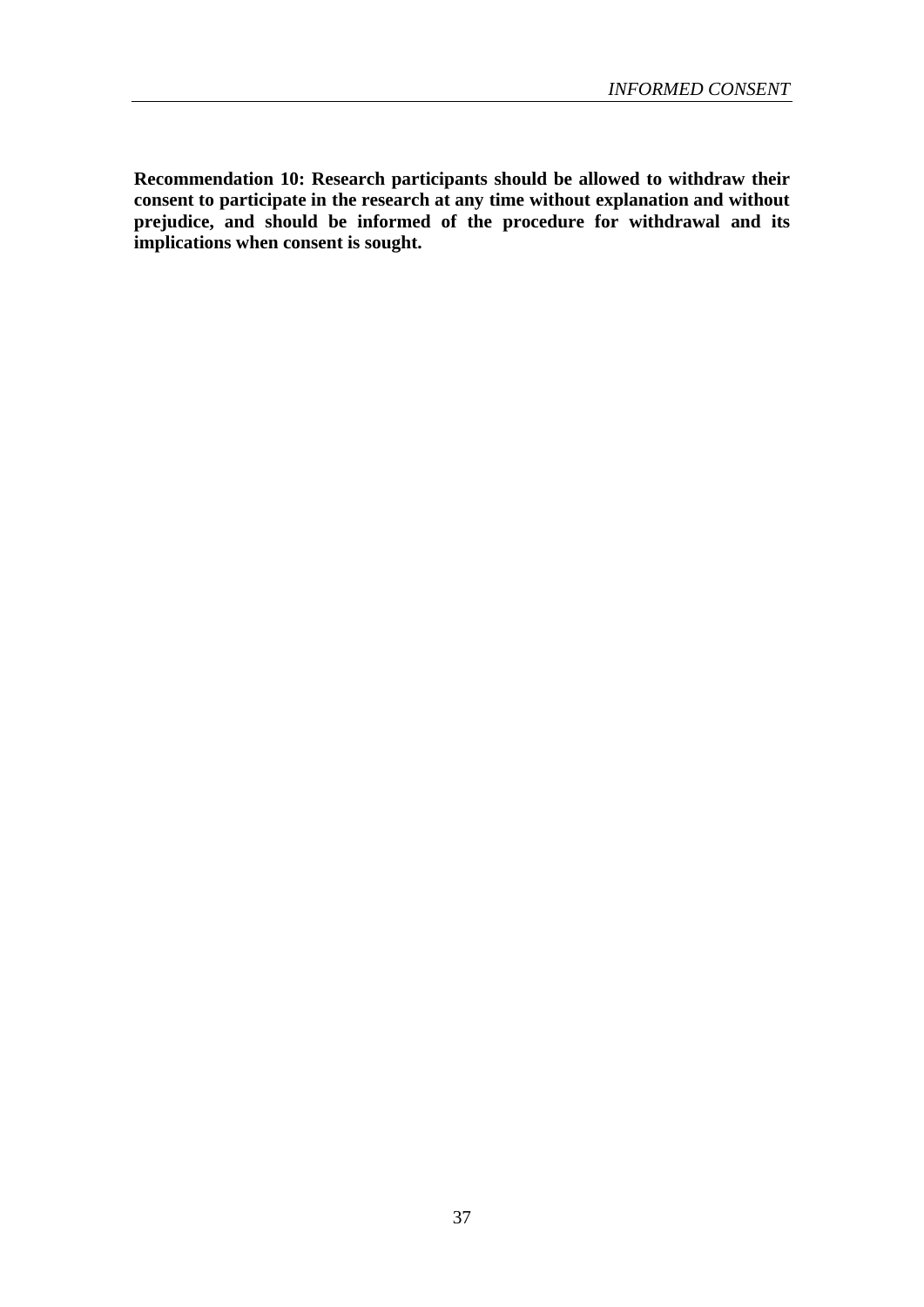#### **VI. Access to Medical Information by Employers and Insurers**

6.1 Medical information should not be disclosed to a third party without the individual's consent. However, there are circumstances where a person may be required to make available his or her medical information in order to obtain access to certain economic, political or social goods. The possibility and extent of access to medical information by third parties is very relevant to public confidence in the capability of existing healthcare institutions to safeguard the interests and welfare of individuals. In this Part, we focus on access to medical information for two main non-therapeutic and non-research purposes: obtaining employment and obtaining insurance coverage.

#### *Employers*

- 6.2 An employer is reasonably entitled to ensure that a prospective employee is able to meet the requirements of the job by virtue of good health, either before or during employment. Many employers in Singapore do take into account the health status of job applicants, particularly if they provide employees with some measure of health insurance.
- 6.3 Employers will often arrange for prospective employees to undergo a medical examination with the understanding that acceptance for employment is subject to satisfactory medical examination. Pre-employment medical examination is considered acceptable so long as the information derived from the examination is relevant to the nature of the job that the prospective employee is expected to undertake. However, the usual ethical obligations attending medical information apply even though such information is not held by an employer for the purposes of healthcare provision or biomedical research. Once an employee leaves the employment, or if an employer declines to employ an applicant, the relevant medical reports should be carefully disposed of by the employer within a reasonable time.
- 6.4 Employers might also wish to carry out specific medical tests on applicants or employees. For instance, employers might seek to conduct tests to reduce workers' compensation claims, to meet occupational health and safety obligations, or to increase productivity, by screening out employees who are most likely to be absent from work due to illness. In addition, the testing could potentially take the form of predictive genetic testing in an attempt to identify if an individual who is currently asymptomatic has a genetic profile that increases the likelihood that he or she will develop a disorder as a result of the workplace environment.
- 6.5 The usefulness of predictive health testing of any kind, whether genetic or not, depends heavily on the validity of the tests as predictors, the level of probability associated with any prediction, and the nature of the effects of the disease or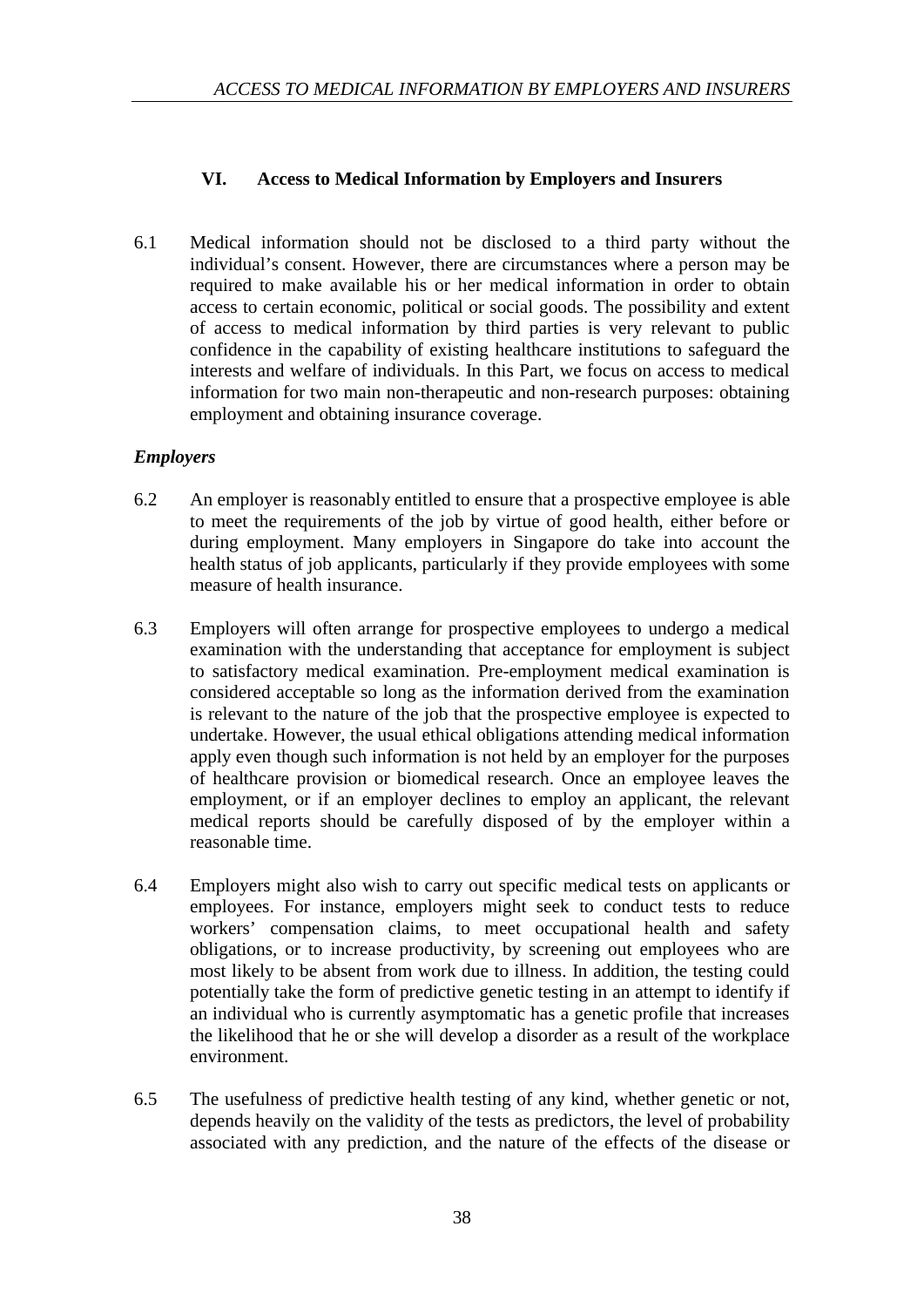disorder. As gene technology is still very much in its infancy, there is often a high level of uncertainty in the predictive value of genetic information. We are concerned that potential employers may discriminate on this basis. Even for monogenic diseases, it is usually not possible to predict the severity or time of onset of the disease in question and there is the possibility that the disease may not even manifest itself during the working life of the individual.

- 6.6 An employer may not arbitrarily discriminate against a prospective employee on irrelevant grounds without ethical compromise. This issue can arise if employers discriminate on grounds of age, gender, race or religion, for example. In general we take the view that merit in the form of ability to do the job is the important criterion. In a similar way, discrimination based on the possibility of developing late-onset health problems, or on relatively irrelevant or minor health grounds, would be difficult to defend. However, a measurable and relevant impairment of ability, at the time of application or soon thereafter, incurs a cost on an employer, and may entail a risk to the employee or to the public.
- 6.7 We are of the view that genetic testing should not be part of pre-employment medical examination. However, we agree that the use of valid genetic or other health testing by employers is appropriate to address imminent health and safety concerns, or where the detected or predicted condition is incompatible with the requirements of the job, especially insofar as these affect third parties.

#### *Insurers*

- 6.8 In order to obtain life and health insurance, a person may be asked to provide detailed information about his or her health, the health of his or her parents and siblings, and certain lifestyle information such as smoking and drinking habits. A person may also be required to undergo a medical examination. The possibility of including predictive genetic test results as part of this information has surfaced as a concern in several jurisdictions.
- 6.9 There are costs to an insurance company if it is denied relevant health or medical information, genetic or otherwise. These costs are borne by other policy holders. A system of national insurance can absorb this cost in the public interest of avoiding an uninsured population, but private insurers are not under any obligation of this nature.
- 6.10 Concealing relevant information to which an insurance company is entitled may void a policy. If the insurance company is not entitled to the information but the policy applicant has it, an 'adverse selection'36 situation is created. On the other hand, it is not in the public interest, that individuals become reluctant to

 $36$ <sup>36</sup> For a discussion on adverse selection, see paragraphs 2.8–2.10 and 2.15 of the position paper by the Life Insurance Association of Singapore on "Genetics and Life Insurance" in Annex A of this Report.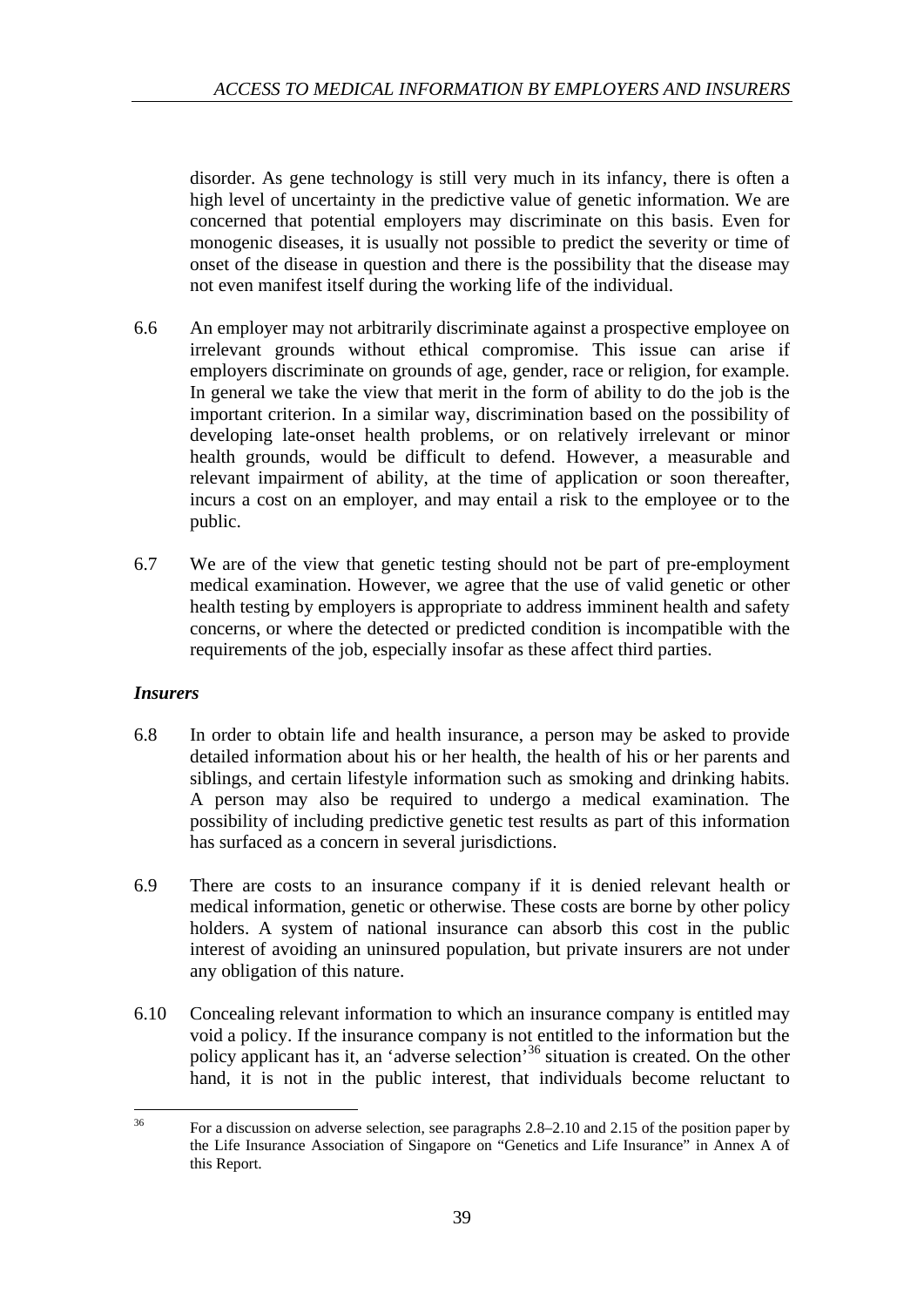undergo necessary genetic or other health testing for fear of having to disclose the results. If this were to occur, both the ability of physicians to provide the best healthcare to patients and the potential benefits of biomedical research could be reduced.

- 6.11 We recognise the potential adverse selection problem that may arise as a result of inequality of information and that risk evaluation for the purposes of determining insurance coverage involves discriminating between applicants. However, we empathise with the public's concern over possible unreasonable discrimination in the availability of insurance coverage. It is reasonable to argue that the onus is on insurance companies to show that requested information can be used in valid ways, since the actual risk may be quite small and difficult to predict. Moreover, no one should be compelled to undergo genetic testing in order to obtain insurance coverage.
- 6.12 A detailed review was undertaken by the UK House of Commons' Select Committee on Science and Technology in 2001.<sup>37</sup> The Select Committee recommended that the Genetics and Insurance Committee (GAIC), a nonstatutory advisory public body, closely monitor the situation to ensure that the insurance industry only use genetic test results approved by the GAIC.
- 6.13 Following the recommendations of the Select Committee, a 5-year moratorium was implemented by agreement between the UK Government and the Association of British Insurers in 2001. The moratorium has since been extended for another five years to  $2011$ .<sup>38</sup> Under the moratorium, a person will not be required to disclose the result of a predictive genetic test unless the test has been approved by the GAIC (to date, only Huntington's Disease has been approved) and is for coverage of more than £500,000 of life insurance or £300,000 of critical illness insurance, or income protection insurance with annual benefits of more than £30,000.
- 6.14 We are of the view that a similar moratorium on the use of predictive genetic information could be considered in Singapore. This would allow time for both the insurance industry and the government to look into the substantive issues. Both parties should ensure that only relevant and reliable information is used in assessing insurance applications, and that the outcomes of the conditions considered are both serious and predictable, before considering lifting any such moratorium.

 $37$ <sup>37</sup> House of Commons' Select Committee on Science and Technology, UK, *Fifth Report: Genetics and Insurance*, 2001. <sup>38</sup> Department of Health and Association of British Insurers, UK, *Concordat and Moratorium on* 

*Genetics and Insurance*, 2005.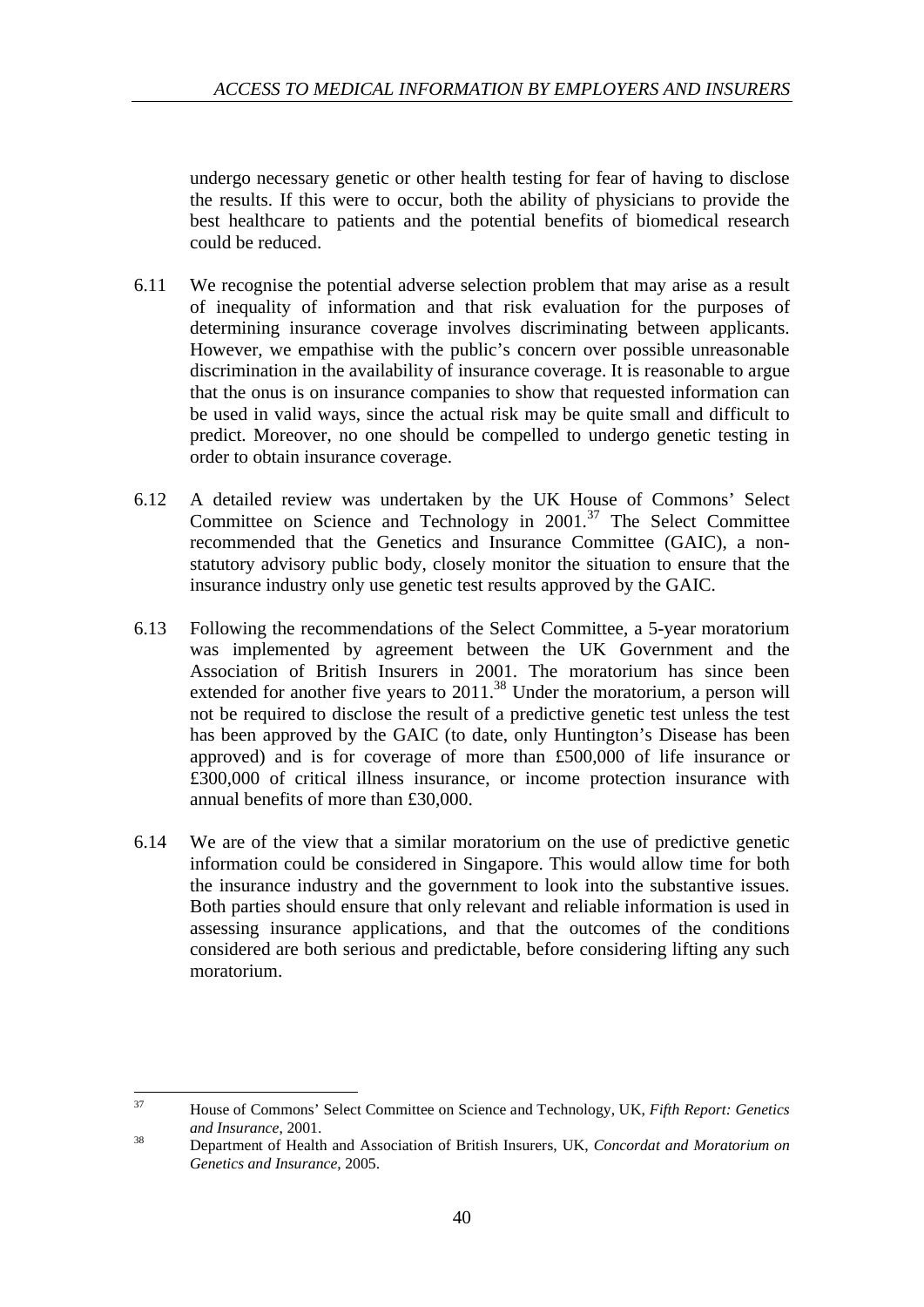**Recommendation 11: We recommend that the government consider implementing a moratorium on the use of predictive genetic information for insurance purposes, consider the long-term implications of the accessibility of predictive genetic test results by employers and the insurance industry, and monitor developments in this area.**

\_\_\_\_\_\_\_\_\_\_\_\_\_\_\_\_\_\_\_\_\_\_\_\_\_\_

41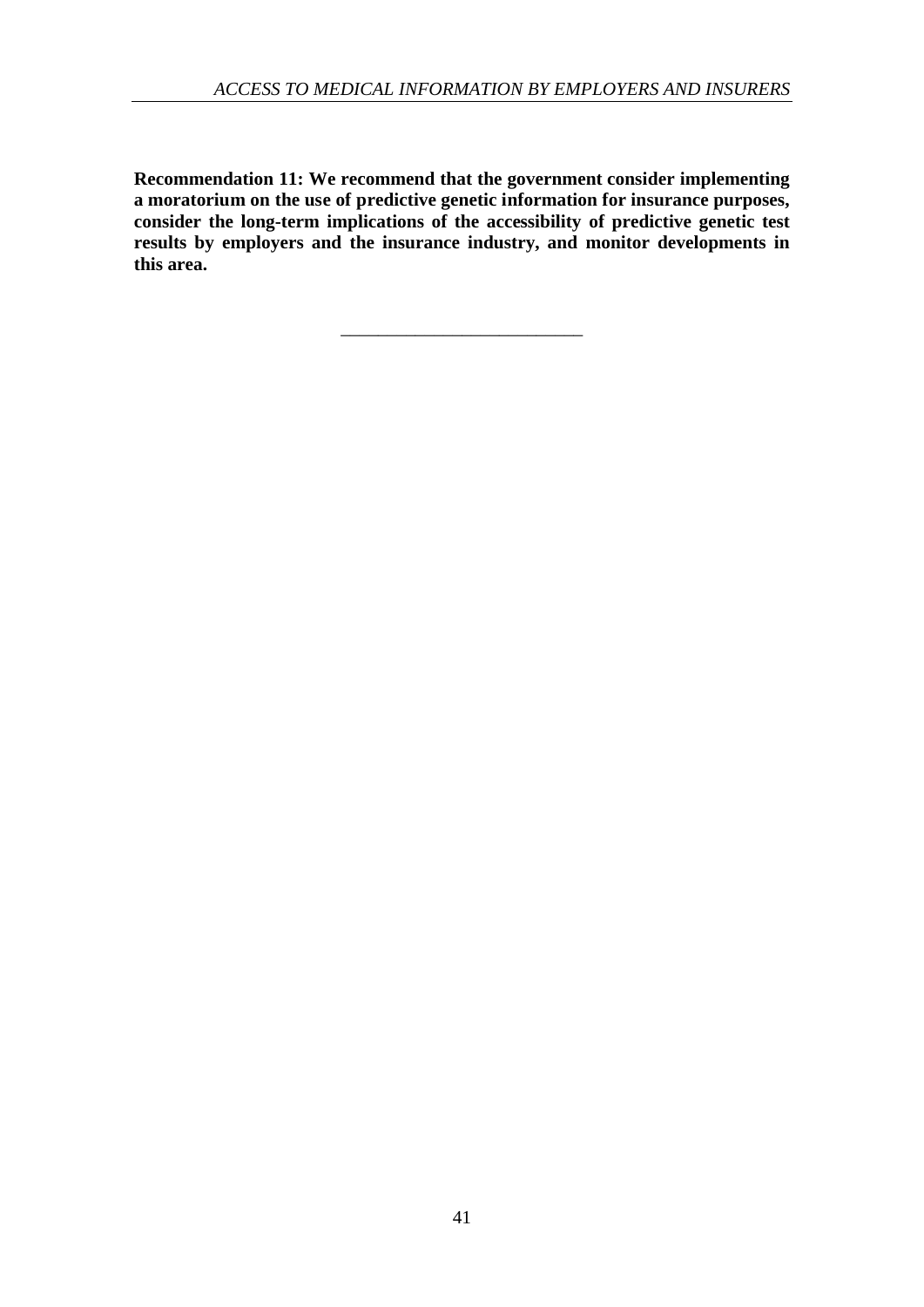**Table 1**. The relationship between use of personal information or tissue and the consent requirements, as they are now or are proposed in this Report. The relevant Recommendations (Rec) in the Report are also indicated.

| <b>Flow-chart</b><br>reference | Use of personal information or tissue                                                                                                                         | <b>Consent</b>                         | <b>Report</b><br>Rec No. |
|--------------------------------|---------------------------------------------------------------------------------------------------------------------------------------------------------------|----------------------------------------|--------------------------|
| $\mathbf{1}$                   | Obtaining information or tissue for<br>specific research, from a research<br>participant, whether a patient or not                                            | Specific                               | 6                        |
| $\overline{2}$                 | Research using identified information or<br>tissue (any source)                                                                                               | Specific                               | 6                        |
| 3                              | Research into sensitive topics or with<br>information of a sensitive nature (any<br>source)                                                                   | Specific                               | 6                        |
| $\overline{\mathcal{L}}$       | Storing and using reversibly de-<br>identified information for future<br>research not of a sensitive nature                                                   | General                                | 6                        |
| 5                              | Storing and using reversibly de-<br>identified tissue, including tissue<br>surplus to clinical requirements, for<br>future research not of a sensitive nature | General                                | 6                        |
| 6                              | Use of medical records for research with<br>no patient contact                                                                                                | Conditional<br>waiver by $IRB39$       | 8                        |
| 7                              | Public health or epidemiological<br>research with de-identified information                                                                                   | None                                   | $7^{40}$                 |
| 8                              | Disclosure of medical information to<br>national disease registries                                                                                           | None                                   | $7^{41}$                 |
|                                | Research with legacy tissue collections                                                                                                                       | None if<br>impracticable <sup>42</sup> |                          |

<sup>39</sup> The conditions whereby an IRB may decide to waive the consent requirement are listed in paragraph 5.39 of this Report.

<sup>40</sup> Read with paragraphs 5.22–5.33.<br>
Read with paragraph 5.29.<br>
Recommendation 1B of the BAC *Human Tissue Research* Report (2002) p 34.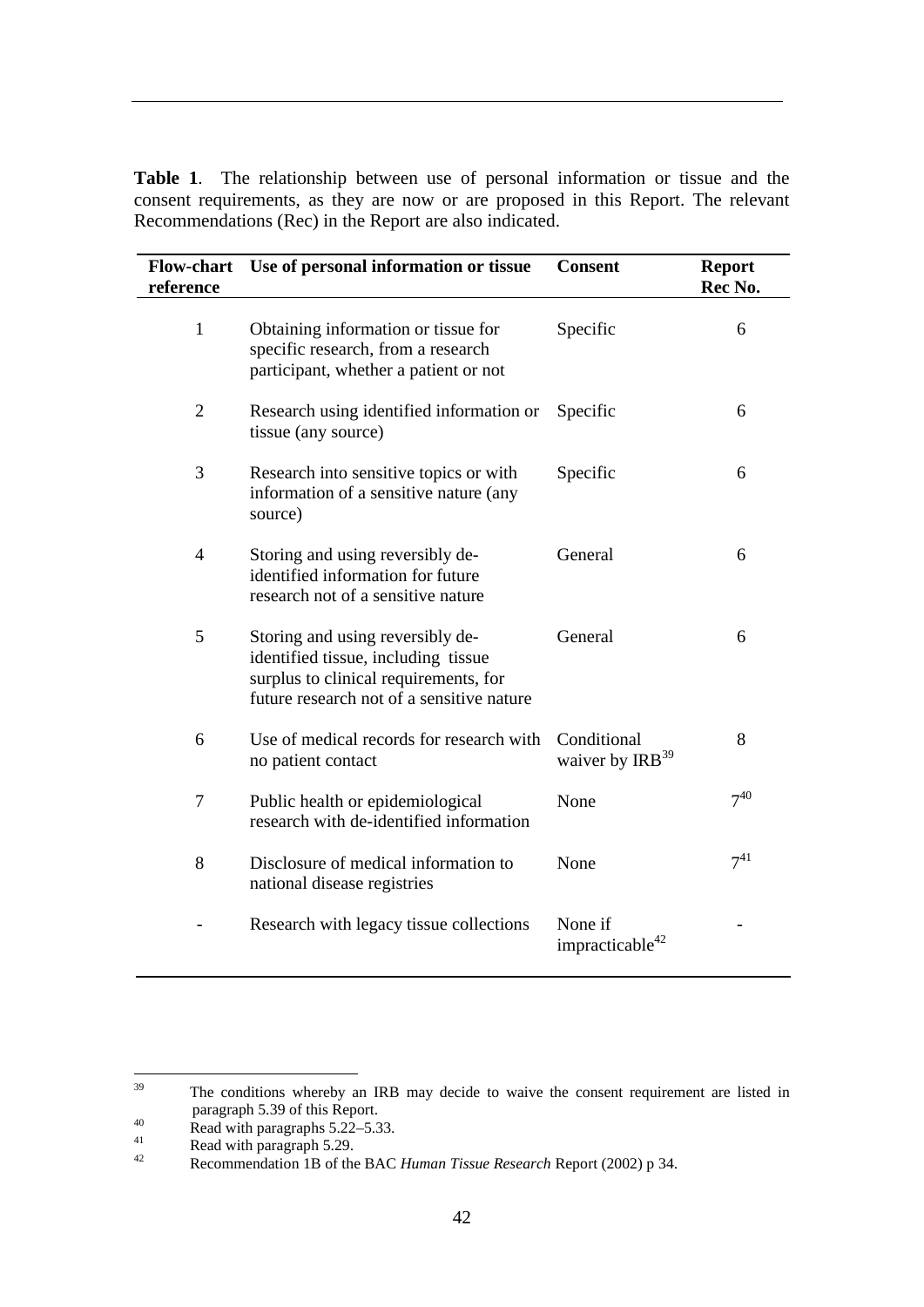**Chart 1.** Flowchart of personal information (PI) or tissue used in research requiring IRB approval. This Chart is to be read in conjunction with Table 1 which gives the relationship between research use of PI or tissue and the consent requirements, as they exist now or are proposed in this Report. Boxes with double outlines reflect wholly or partly clinical domains.

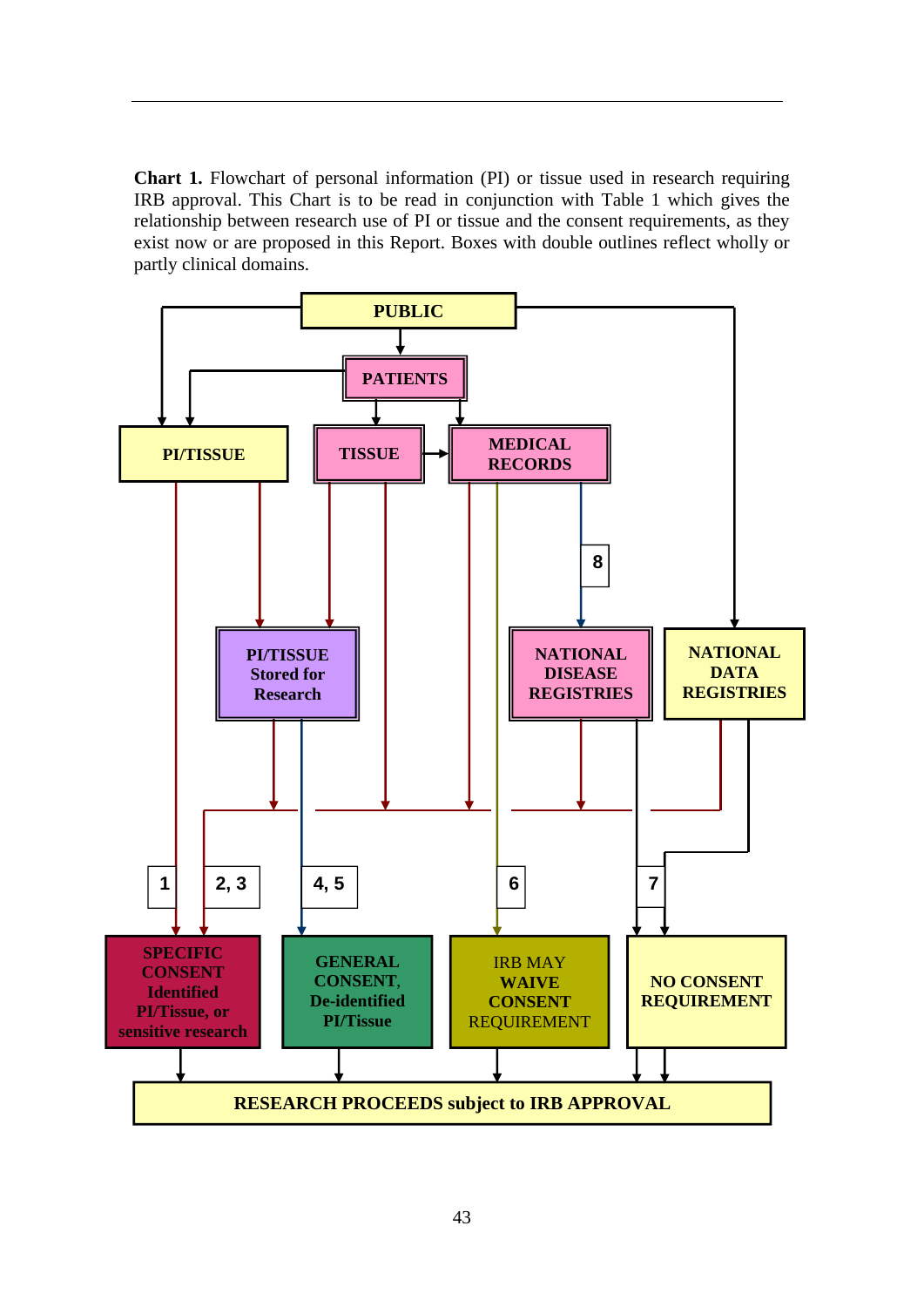#### **BIBLIOGRAPHY**

Academy of Medical Science. *Personal Data for Public Good: Using Health Information in Medical Research*. UK, 2006.

Australian Law Reform Commission. *ALRC 96 Essentially Yours: The Protection of Human Genetic Information in Australia.* 2003.

Bioethics Advisory Committee. *Ethical, Legal and Social Issues in Human Stem Cell Research, Reproductive and Therapeutic Cloning*. Singapore, 2002.

Bioethics Advisory Committee. *Genetic Testing and Genetic Research*. Singapore, 2005.

Bioethics Advisory Committee. *Human Tissue Research*. Singapore, 2002.

Bioethics Advisory Committee. *Research Involving Human Subjects: Guidelines for IRBs*. Singapore, 2004.

British Medical Association. *Confidentiality as Part of a Bigger Picture – A Discussion Paper from the BMA.* 2005.

British Medical Association. *Taking and Using Visual and Audio Images of Patients: Guidance from the Medical Ethics Department*. 2004.

British Medical Association and Association of British Insurers. *Medical Information and Insurance: Joint Guidelines from the British Medical Association and the Association of British Insurers.* 2002.

Canadian Institutes of Health Research, *CIHR Best Practices for Protecting Privacy in Health Research*. 2005.

Canadian Institutes of Health Research, Natural Sciences and Engineering Research Council of Canada, and Social Sciences and Humanities Research Council of Canada. *Tri-Council Policy Statement: Ethical Conduct for Research Involving Humans*. Ottawa: Interagency Secretariat on Research Ethics, 2005.

Council for International Organizations of Medical Sciences. *International Ethical Guidelines for Biomedical Research Involving Human Subjects*. Geneva, Switzerland, 2002.

Council for Science and Technology, Bioethics Committee. *Fundamental Principles of Research on the Human Genome*. Japan, 2000.

Data Protection Act, UK. London: Office of Public Sector Information/HMSO. 1998.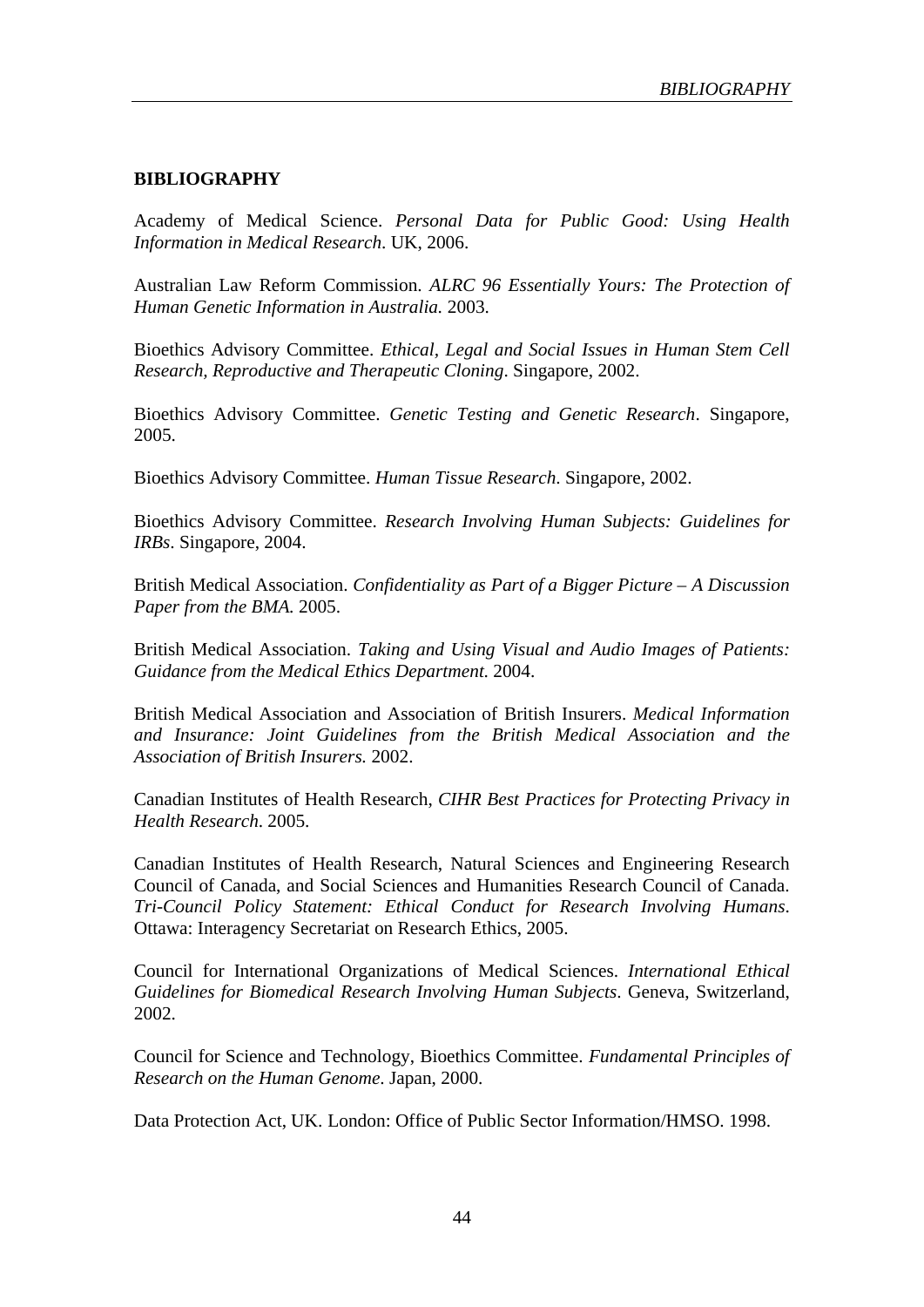Department of Health and Association of British Insurers. *Concordat and Moratorium on Genetics and Insurance*. London: Department of Health, 2005.

Elger BS and Caplan AL. "Consent and Anonymization in Research Involving Biobanks: Differing Terms and Norms Present Serious Barriers to an International Framework." *European Molecular Biology Organization Reports* 7 (2006): 661-666.

European Parliament and the Council of the European Union. Directive 95/46/EC, *On the Protection of Individuals with Regard to the Processing of Personal Data and on the Free Movement of Such Data.* October 24, 1995.

European Society of Human Genetics. "Data storage and DNA banking for biomedical research: technical, social and ethical issues." *European Journal of Human Genetics* 11 Suppl 2 (2003): S11-S12.

General Medical Council. *Confidentiality: Protecting and Providing Information*. UK, 2004.

General Medical Council. *Research: The Role and Responsibilities of Doctors.* UK, 2002

General Medical Council. *Seeking Patients' Consent: the Ethical Considerations*. UK, 1998.

Genetic Interest Group. *Human Rights, Privacy and Medical Research: Analysing UK Policy on Tissue and Data.* UK, 2006.

Health and Social Care Act. UK. London: Office of Public Sector Information/HMSO, 2001.

House of Commons' Select Committee on Science and Technology. *Fifth Report: Genetics And Insurance*. London: Office of Public Sector Information/HMSO, 2001.

House of Lords' Select Committee on Science and Technology. *Fourth Report: Human Genetic Databases: Challenges and Opportunities*. London: Office of Public Sector Information/HMSO, 2001.

Human Genetics Commission. *Inside Information: Balancing Interests in the Use of Personal Genetic Data.* UK, 2002.

Human Genome Organisation Ethics Committee. *Statement on Benefits Sharing.* UK, 2000.

Human Genome Organisation Ethics Committee. *Statement on DNA Sampling: Control and Access.* UK, 1998.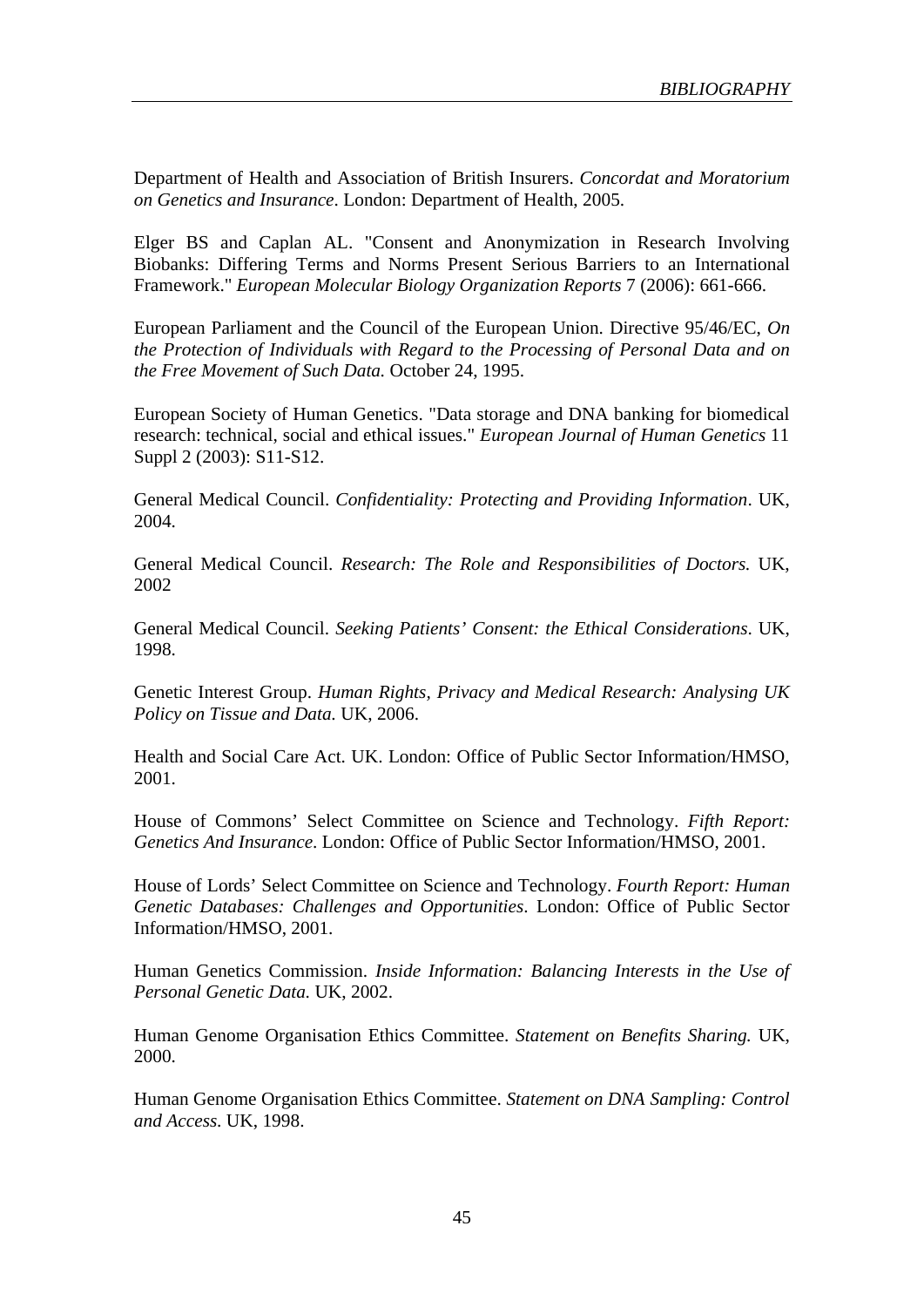Human Genome Organisation Ethics Committee*. Statement on Human Genomic Databases.* UK, 2002.

Ilman J. "Cancer Registries: Should Informed Consent be Required?" *Journal of the National Cancer Institute* 94 (2002): 1269-1270.

Infectious Diseases Act (Cap. 137), Revised Edition. Singapore, 2003.

Ingelfinger JR and Drazen JL. "Registry Research and Medical Privacy." *New England Journal of Medicine* 350 (2004): 1542-1543.

Joint Committee on Medical Genetics. *Consent and Confidentiality in Genetic Practice: Guidance on Genetic Testing and Sharing Genetic Information*. UK, Royal College of Physicians, Royal College of Pathologists and the British Society for Human Genetics, 2006.

Kaan T and Liu E, *Life Sciences: Law and Ethics. Recent Developments in Singapore.* Singapore: Bioethics Advisory Committee and Singapore Academy of Law, 2006.

Kam R, Cutter J, Chew SK, Tan A, Emmanuel S, Mak KH, Chan CNS, Koh TH, and Lim YL. "Gender Differences in Outcome after an Acute Myocardial Infarction in Singapore." *Singapore Medical Journal* 43 (2002): 243-248.

Knoppers BM and Saginur M. "The Babel of Genetic Data Terminology." *Nature Biotechnology* 23 (2005): 925-927.

Lowrance, WW. *Access to Collections of Data and Materials for Health Research: A Report to the Medical Research Council and the Wellcome Trust*. UK: Medical Research Council and The Wellcome Trust, 2006.

Lowrance, WW. *Learning from Experience: Privacy and the Secondary Use of Data in Health Research,* UK: The Nuffield Trust, 2002.

Medical Registration Act (Cap. 174), Revised Edition. Singapore, 2004.

Medical Research Council. *Personal Information in Medical Research*. UK, 2003.

Medical Research Council. *Human Tissue and Biological Samples for Use in Research - Operational and Ethical Guidelines.* UK, 2005.

Ministry of Health. *Electronic Medical Record Exchange (EMRX) - Sharing of Hospital Inpatient Discharge Summaries across Public Healthcare Clusters.* Singapore: Ministry of Health press release 30 March 2004. www.moh.gov.sg/corp/about/newsroom/pressreleases/details.do?id=18382854 (accessed 20 March 2007).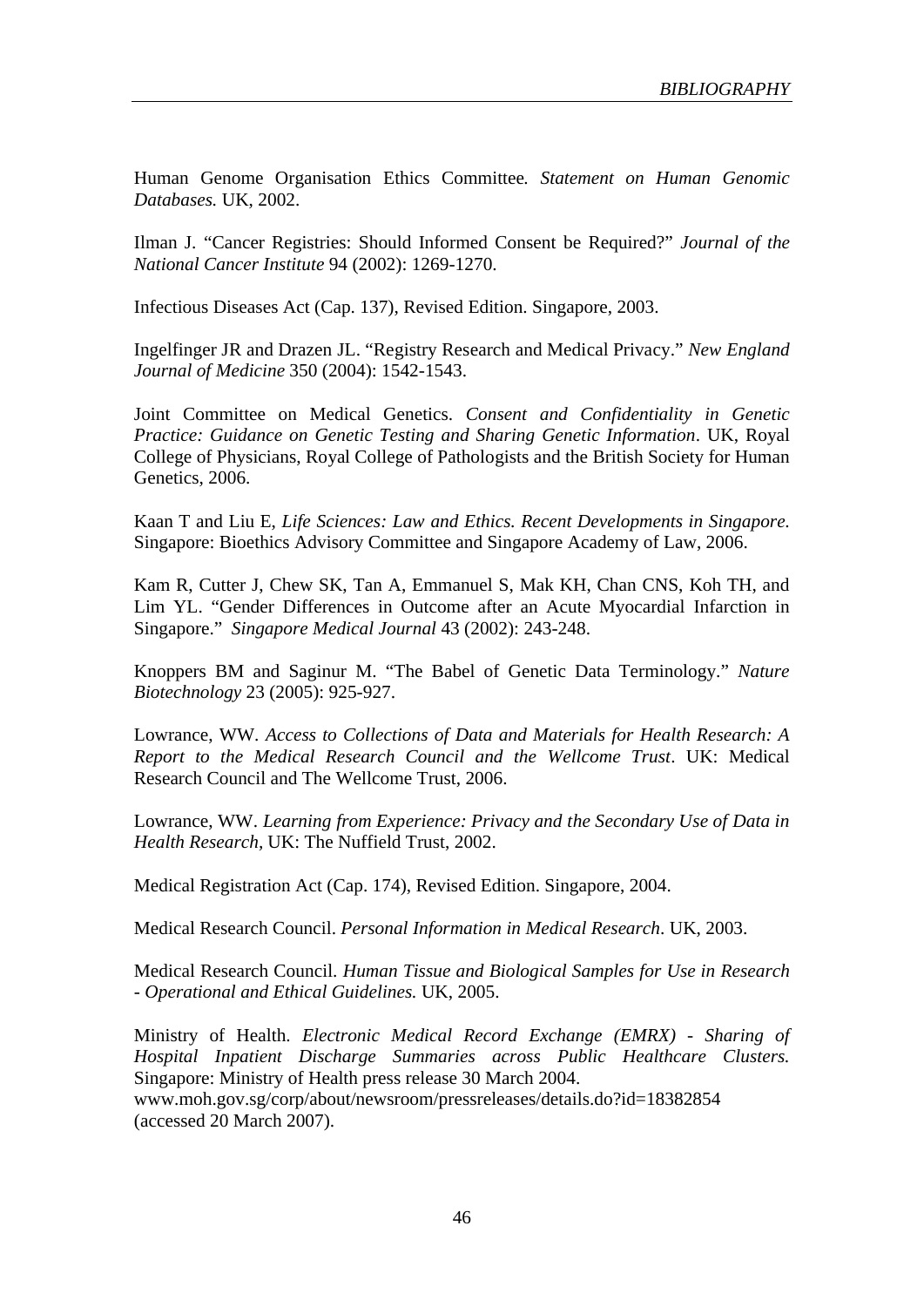National Health and Medical Research Council. *Guidelines Approved under Section 95A of the Privacy Act 1988.* Australia, 2001.

National Health and Medical Research Council. *Guidelines for Genetic Registers and Associated Genetic Material.* Australia, 2000.

National Health and Medical Research Council. *Guidelines under Section 95 of the Privacy Act 1988*. Australia, 2000.

National Health and Medical Research Council. *National Statement on Ethical Conduct in Research Involving Humans*. Australia, 1999.

National Medical Ethics Committee. *Ethical Guidelines on Research Involving Human Subjects.* Singapore: Ministry of Health, 1997.

National Neuroscience Institute. *Community-Based, Tri-Racial, Cross-Sectional Study on Prevalence of Stroke among Chinese, Malay and Indian Singaporeans.* Singapore, Singhealth, National Neuroscience Institute, 27 April 2005. www.nni.com.sg/Newsroom/MediaRelease/Stroke+Prevalence.htm (accessed 20 March, 2007).

Nuffield Council on Bioethics. *Genetics and Human Behaviour: The Ethical Context*. London, 2002.

Office for Human Research Protections. *Federal Policy for the Protection of Human Subjects: 45 CFR Part 46.* US: Department of Health and Human Services, 2005.

Office for Human Research Protections. *International Compilation of Human Subject Research Protections, 2007 Edition*. US: Department of Health and Human Services, 2006.

Parliamentary Office of Science and Technology. *Postnote, Data Protection & Medical Research.* UK: Public Health Genetics Unit, 2005.

Personal Data Act. Sweden: The Swedish Data Inspection Board, 1998.

Privacy Act, 1988. Australia: Commonwealth Consolidated Acts, 1988.

Privacy Advisory Committee. *CIHR Best Practices for Protecting Privacy in Health Research.* Canada, 2005.

Seow, A, Koh WP, Chia KS, Shi L, and Lee HP. *Report Number 6: Trends in Cancer Incidence in Singapore 1968 – 2002*. Singapore Cancer Registry, Report No 6, 2004.

Singapore Medical Council. *Ethical Code and Ethical Guidelines*. Singapore, 1995.